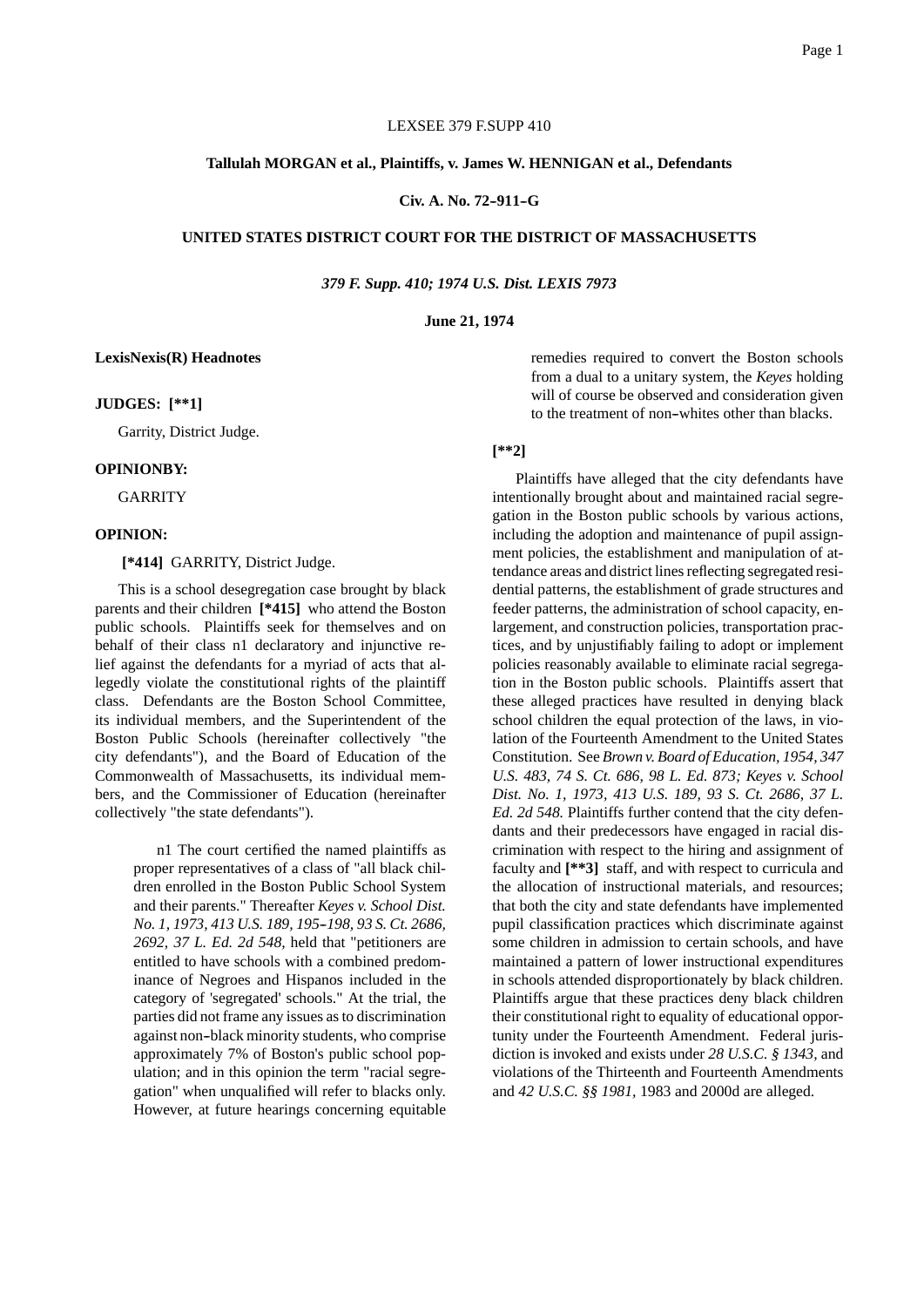The city defendants have generally denied the allegations of the plaintiffs. They have also argued that to the extent that schools in the Boston system contain disproportionate numbers of whites or blacks, that result is due to residential segregation over which they have no control and also due to the neighborhood school policy, which defendants claim is a constitutionally permissible tool of educational policy. The city defendants further assert that not only have they **[\*\*4]** not promoted segregation but they have tried to effect a better racial balance in the Boston public schools in accordance with the Racial Imbalance Act, *Mass.G.L. c. 71, §§ 37C* and 37D, and they allege that they have been found to be in compliance with that Act. Along this same **[\*416]** line of defense, the city defendants assert that they can do no more consistently with the Racial Imbalance Act than they have already done to eliminate racial imbalance in the city's public schools.

The state defendants have also denied any constitutional wrongdoing. They contend that they have frequently made unheeded suggestions to the city defendants on how to alleviate racial imbalance in Boston; that they have only limited control over the activities of the city defendants; and that by enforcing the Racial Imbalance Act and by pursuing judicial enforcement of the Act when the board of education's orders were not complied with by the Boston School Committee they have done as much as possible to eliminate racial segregation in the Boston public schools. The state defendants have agreed with virtually all the contentions made by the plaintiffs here against the city defendants.

Various pretrial **[\*\*5]** rulings should be mentioned. Shortly after the action was commenced, the members and officers of the Boston Teachers Union sought to intervene as parties defendant. Partly because the positions of the city defendants and the teachers were identical on constitutional issues involved in this case, the court denied the motion without prejudice to renewal should the alleged constitutional violations be found. The court denied a motion of the city defendants to join numerous cities and towns around Boston as defendants, partly on the ground that the proposed defendant cities and towns had not been charged by the plaintiffs with contributing to the violation of their constitutional rights. n2 The court also denied a motion to dismiss the complaint by the city defendants, and their motion to stay the proceedings pending implementation of an order entered against the city defendants in a state court case between it and the state defendants involving the Massachusetts Racial Imbalance Act, *Mass.G.L. c. 71, §§ 37C*, 37D. *School Committee of Boston v. Board of Education, 363 Mass. 20, 1973 Mass.Adv.Sh. 161, 292 N.E.2d 338.* The court granted a motion to dismiss a cross--claim of the state defendants **[\*\*6]** charging the city defendants with actions substantially set forth in plaintiffs' own complaint.

> n2 The ordering of busing across governmen $t$ al boundary lines  $-$  the transportation of students between the suburbs and the city ---- remains of challengeable validity. The Supreme Court's first encounter with the issue resulted in a four-to-four affirmance of a Court of Appeal's reversal of such a remedial order. See *Bradley v. Virginia State Board of Education, E.D.Va.1972, 338 F. Supp. 67,* rev'd 4 Cir. 1972, *462 F.2d 1058,* aff'd *412 U.S. 92, 93 S. Ct. 1952, 36 L. Ed. 2d 771 (1973)* (per curiam). The issue is now again before the Supreme Court. *Bradley v. Milliken, 6 Cir. 1973, 484 F.2d 215,* cert. granted, *414 U.S. 1038, 94 S. Ct. 538, 38 L. Ed. 2d 329 (1973).* The case was argued before the Court on *February 26, 1974, 418 U.S. 717, 94 S. Ct. 3112, 41 L. Ed. 2d 1069.*

At the court's request, the parties have attempted, insofar as possible, to enter into stipulations of undisputed facts and to introduce evidence by **[\*\*7]** way of designations and counter-designations of depositions and prior testimony of witnesses in the state case referred to above and in a proceeding between the city and the federal Department of Health, Education & Welfare. Counsel's pretrial activities helped to shorten the actual trial of this case, which lasted fifteen days, and which concerned only the liability issues of the case, as contrasted with issues relating to the possible remedy. The court also had a one- half day view of some of the Boston schools and received several hundred exhibits.

The case was reopened on June 20, 1973 to receive evidence regarding the use of a new high school facility. The plaintiffs alleged that the city defendants in their conduct with respect to this new structure were engaged in further racial discrimination in violation of the Equal Protection Clause. The court received further evidence from both parties. On March 15, 1974 the city defendants moved to reopen the case to submit evidence dealing with their ongoing litigation in the state courts **[\*417]** with the State Board of Education and the plan they had been ordered to implement under the Racial Imbalance Act. This motion was **[\*\*8]** denied.

#### *Massachusetts Racial Imbalance Act*

Questions of racial segregation in the public schools of Massachusetts have a unique dimension because of a state racial imbalance law, *Mass.G.L. c. 71, §§ 37C*, and 37D and c. 15, §§ 1I, 1J and 1K, passed by the legislature in 1965. It has been said that the requirements of the state statute go further than those of the Fourteenth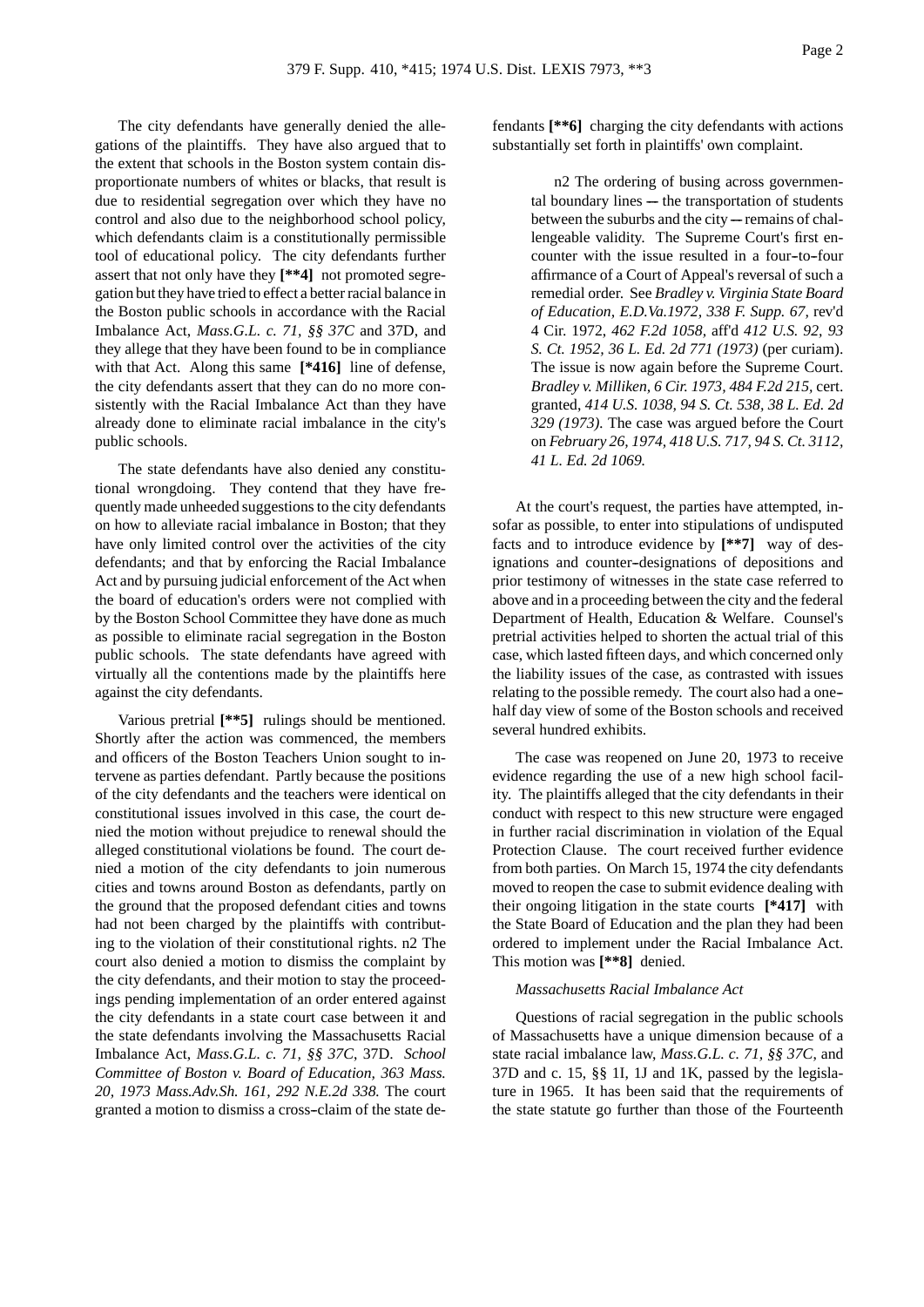Page 3

Amendment, see *School Committee of Springfield v. Board of Education, 365 Mass. 215 at 233, 311 N.E.2d 69*  $(1974 -$ Springfield II), in the sense that the statute commands affirmative action to eliminate racial imbalance in public school systems whatever its cause, i.e., independently of a finding of *de jure* segregation. The statute has been construed and applied in several decisions of the Supreme Judicial Court of the Commonwealth pertaining to public schools in Boston and Springfield. See, as to the latter, *School Committee of Springfield v. Board of Education, 362 Mass. 417, 1973 Mass.Adv.Sh. 1543, 287 N.E.2d 438,* and *Springfield II, supra.* Although the statute is not directly involved in the instant proceedings, it is highly relevant. Many of the defendants' actions were taken as a result **[\*\*9]** of the state law. The provisions of the statute were the subject of frequent discussion at meetings of the Boston School Committee. Efforts by the city defendants to evade the statute illumine their intent with respect to school segregation generally. Communications between the city and state defendants were usually in the context of provisions of the statute.

The Racial Imbalance Act evolved from a report in April 1965 by an advisory committee appointed by the State Board of Education and the Commissioner of Education to study racial segregation in the public schools of Massachusetts generally and of Boston, Springfield, Cambridge, Medford and Worcester individually, named the Kiernan Report after the then Commissioner of Education for the Commonwealth, Dr. Owen B. Kiernan. The report concluded that racial imbalance was educationally harmful and should be eliminated. The report specifically noted that Boston contained 45 "imbalanced"  $schools$  --i.e., schools with more than 50% non-white students, and proposed various methods whereby the city might solve the problem. The response of the Boston School Committee was first, on April 26, 1965, to refuse to acknowledge that racial **[\*\*10]** imbalance was a problem that ought to be eliminated and then in June to adopt a report by Superintendent Ohrenberger which disputed the premise that racial imbalance was educationally harmful but suggested that "interracial learning experiences are socially desirable." As a result of the Kiernan Report, the Massachusetts legislature passed the Racial Imbalance Act of 1965. n3 The statute declares that the promotion of racial balance in public schools is the policy of the Commonwealth and provides that "the prevention or elimination of racial imbalance shall be an objective in all decisions involving the drawing or altering of school attendance lines and the selection of new school sites." *Mass.G.L. c. 71, § 37C*. Under the Act, the school committees in Massachusetts cities and towns must each year file racial statistics with the State Board of Education. If the state board finds "racial imbalance", which exists

when "the percent of  $[*418]$  non-white students in any public school is in excess of fifty percent of the total number of students in such school", it notifies the school committee of that fact. The committee must then file a plan for the elimination of such racial imbalance. **[\*\*11]** Plans for eliminating imbalance may involve redistricting, new school construction, additions to schools and "other methods." Under the statute only safety may be considered equally with the alleviation of racial imbalance. Regarding the sensitive question of busing, the Act provides,

> "No school committee or regional school district committee shall be required as part of its plan to transport any pupil to any school outside its jurisdiction or to any school outside the school district established for his neighborhood, if the parent or guardian of such pupil files written objection thereto with such school committee."

The statute does not mention racial imbalance of faculty and administrative staff.

> n3 The Act was unsuccessfully attacked as unconstitutional by the Boston School Committee in 1966, *School Committee of Boston v. Board of Education, 1967, 352 Mass. 693 at 698, 227 N.E.2d 729, at 733,* in which the Supreme Judicial Court stated, "The committee seems bent on stifling the act before it has a fair chance to become fully operative."

## **[\*\*12]**

Under the Act it is the responsibility of the state board to provide assistance in the formulation of plans; to make recommendations if no plan is filed, or if a plan is filed but does not meet statutory requirements; and to withhold state financial aid if the school committee "does not show progress within a reasonable time in eliminating racial imbalance in its schools . . . ." *Mass.G.L. c. 15, § 1I*. With respect to state financial assistance, the usual state contribution in Massachusetts to the cost of schoolhouse construction or enlargement is 40%; the Act provides, in § 1I, for an increase to 65% when construction is for the purpose of reducing or eliminating racial imbalance in the school system.

### *State Court Litigation*

State courts have made several rulings whether the Boston school committee has complied with the Racial Imbalance Act and whether the state board might lawfully withhold state aid from the City of Boston. More often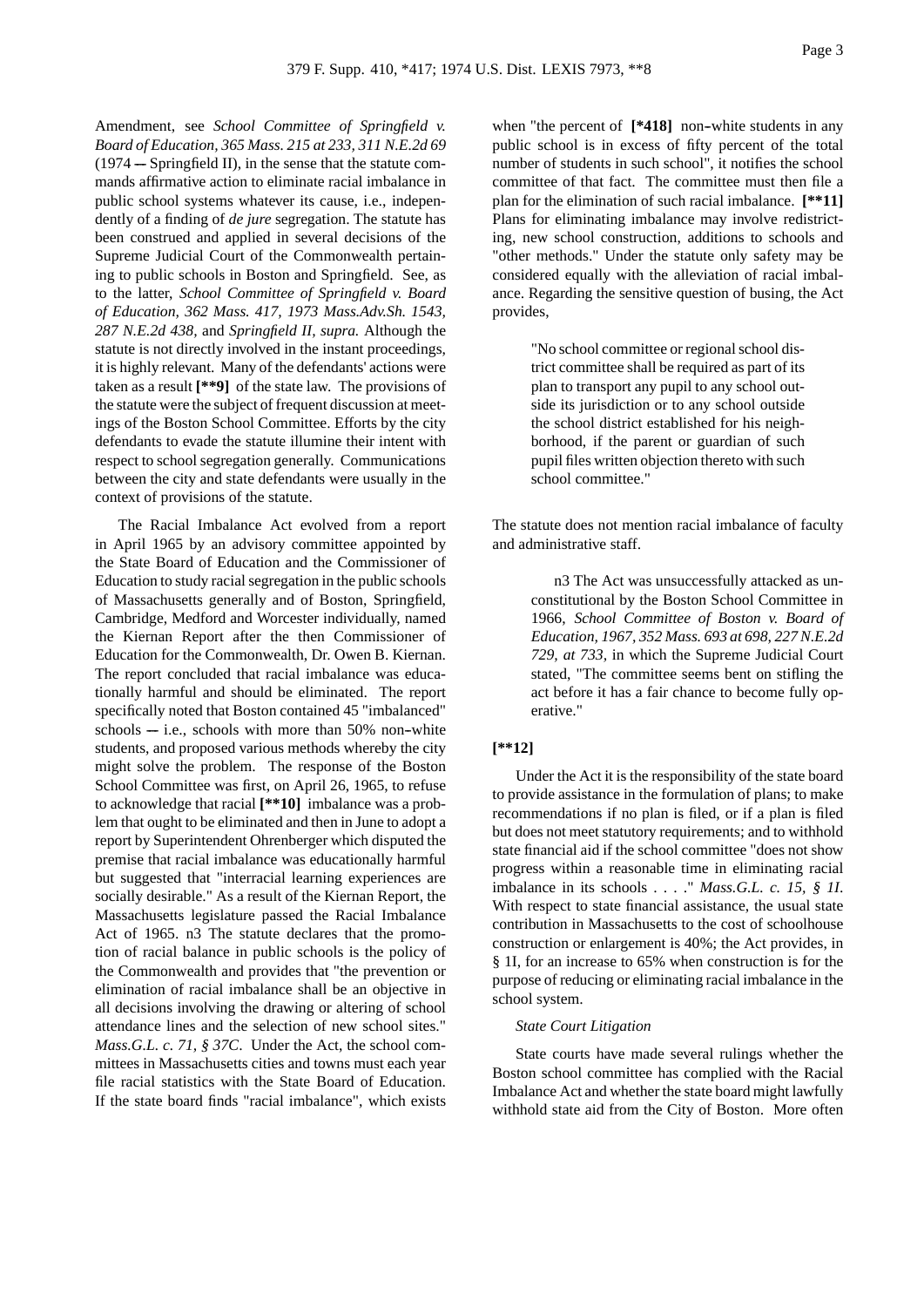Page 4

than not their rulings have turned on procedural aspects of the Racial Imbalance Act. Nevertheless a general familiarity with the state court litigation is essential to a full understanding of the Boston situation. The first suit by the **[\*\*13]** committee was the attack upon the constitutionality of the Racial Imbalance Act in 1967, noted *ante* at n. 3. In a subsequent case brought by the committee in the Suffolk County Superior Court, the withholding of state funds by the board under the Act was challenged. The controversy centered around what was known as the city's Fourth Stage Racial Imbalance Plan. n4 On December 18, 1972 the Superior Court ruled, in a complex opinion, that the board could not withhold the state monies because the committee was in literal compliance with the Act, noting, however, that compliance was minimal. On appeal the Massachusetts Supreme Judicial Court affirmed the Superior Court decision on the ground that the board's action had been predicated upon a single committee vote on September 21, 1971 n5 rather than upon all of the circumstances of imbalance within Boston. *School Committee of Boston v. Board of Education, 363 Mass. 20, 1973 Mass.Adv.Sh. 161, 292 N.E.2d 338* (February 2, 1973). On February 15, 1973 the Supreme Judicial Court reviewed a determination of invalidity of a board plan which arose **[\*419]** out of the same Superior Court proceedings. The court ruled that judicial review **[\*\*14]** of the board's plan should be upon the basis of an administrative record and ordered the trial judge to vacate his order and interlocutory decree and to remand the proceedings to the board for the development of a record. Professor Jaffe of Harvard Law School, as a hearing examiner for the board, conducted hearings and filed a detailed report on May 29, 1973, including findings and recommendations which were substantially adopted by the board on June 25, 1973.

> n4 The history of the dealings between the state board and the committee involving this plan and earlier ones is set out substantially accurately in the state defendants' requested findings of fact numbered 1-118. Because it is not necessary to our decision, we shall not recount the details.

> n5 The committee had in effect reversed its own plan to open the Lee school racially balanced. The circumstances surrounding that situation are set forth more fully, *infra*.

On June 28, 1973 Governor Sargent requested an advisory opinion from the Supreme **[\*\*15]** Judicial Court on the constitutionality of a bill passed by the legislature and awaiting his approval which would prohibit the transportation of students without the written consent of their parents. In *Opinion of the Justices, 363 Mass. 899, 298* *N.E.2d 840 (1973),* the court ruled that the bill would be unconstitutional and the Governor vetoed it.

On July 16, 1973 the Supreme Judicial Court reviewed three suits involving the use of a new \$24,000,000, ten- story building on Avenue Louis Pasteur, due to open in September 1973. This tower facility was constructed as part of a plan to alleviate racial imbalance in high schools and accordingly qualified for increased state financial assistance, 65% of the cost instead of the usual 40%. It was originally planned for occupancy by English High School, but on April 23, 1973 the committee voted to use it for Girls Latin School. n6 The court enjoined the committee from turning the facility over to Girls Latin.

> n6 The facts surrounding this episode are set out more fully, *infra*.

# **[\*\*16]**

The committee's next case challenged the board's plan for racial balance which had grown out of the Jaffe hearings. Noting the committee's complete inaction since those hearings, the court rejected the challenge, putting the committee on notice that the time for testing the statute had passed, and it was time for implementation. *School Committee of Boston v. Board of Education, 364 Mass. 199, 1973 Mass.Adv.Sh. 1315, 302 N.E.2d 916 (1973).*

On November 14, 1973 a single justice of the Supreme Judicial Court ordered the committee to file with the board a detailed plan for implementation of the board's order. On December 11, 1973 the committee filed two documents with the board, which on December 26, 1973 disapproved of portions of both and ordered that specific steps be taken to insure implementation in September of 1974. On January 4, 1974 the board filed a petition seeking judicial enforcement of its orders. On January 9, 1974 the committee represented to the single justice that it would comply and the justice accordingly adjourned the hearing until January 16, 1974, the day after the deadline for compliance. The justice on that date determined that the committee had not complied **[\*\*17]** with the board's order and ordered compliance by January 21, 1974. Board of Education v. School Committee of Boston (January 16, 1974).

On March 16, 1974 the board again petitioned the Supreme Judicial Court for further enforcement of its orders on the basis of the committee's responses subsequent to the January 16, 1974 order entered by a single justice of the court. The court again found that the committee had not complied with the board's orders and that it had not complied fully with the court's order, and stated that several of the committee's submissions manifested a continued attempt to delay implementation of the racial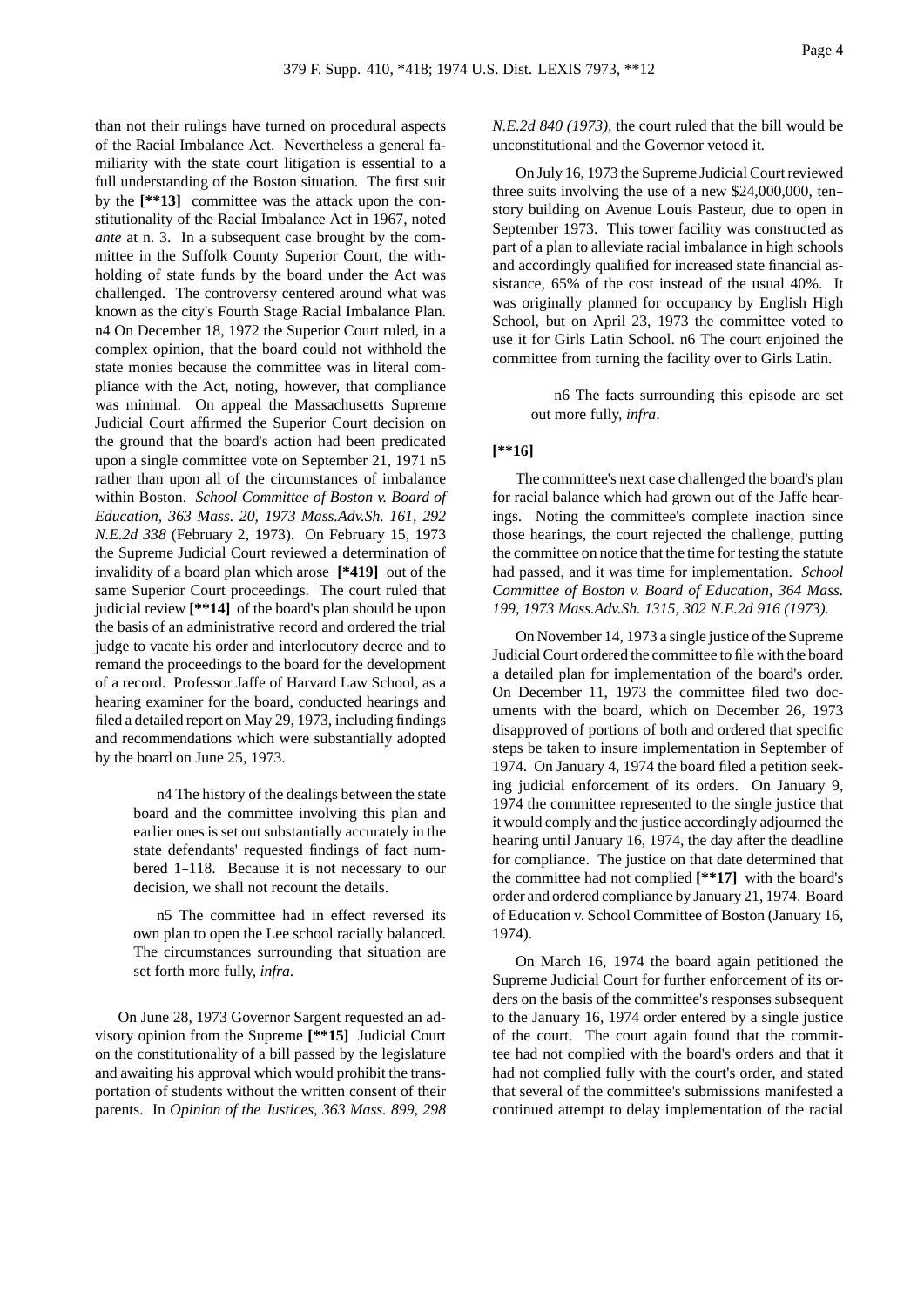balance plan. Board of Education v. School Committee of Boston, 1974 Mass.Adv.Sh. [\*] (Mar. 22, 1974).

**[\*420]** On April 17, 1974 a single justice of the court entered a further order that the committee comply with other detailed board orders. With respect to the plan for balancing Boston's schools in September of 1974, the order specifically required that staff assignments be completed by May 1, 1974, that the staff be officially notified of those assignments by May 15, 1974, and that the safety and transportation plan for students be completed, **[\*\*18]** adopted by the committee, and submitted to the board by May 15, 1974. n7

> n7 Recent political developments, however, may nullify the plan formulated under orders of the Supreme Judicial Court and steps taken by the city defendants to carry it out. On April 29, 1974 the Massachusetts legislature passed a bill repealing the Racial Imbalance Act. On May 10, the Governor vetoed the bill but proposed amendments to the Act which would enervate it.

At several times during the course of the proceedings in this court, the city defendants have advanced the theory that the committee has been found to be in literal compliance with the Racial Imbalance Act by the state courts; that there are restrictions in the Act and in interpretive decisions limiting the measures which school committees may take in alleviating imbalance; and that consequently, since the committee has done all that it could under the Act, the state law itself and the state defendants are responsible for racial segregation in Boston.

This theory of the **[\*\*19]** city defendants must be rejected on several grounds: (1) Boston is only now on the threshold of real compliance with the 1965 statute as a result of numerous board orders and a series of unfavorable court decisions. (2) The record in this case simply will not support a finding that the city defendants saw themselves caught on the horns of the legal dilemma of choosing between fidelity to state law or to federal constitutional principles, and in good faith chose to follow state law. (3) Even if they had done so, assuming a conflict, their choice would not have been constitutional. (4) The premise underlying the city defendants' theory, viz., that the Racial Imbalance Act and the Constitution of the United States are in conflict, is plainly specious. As to the facial validity of the Act, we subscribe both to the Supreme Judicial Court's conclusion of constitutionality and its observation,

> "It would be the height of irony if the racial imbalance act, enacted as it was with

the laudable purpose of achieving equal educational opportunities, should, by prescribing school pupil allocations based on race, founder on unsuspected shoals in the Fourteenth Amendment." School Committee **[\*\*20]** of Boston v. Board of Education, 1967 supra, *352 Mass. at 698, 227 N.E.2d at 733.*

As to any constitutional attack on the Act as applied, Boston's present racial segregation is hardly the result of the city defendants' having complied with the state statute. Indeed it is just the opposite.

#### *Federal Administrative Proceedings*

The city defendants have also encountered administrative sanctions by the federal government for alleged violations of the Civil Rights Act of 1964: alleged discrimination on the basis of race. At issue in federal administrative proceedings are many millions of dollars in federal funds in a wide variety of educational aid programs. n8

> Elementary and Secondary Education Act (ESEA), Title I, *20 U.S.C. §§ 241a*--244

> > $1971 - $6,105,501$  $1972 - $8,817,298$  $1973 - $5,928,429$

Federal Assistance for Education of Handicapped Children under P.L. 89-313, Amendment to Title I, ESEA

$$
1972 - \$24,000
$$
  

$$
1973 - \$21,000
$$

**[\*421]** School Library Resources, ESEA, 20 U.S.C. §§ 821-827

```
1971 - $124,9971972 - $145,3711973 - $145,371
```
Supplementary Educational Centers and Services ESEA **[\*\*21]** Title III, *20 U.S.C. §§ 841*--848

> $1971 - $576,984$  $1973 - $559,494$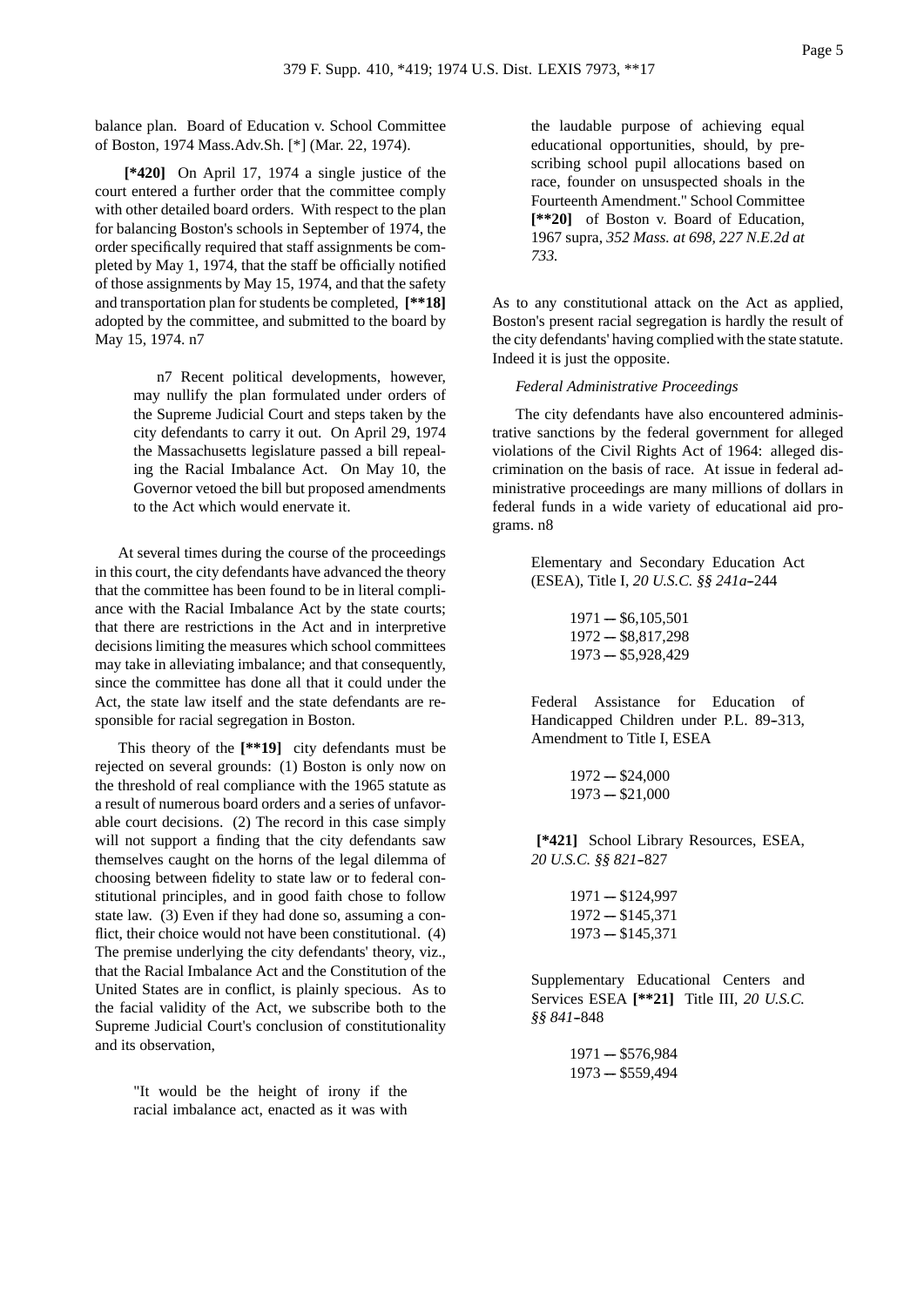Education of Handicapped Children, Title VI, ESEA, 20 U.S.C. §§ 871-880

> $1971 - $41,231$  $1972 - $33,645$  $1973 - $89,345$

Strengthening Instruction in Critical Subjects Title III NDEA, *20 U.S.C. §§ 441*-- 444

> $1971 - $105,029$  $1972 - $100,914$

Vocational Education, Vocation Education Act of 1963, *20 U.S.C. §§ 1241*--1355, 1391

> $1971 - $228,080$  $1972 - $176,046$  $1973 - $455,836$

School Assistance in Federally Affected Areas, *20 U.S.C. §§ 236,* 240

> $1971 - $611,072$  $1972 - $643,976$  $1973 - $600,000$

Education Professions Development Act, *20 U.S.C. § 1091*, P.L. 90-35, B2

> $1972 - $100,000$  $1973 - $120,000$

Grants to Strengthen State Departments of Education, Title V, ESEA, *20 U.S.C. § 862* Children of Migratory Workers, *20 U.S.C. §§ 241c*(a)(b), 241e(c)

Guidance, Counseling and Testing, Title V-- A, NDEA, *20 U.S.C. §§ 481*--485

School Construction in Federally-Affected Areas, P.L. 81-815, 20 U.S.C. §§ 641-645 Teacher Corps, 20 U.S.C. §§ 1101-1107a

Drop-Out Prevention, 20 U.S.C. § 887

Economic **[\*\*22]** Opportunity Act of 1964, Title II, Community Action Programs -Special Programs and Assistance: Head Start and Follow--Through, *42 U.S.C. § 2809*

Area Redevelopment Act, Section 241, *42 U.S.C. § 2610a*

Emergency School Assistance Program, 45

C.F.R. 181 Strengthening Instruction in the Humanities, *20 U.S.C. §§ 951,* 952, 961

n8 Some of these federal programs have recently been reduced or eliminated, but the funds withheld may still be attained if Boston is found to be in compliance with a final desegregation order. *42 U.S.C. § 2000d--5.*

By letters dated November 30, 1971 and June 2, 1972 the Office of Civil Rights of the Department of Health, Education and Welfare (HEW), pursuant to *42 U.S.C. § 2000d--1,* attempted unsuccessfully to secure voluntary compliance with the federal Act. On June 2, 1972 consolidated compliance proceedings were begun with HEW, the National Science Foundation, and the Department of Housing and Urban Development (HUD) participating. Since then federal funds in the above-listed [\*\*23] amounts, and more, have been withheld from the public schools of Boston pursuant to *42 U.S.C. § 2000d--1.* After notice and extensive pre--hearing proceedings, the hearing began on September 19, 1972 and continued until October 5, 1972. Following the filing of briefs and oral arguments, Administrative Law Judge Ring made his initial decision finding the city defendants in violation of the federal statute. In the Matter of Boston Public Schools, March 2, 1973. Judge Ring's decision was affirmed, with minor exceptions, by the final reviewing authority in HEW, In the Matter of Boston Public Schools, April 19, 1974, which found, with HUD's concurrence, that the city defendants have been guilty of *de jure* segregation.

The federal officials determined that Boston had, by persistent continuing segregative practices, intentionally created a dual school system. Included in these practices were the creation of the middle school system with feeder patterns into and out of those schools and the complementary attendance options of open enrollment and later controlled transfers with assorted exceptions. The city defendants' practices with respect to the McCormack, Thompson, Michelangelo, **[\*\*24]** Lee and other schools were found to have purposefully created segregated schools. n9

> n9 While the HEW proceedings have paralleled this case, our findings are independent of the findings of the federal administrative agencies.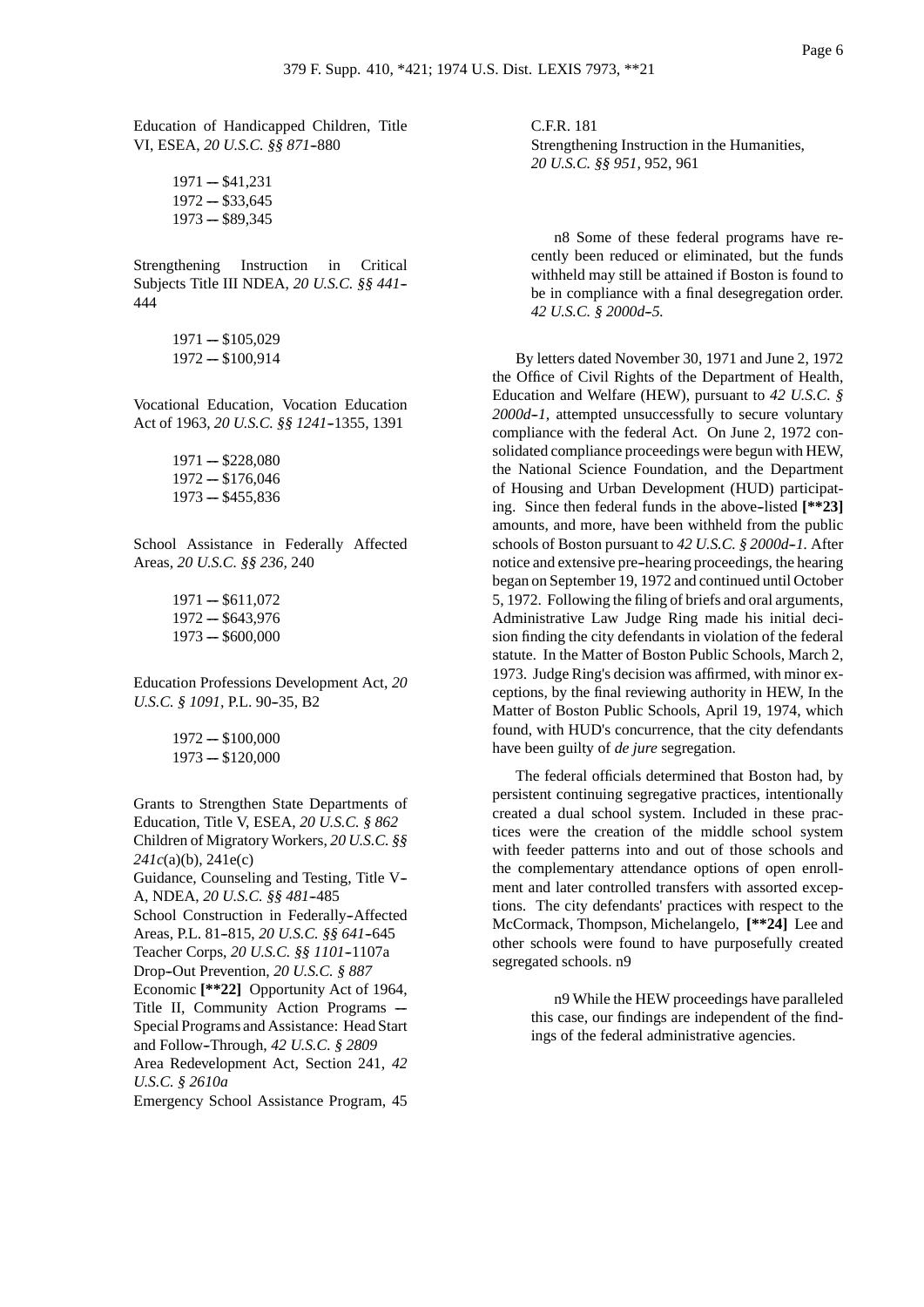### *The Boston School District in General*

The Boston school system, whose boundaries are coterminous with those of the city, is headed by a five- member school committee elected at large by the voters of Boston. There is also a board of superintendents consisting of the superintendent, who is the chief school administrator, deputy superintendent, associate superintendents and the business **[\*422]** manager. Each member of the board, which advises the superintendent, is in charge of a department. These departments include school operations, educational planning in which there is an educational planning center, personnel, staff training and development, special services, curriculum and inspection, and the business department. Each assistant superintendent is in charge of a portion **[\*\*25]** of Boston known as a district. A district contains all levels of schools.

The school system is funded through a complicated statutory formula, applicable only to Boston, which allows the school committee to appropriate the great bulk of the system's funding but requires the Boston city council to appropriate another portion upon the request of the school committee and the recommendation of the Mayor. The committee also lacks autonomy in selecting sites and contracting for the construction of new schools, as to which final responsibility lies with the Public Facilities Commission, an independent agency of the city.

The Commonwealth of Massachusetts traditionally has exercised little authority over the day-to-day operation of local school districts. The role of the state department of education, which is under the supervision of the state board of education, with respect to local school sys $tems$  is largely supportive  $-$  providing a communication and information center, specialized services and planning. The chief administrator for elementary and secondary education within the department is the commissioner of education. The primary authority of the department is in the promulgation **[\*\*26]** of educational standards: minimum school day lengths, minimum number of days in a school year, professional standards, maximum pupil-teacher ratios, ages for school attendance, nutritional standards, minimum educational standards, minimum building standards, etc. The department has two other important responsibilities, the distribution of federal and state aid, see *Mass.G.L. c. 15, § 1G, and the supervision of the Racial* Imbalance Act, *id.* at § 1I. One other provision should be specifically noted.

> "The board shall see to it that all school committees comply with all laws relating to the operation of the public schools and in the event of noncompliance the commissioner of education shall refer all such cases to the at-

torney general of the commonwealth for appropriate action to obtain compliance." *Id.* at § 1G.

While this division of authority between the state department of education and local school committees may be traditional, preferred, and most politically feasible, it is not required. The state has the authority, if the legislature should so enact, to take education out of the hands of local officials completely. Thus local officials derive all **[\*\*27]** of their authority from the state ultimately.

Boston, one of the oldest cities in the country, retains much of its colonial layout, particularly in the downtown area. Bays and rivers and the street layout of the city have to some degree isolated some sections. The Charlestown and East Boston areas, surrounded by the Atlantic ocean and the Charles and Mystic rivers, are north of the center and have limited access to Boston proper. The South Boston area has less of a restriction on access, but remains a distinct section of the city. As in other places, political boundaries have also isolated one segment of the city. Thus, the Brighton-Allston area to the west, while easily accessible, is cut off politically from the rest of the city by the Town of Brookline except for a narrow connecting strip of Boston along the south bank of the Charles River.

The Boston school system was at one time a system of districts, subdivisions of the city, which funneled students from elementary schools through district junior high schools to district high schools. Boston has also had citywide schools for many years. These originally **[\*423]** fell into two categories, special examination schools **[\*\*28]** and citywide trade schools. The special examination schools were Boston Latin and Girls Latin for college preparatory work, and Boston Technical for technical and trade work. The citywide trade schools were Boston Trade and Girls Trade, with no examination required for admission. In addition to these trade schools special programs such as auto mechanics, upholstery and electricity were offered at the various district high schools and open to students throughout the city. From this basic organization the Boston school system has evolved into a complex maze of patterns, policies and types of schools ---- with various exceptions to all of these ---- which has completely changed the original district design.

At present Boston has mismatched modes of grade progression through the school system, as follows: 8-4; 5-4-4; and 6-3-3. This system is further complicated by the possibility of transferring, or being transferred, from one progression into another. With the exception of special examination schools and trade programs, the moving of students who graduate from one school into the next level school is accomplished by feeder patterns.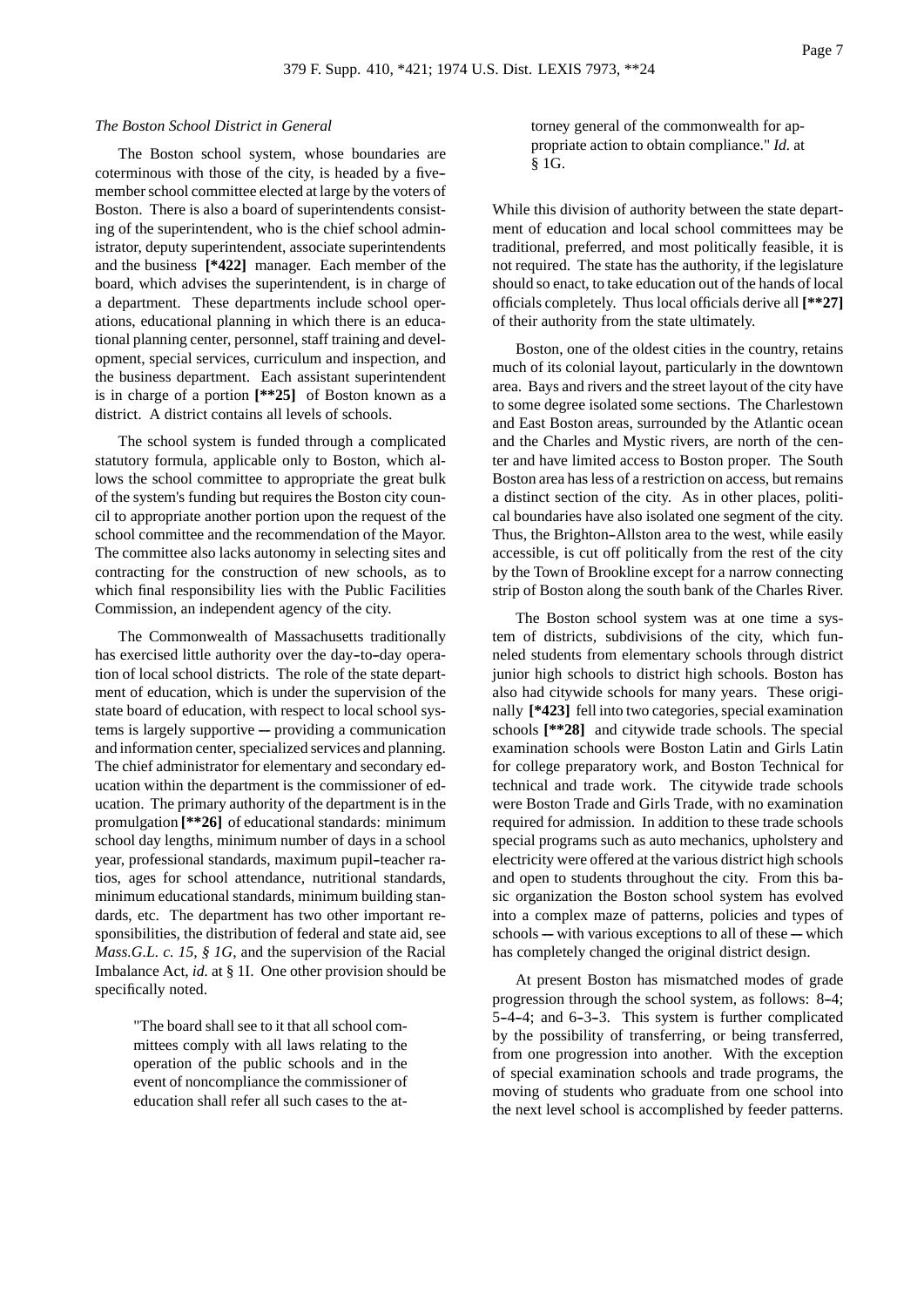A feeder pattern channels students from one or **[\*\*29]** more schools in one level into one or more schools at another level. Feeder patterns, as distinguished from the intra-district progression method, began to be the primary method of funneling students in 1967–68 when the grade system was changed by the introduction of middle schools. After the opening of four middle schools, a plan for the conversion of the entire system to this grade design has apparently been abandoned or postponed indefinitely.

Boston's schools at the middle, junior and senior high levels now obtain students from large parts of the city. Some students, such as those in South Boston, East Boston, and Charlestown, still move through schools in those areas as if they were district schools; however, their schools also serve large numbers of students from other parts of the city.

At present three of Boston's high schools admit students by examination; four others admit students from all parts of the city; three admit students from specified districts as well as from all parts of the city; eight admit from specified districts, except that eligibility for their vocational training programs is citywide. The junior high and middle schools have equally complex methods**[\*\*30]** of filling their classrooms.

As for elementary schools, the city has a complex maze of single school and multi-school districts which vary widely in size. The elementary schools generally cannot be fairly characterized as neighborhood schools. District lines require some students to travel many blocks to a school when there is another school much closer, but on the other side of that district line. In multi--school districts, students at least when enrolling for the first time have a complete option as to which school to attend and often walk past one en route to another. Some elementary schools, community schools and magnet schools are further affected by other programs. Community schools have been designed and constructed with a view to involving the nearby community and their facilities are available to adults after school hours. Some have swimming pools and other athletic facilities and all provide meeting places for community organizations. There are nine such elementary schools and one junior high, the Cleveland. Magnet schools, of which there are four, have districts which are smaller than would be normal for their capacities. The idea is that students from outside **[\*\*31]** of the district and outside of the city will be attracted to attend them in order to take special courses. Two, Trotter and Hennigan, were built in non-white neighborhoods. Whites attracted to these schools were supposed to fill vacant seats after students residing in the district were seated.

**[\*424]** Three schools, an elementary (Trotter), a junior high (Lewis) and a senior high (Copley Square), comprise a so--called model demonstration subsystem. Until federal funds were cut off, they received approximately 30%, 40% and 50% respectively of their financing from the federal government under Title I of the Elementary and Secondary Education Act, 20 U.S.C. §§ 241a-244, because of special programs designed to aid disadvantaged children of parents receiving Aid to Families with Dependent Children. Eligible white students from outside Boston, from between 15 to 20 suburban communities, are bused at no charge to and from these schools.

Approximately one-third of Boston's students, a large majority of whom are in high school, use buses or other public transportation to travel to and from school. Approximately 3,000 elementary students are transported at city expense, most of whom **[\*\*32]** attend schools over a mile away from their homes. In Charlestown some elementary students who live less than a mile from school are bused for safety reasons. Other elementary students are bused several miles, e.g., from the Dearborn district in Roxbury to the North End and East Boston; others from the South End to Brighton. The three examination high schools, sometimes called the "elite schools", were served in the school year 1971–72 by a combined total of 63 buses on 35 routes. Many other students travel between distant parts of the city.

Two programs for transporting black pupils to predominantly white schools were started by black parents as private projects and later financed by the state. One, called Exodus, buses blacks within the city; at its peak in 1969 it handled 1,100 pupils, a figure reduced to 170 in 1972. The other, which started in 1966 and is called Metco after its sponsor the Metropolitan Council for Educational Opportunities, takes black pupils to schools in the suburbs; the number transported has increased steadily and now totals approximately 1,650.

#### *The Degree of School Segregation*

The Boston public schools are characterized by heavy concentrations **[\*\*33]** of black pupils in some schools and heavy concentrations of white pupils in other schools. As of the 1971-72 school year, during which this action was filed, approximately 96,000 students were enrolled in the system, of whom about 59,300, or 61%, were white; 30,600, or 32% were black; and 6,500, or 7%, were other minorities. This overall ratio, which still exists, is far out of line with the ratios in most of the system's schools. Eighty--four percent of Boston's white students attend schools that are more than 80% white; 62% of the black students attend schools that are more than 70% black. At least 80% of Boston's schools are segregated in the sense that their racial compositions are sharply out of line with the racial composition of the Boston public school system as a whole. *Johnson v. San Francisco Unified School*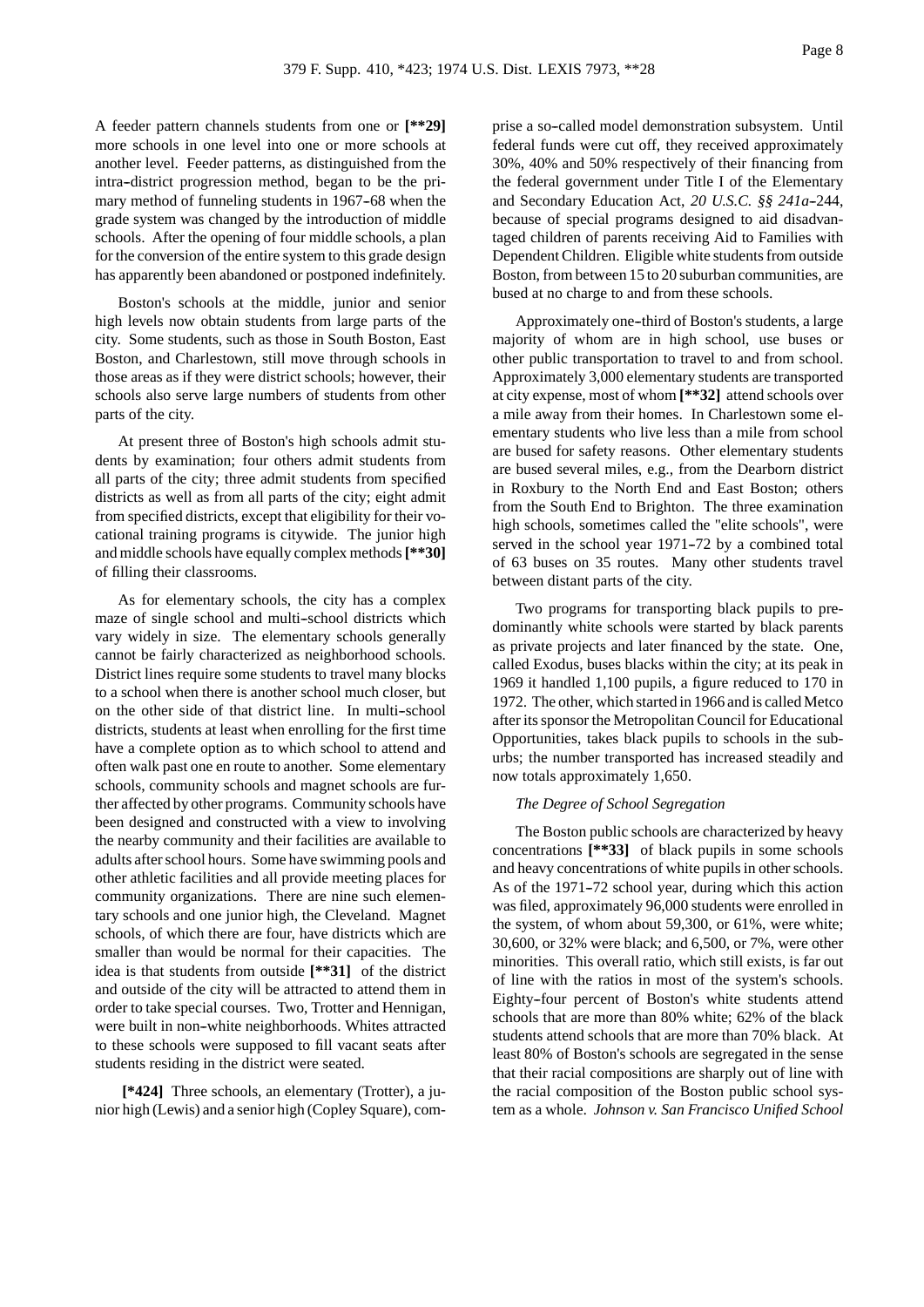*District, N.D.Cal.1971, 339 F. Supp. 1315, 1329.* See also *Swann v. Board of Education, 1971, 402 U.S. 1, 25--26, 91 S. Ct. 1267, 28 L. Ed. 2d 554.* Racial segregation permeates schools in all areas of the city, all grade levels, and all types of schools.

Boston has eighteen high schools. Only one, Boston High, which features a work-study program, reflects the racial **[\*\*34]** composition of the student population in the Boston school system. Only one other, Brighton High, is within 10% of that makeup. Five high schools are in excess of 90% white. Three others are 85% white. Two high schools are 90% black and have a white student population of 2% or less. Four others have a more than 50% black composition: 50%, 66%, 66% and 75%. The two remaining high schools have a combined black and other--minority enrollment in excess of 55%. This pattern persists at specialized schools: Boston Latin and Girls Latin, special examination schools for college preparatory work, are 93% white and 89% white respectively. The trade schools in Boston are similarly segregated: Boston Technical, 84% **[\*425]** white; Boston Trade, 66% black; and Girls Trade, 75% black.

A similar pattern obtains in the junior high and middle schools. Boston's four middle schools are 94% black, 86% black, 72% black, and 63% black. Of fifteen junior highs, six are over 90% white, one is 88% white, one 81% white. Three junior highs are 95% black. Only the Edison and Taft junior highs approach the racial makeup of the school system, but they miss that by 10% and 20% black shortages respectively. **[\*\*35]**

Boston has ten elementary schools ending in grade eight. Five have enrollments greater than 82% white; one is 94% black; another, a combination of 78% black and 15% other--minority. Two others are more than 60% black and other minorities. The other 140 or so elementary schools in the city, in which the highest grades are fifth or sixth, have similar compositions. Sixty-two are less than 5% black; thirty--two are 85% or more black. The remaining elementary schools also have attendance ratios sharply out of line with the racial makeup of the school system. Only five of these approximately 140 elementary schools, Marshall, Taylor, Barrett, Stone and Curley, have a racial composition within ten percent of the citywide 61:32 ratio of whites to blacks.

Teachers are also segregated. Seventy-five percent of Boston's black teachers are in schools more than 50% black. Eighty-one schools have never had a black teacher.

The Boston public school system is thus characterized by racial segregation. The defendants do not dispute this central fact. The dispute, rather, is how the schools have become and remained that way. The court's primary task is to determine whether the defendants **[\*\*36]** have intentionally and purposefully caused or maintained racial segregation in meaningful or significant segments of the Boston public school system, in violation of the Fourteenth Amendment. *Keyes v. School District No. 1, Denver, Colorado, 1973, 413 U.S. 189, 93 S. Ct. 2686, 37 L. Ed. 2d 548; Swann v. Board of Education, 1971, 402 U.S. 1, 91 S. Ct. 1267, 28 L. Ed. 2d 554; Brown v. Board of Education, 1954, 347 U.S. 483, 74 S. Ct. 686, 98 L. Ed. 873; Davis v. School Dist. of Pontiac, Inc., E.D.Mich.1970, 309 F. Supp. 734,* aff'd 6 Cir. *443 F.2d 573,* cert. denied, 1971, *404 U.S. 913, 92 S. Ct. 233, 30 L. Ed. 2d 186.* In making this determination, the court has analyzed the defendants' conduct in six principal areas, to be discussed separately, as follows, (1) facilities utilization and new structures, (2) districting and redistricting, (3) feeder patterns, (4) open enrollment and controlled transfers (5) faculty and staff and (6) vocational and examination schools.

### I

#### *Facilities Utilization and New Structures*

The plaintiff and the defendants presented much evidence pertaining to overcrowding, the use of portable facilities, and new annexes and schools. The crucial evidence **[\*\*37]** consisted not only of the decisions on the use of school facilities but also of the complex contexts in which these decisions were made. Thus the planning, timing, educational justifications and other factors all pertain to intent or purpose. The effect of school officials' actions is more readily apparent. The first relevant facet of the situation is the crowded condition of some schools.

#### **Overcrowding**

The Boston system is oddly riddled with groupings of school facilities at each grade level that are extremely overcrowded. These overcrowded schools stand in stark contrast to other facilities at all grade levels which operate far under their capacity. Generally, the overcrowded schools are predominantly white and the under--utilized schools are predominantly **[\*426]** black. The following tables for the school year 1971-72 demonstrate this condition with several of the more extreme situations in the high schools, junior highs and one middle school: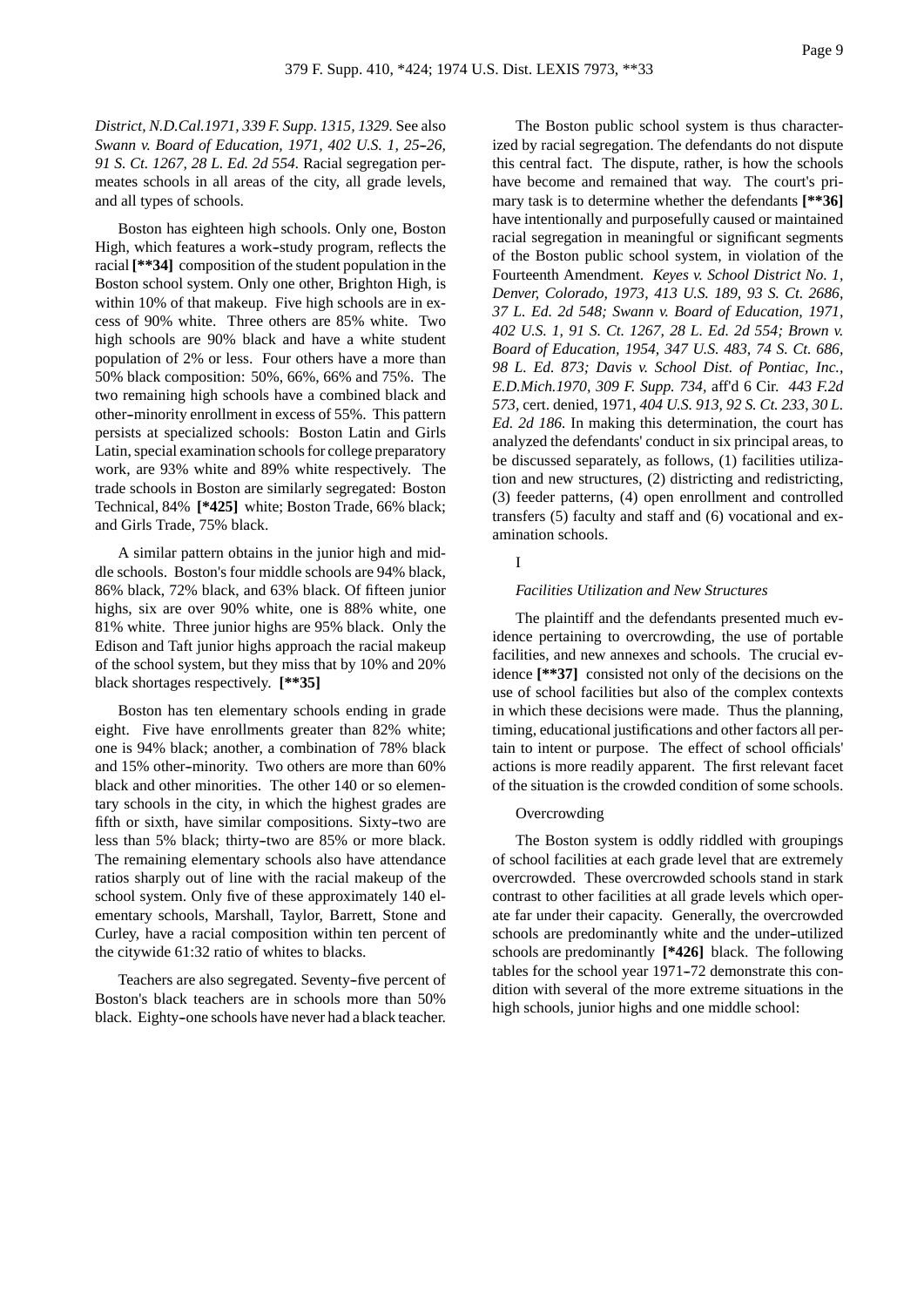|                            |                     | Racial Makeup  |           |
|----------------------------|---------------------|----------------|-----------|
| Overcrowded Schools *      | $B_{\rm s}^{\rm s}$ | OM%            | W%        |
| Charlestown High           |                     | $2.0\quad 6.6$ | 91.4      |
| Dorchester High            | 52.2                | 1.1            | 46.8      |
| Hyde Park High             |                     | $15.3 \t .7$   | 84.1      |
| Roslindale High            | 5.1                 | 1.6            | 93.3      |
| South Boston High          | $\Omega$            | $\cdot$ 7      | 99.3      |
| Cleveland Jr. High         | 7.1                 | 1.8            | 91.2      |
| Gavin Jr. High             | 1.8                 | 1.8            | 96.4      |
| Rogers Jr. High            |                     | $3.3 \t .4$    | 96.3      |
| Underutilized Schools<br>* |                     |                |           |
| Boys Trade                 |                     | 66.5 6.9       | 26.6      |
| English High               |                     | 66.7 8.5       | 24.8      |
| Girls Trade                |                     | 74.9 5.1       | 20.0      |
| Girls High                 |                     | 91.7 5.8       | 2.5       |
| Jeremiah Burke High        |                     | 89.0 10.1      | .9        |
| King Middle School         |                     | 94.4 5.4       | $\cdot$ 2 |
| Timilty Jr. High           | 95.0                | 3.1            | 1.8       |

# **[\*\*38]**

\* Overcrowded signifies a school with substantially more students in attendance than its capacity as calculated by school officials; underutilized signifies a school having a substantial number of vacant seats.

In some instances this overcrowding has been extreme, e.g., South Boston High, all-white, was overenrolled by 676 students in the 1971-72 school year. In contrast, Girls High, 92% black was underenrolled by 532 places.

These patterns are also observable at the elementary level.

|                    | Available Seats |         |         |  |  |
|--------------------|-----------------|---------|---------|--|--|
| Identifiably Black | 1971-72         | 1970-71 | 1969-70 |  |  |
| P. Brooks          | 108             | 88      | 107     |  |  |
| 0. Dickerman       | 75              | 66      | 45      |  |  |
| Mackey             | 83              | 51      |         |  |  |
| Bancroft           | 60              | 66      |         |  |  |
| Williams           | 73              | 70      |         |  |  |
| Carter Temporary   | 79              |         |         |  |  |
| Dudley             | 156             | 131     |         |  |  |
| Bacon              | 79              | 60      |         |  |  |
| Dillaway           | 145             | 136     |         |  |  |
| Hale               | 55              | 58      |         |  |  |
| J. Bates           | 52              | 51      | 68      |  |  |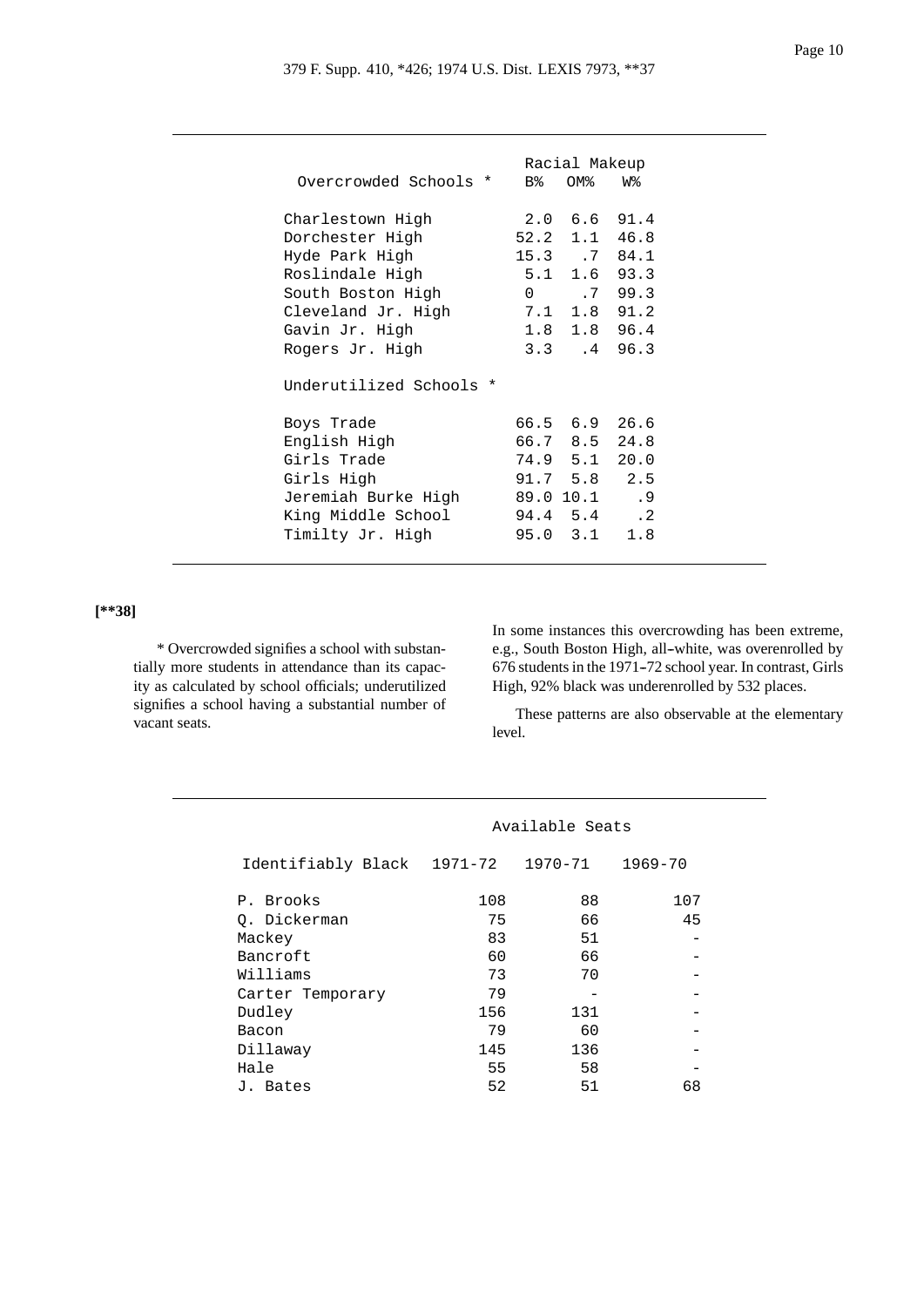Everett 126 138 153 Russell 27 48 18 Clap 68 76 52 0'Hearn 54 48 57 Hemenway 128 111 98 Mather 110 123 134 Southworth 16 42 74 Cushing 29 95 42 Chittick 108 122 121 Longfellow 102 112 116

|                                                  | Available Seats |                          |     |  |  |  |
|--------------------------------------------------|-----------------|--------------------------|-----|--|--|--|
| entifiably Black 1971–72 1970–71 1969–70<br>coln | 153             | 47                       | 143 |  |  |  |
|                                                  |                 |                          |     |  |  |  |
|                                                  |                 | Enrollment Over Capacity |     |  |  |  |
| Identifiably White 1971-72 1970-71 1969-70       |                 |                          |     |  |  |  |

|--|

Overcrowding is educationally damaging partly because it strains the capacity of core facilities such as libraries, classrooms, science laboratories and trade shops. The adverse educational effects of overcrowding within a school facility are so obvious that we shall not discuss it further except to note that by words and deeds the defendants n10 often knowledged that fact. However, the defendants have responded on at least one occasion to the problem of overcrowding with actions contrary to sound educational practice. In alleviating overcrowding at Cleveland junior high, 91% white, students were assigned to the already overcrowded and relatively distant white South Boston High. There were closer schools with available seats but these schools were identifiably black. Similarly, when it would have reduced racial segregation, the defendants ignored other opportunities to decrease overcrowding by altering school assignments, viz., the group assignment and busing of black students to the Weld school, nearly every use of portable classrooms and the opening of the Lee school.

Identif Lincoln

n10 Where the word "defendants" is unmodified in these findings, it refers only to the city defendants.

**[\*\*40]**

While it would not always have been necessary, busing was a viable alternative to overcrowding. Boston buses several thousand school pupils. In June 1971 defendants proposed busing 4,000 inner city black students as much as fifteen to twenty miles to suburban schools in exchange for an equal number of white students from the suburbs. The defendants have not felt constrained by the busing restrictions in the Racial Imbalance **[\*427]** Act, *Mass.G.L. c. 71, § 37D*, which they correctly viewed as constraining state officials only.

Some evidence tended to show an explicit racial reason for not relieving overcrowding. For example, Deputy Superintendent Meagher did not consider assigning students from overcrowded white schools to black schools with available space because he "thought it would create a problem" of white parents protesting. Assistant Superintendent Griffith did not favor such assignments because he knew that white parents were opposed to such transfers.

On several occasions defendants pursued a policy of reducing overcrowding when it would not affect the racial composition of the schools involved, e.g., changing the boundary lines of the Cleveland and Campbell **[\*\*41]** (now King) districts in 1959 and the Boardman district in 1964, housing overflow students from English High in the Roosevelt and Edison Schools from 1964 until 1970, assigning blacks from overcrowded schools to the Weld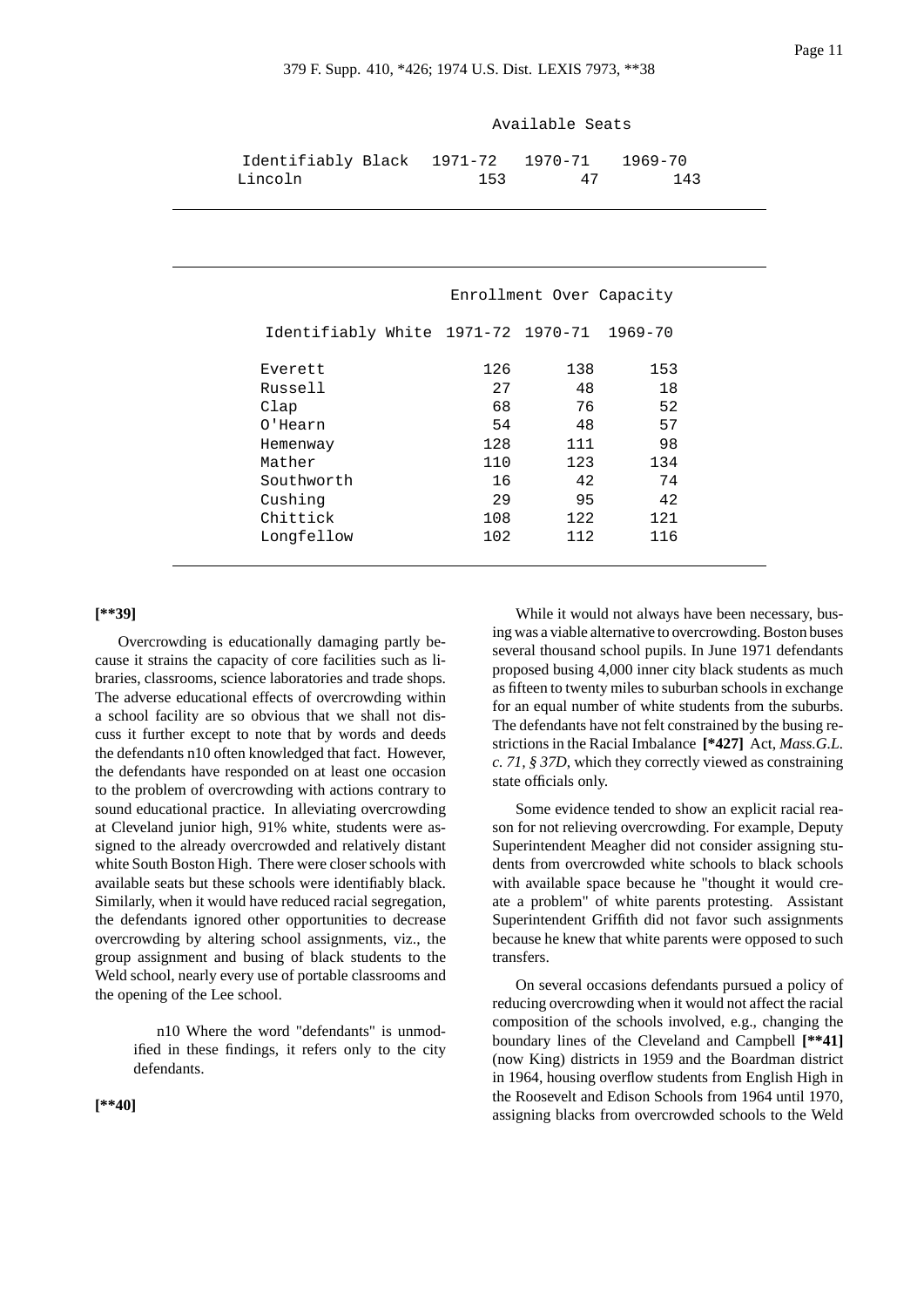from 1970 until 1972, and transporting the entire Kennedy school fourth grade to the Boardman in 1969 due to overcrowding at the Kennedy.

Finally, the defendants deliberately dragged their feet in formulating plans to lessen overcrowding as well as racial imbalance generally. They constantly delayed the presentation of plans requested by the state board until the last possible moment. For example, a plan to balance high schools in South Boston, East Boston and Charlestown was under discussion at a school committee meeting on June 1, 1971 when the superintendent stated, referring to the commissioner of education, "If you want my quick reaction to it, I'd hold this plan in my back pocket until he demands it."

Thus the defendants have recognized the educational hazards of overcrowding but have acted inconsistently on the basis of the race of the students being harmed. The following subdivisions deal specifically with affirmative acts of the defendants related to **[\*\*42]** overcrowding which we find intentionally created or maintained racial segregation.

Portable Classrooms

Portable classrooms are semi--mobile, one classroom buildings which are designed for quick temporary service without large capital expenditures. Boston has used them since the 1960's to alleviate the overcrowding of some schools. The use of these facilities and the defendants' contradictory statements regarding their use are highly probative.

In 1967 the city placed 50 of these units at various schools in the city. The following tables demonstrate how they were used to alleviate overcrowding at predominantly white schools:

| Number of<br>Schools | Percentage Black | Number of<br>Portables |
|----------------------|------------------|------------------------|
| 10                   | $0 - 5$ %        | 24                     |
| 4                    | $5 - 15$         | 20                     |
| $\Omega$             | $15 - 30$        | 0                      |
| 2                    | $30 - 50$        | 5                      |
|                      | $50 - 70$        |                        |
|                      | $70 - 100$ %     | 0                      |
|                      |                  |                        |

In 1972-73 there were 46 in use and their location was as follows:

| Number of<br>Schools | Percentage Black Portables | Number of |  |
|----------------------|----------------------------|-----------|--|
| 6                    | $0 - 5$ %                  | 26        |  |
| 4                    | $5 - 15$                   | 8         |  |
| 1                    | $15 - 30$                  | 3         |  |
| 2                    | $30 - 50$                  | 5         |  |
| 0                    | $50 - 70$                  | 0         |  |
| 2                    | $70 - 100$ %               | 4         |  |
|                      |                            |           |  |

Portables were used to alleviate overcrowding when available nonsegregative methods, such as changing district **[\*\*43]** lines and reassigning students, could have achieved the same result. The use of these portables perpetuated the racial concentrations present in both the overcrowded schools and the schools to which displaced students might have been sent.

The city defendants' policy regarding the use of porta-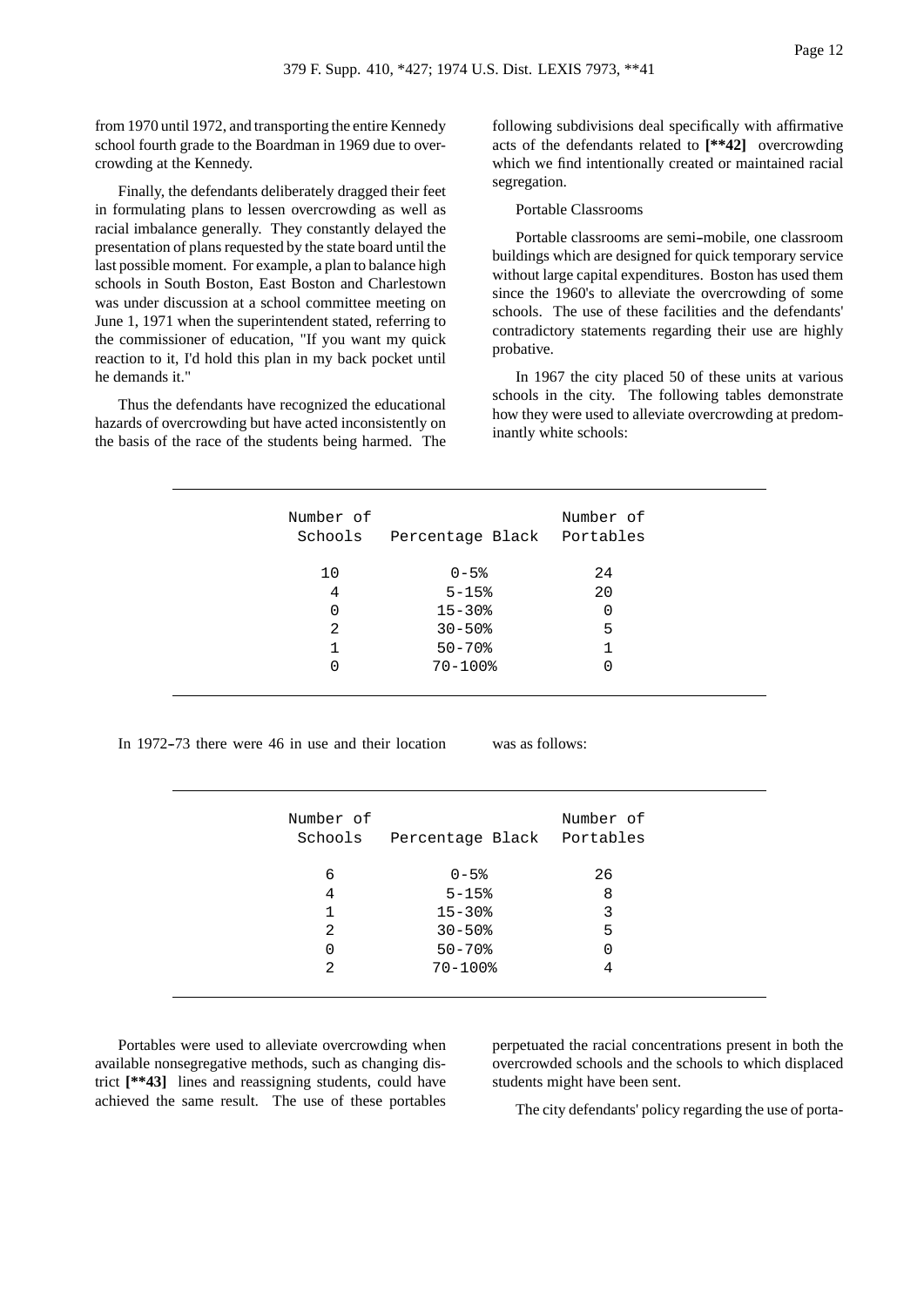bles has shifted back and forth, depending on whether their use was proposed as a means of reducing segregation of correcting overcrowding at predominantly white schools. The Kiernan Report recommended their use for the former purpose, **[\*428]** but in June 1965 the defendants decided against it because portables had been proved to be, in Superintendent Ohrenberger's phrase, "educationally undesirable." Simultaneously, however, their use for the latter purpose was under consideration and on September 13, 1965 the committee voted to place portables in South Boston. According to the then chairman, a reason for this was that "there would be no question regarding the racial imbalance question." In February and June 1966 the state task force on racial imbalance criticized plans submitted by the committee for failing to propose, among other things, the use of portables to reduce racial imbalance. **[\*\*44]** On June 2, 1966 the committee again rejected the idea, with various members raising objections of expense and parental opposition. But on March 6, 1967, the committee approved the use of 38 new portables to control overcrowding. Again in 1968, 1969 and 1971 the school committee declined to follow state board proposals for the use of portables in the city's racial imbalance plans for those years.

## New Facilities

Boston has increased its seating capacity by the construction of new schools, the building of annexes and the acquisition and conversion to schools of such diverse structures as a church, a synagogue, an automobile showroom, a bowling alley and a bathhouse. The overwhelming effect of most of these projects has been to increase racial segregation. The following table shows the racial composition of these new schools or annexes upon opening:

|                                 | Racial Makeup upon Opening             |                |                   |          |
|---------------------------------|----------------------------------------|----------------|-------------------|----------|
| Facility Theory                 | School Year Opened *                   | B <sup>o</sup> | OM%               | w%       |
|                                 | Lewis Senior Annex 1967 ('67-'68 only) | 98.6           | $0 \qquad \qquad$ | 1.4      |
| Garrison Annex                  | 1970                                   | 98.4           | 1.6               | $\Omega$ |
| Paine Annex                     | 1970                                   | 91.5           | 1.6               | 6.9      |
| Weld                            | 1970 (closed'72)                       |                | 87.1 5.8          | 7.1      |
| Bradford Annex                  | 1969                                   |                | 81.2 9.4          | 9.4      |
|                                 | Lewis Middle Annex 1970 ('70-'71 only) |                | 79.1.9            | 20.0     |
| Tobin Annex                     | 1969                                   | 74.6           | 14.5              | 10.9     |
| Carter Temporary                | 1971                                   |                | 72.6 4.7          | 22.7     |
| Kennedy Annex                   | 1969 ('69-'70 only)                    | 60.7           | 15.2              | 24.1     |
| Copley Square High 1968         |                                        |                | 56.3 3.0          | 40.7     |
| Dorchester Annex                | 1970                                   |                | 53.1 .5           | 46.4     |
| Haley                           | 1971                                   |                | 47.2 8.7          | 44.1     |
| Boston High                     | 1968                                   |                | 39.8 2.0          | 58.2     |
| Hamilton Annex                  | 1970                                   | 11.3           | 1.0               | 87.6     |
| Georgetown Kd. 197p (closed'72) |                                        |                | $3.0 \t .4$       | 96.6     |
| Charlestown Annex               | 1971                                   | 2.0            | 6.6               | 91.4     |
| Sumner Annex                    | 1969                                   |                | $1.9$ .9          | 97.2     |
| Dean                            | 1972                                   |                | 1.0 3.0           | 96.0     |
| L Street Annex                  | 1970                                   | .7             | 2.3               | 97.0     |
| Hart                            | 1972                                   | .5             | 8.3               | 91.2     |
|                                 |                                        |                |                   |          |

# **[\*\*45]**

\* During the same period, three successive bilingual schools were opened, all 100% other- minority.

Contrary to the command of the Racial Imbalance Act that "the prevention or elimination of racial imbalance shall be an objective in all decisions involving . . . the selection of new school sites", *Mass.G.L. c. 71, § 37C*, and that plans should detail "proposed additions to existing school buildings", § 37D, the defendants took the position that the effect on racial imbalance was irrelevant to the planning of several of these new facilities. Significantly, many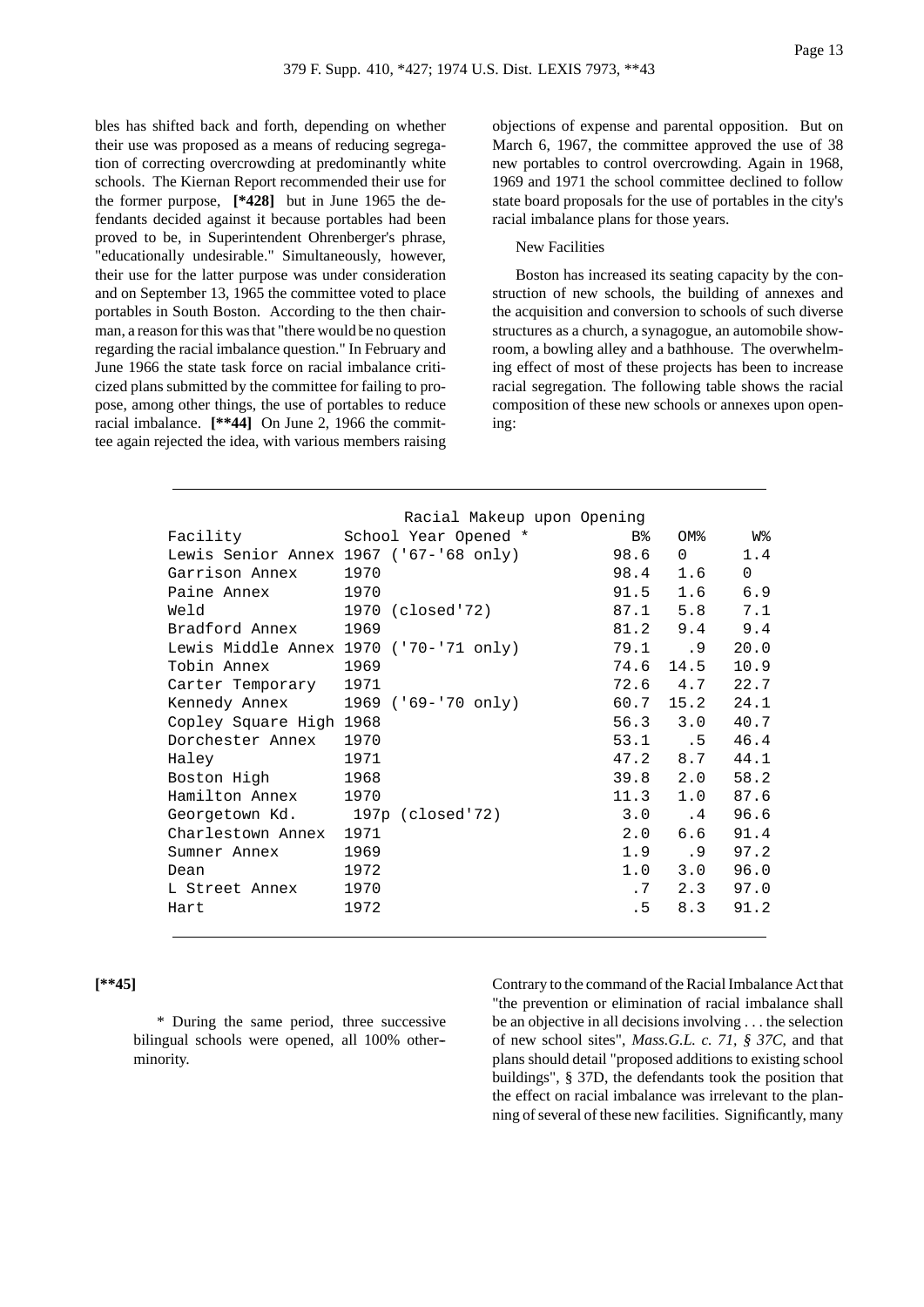Page 14

of the annexes that were not subjected to state scrutiny, because constructed without state financial aid of any sort, opened identifiably black. If state aid had been applied for when these facilities were being planned, the state board would routinely have inquired **[\*429]** about their probable impact on racial imbalance. Evidently the defendants preferred not to have to respond to that type of inquiry. From the percentages and circumstances already described, and the specific episodes which follow, it is apparent that, in the matter of facilities utilization and new structures, the defendants were covertly **[\*\*46]** resisting the elimination of racial imbalance and endeavoring to perpetuate racially segregated schools.

(a) *The Weld School*. This school, located in Roslindale, where 98% of the residents were white, was opened in September 1970 after purchase from the Archdiocese of Boston for which it had been a parochial school. For two school years,  $1970-71$  and  $1971-72$ , it was used to relieve an overcrowded situation in the 90% black Bradford-Walcott district a mile and one-half away. There approximately 130 non-white students and 11 white students were selected mostly by lot and assigned to the Weld, where they were joined by 14 students from the vicinity who suffered from visual handicaps. Weld opened 87% black, 6% other-minority and 7% white. After commencement of the instant action and objections by the state board, HEW and representatives of the black community, Weld was closed. It may be, as contended by defendants, that it was planned from the start as a temporary facility. This does not explain, however, why none of the regular, i.e., nonhandicapped, students from the neighborhood of Weld were assigned to attend it. Moreover, nearly all of the 57 first and second grade black **[\*\*47]** pupils might have been assigned, with no greater inconvenience, to vacant seats in predominantly white schools in the Sumner and Longfellow districts. Parents of the black students were given no choice about their children being bused distances of from one and a half to two miles. Theretofore the defendants had adhered to a policy of busing only on a voluntary basis. The first attempt by the defendants to ascertain the attitude of black parents toward busing to Weld came in April 1972, three months before the school was closed.

The defendants have argued that the reason for transporting the Bradford--Walcott students to the Weld school was to keep existing friendships intact. This argument must be rejected because there is no evidence that this reason was considered by the defendants before busing was undertaken; the evidence supporting it appears exclusively in documents prepared after HEW and the state board charged the defendants with discrimination in relation to the Weld school.

(b) *The Hennigan School*. This new elementary school was proposed in 1967 as part of Boston's first stage racial imbalance plan and was built with 65% state financing as a replacement for the **[\*\*48]** Jefferson school which had a capacity of 500 students. One wing of the school was opened in 1971 with 302 students, 65% black, 10% other--minority and 25% white. The school had a capacity of 1,080 students and was planned to accommodate students residing in the nearby Heath Street housing project, 99% black, and white students to be recruited from outside the district. The defendants made no efforts to recruit white students for the 1971 opening. n11 As a consequence of its location and defendants' action, the school was identified as tailored for black students. Thus in the following year, the defendants distributed 50,000 recruiting brochures but garnered only 50 white recruits. A three-day "open house" in June 1972 was the last effort made by the committee. The entire school opened in the fall of 1972, 62% black, 13% other-minority and 25% white. There is no justification for the defendants' reliance upon obtaining white volunteer students rather than assigning white students **[\*430]** to the school. They argue now that failure of the efforts to attract white volunteers to Hennigan could not have been foreseen because, after all, white students voluntarily enrolled in Trotter. **[\*\*49]** n12 But that was in 1969. Times had changed and local opposition to racial balancing was on the rise. In 1971 negligible numbers of white students in the Fifield and O'Hearn districts had volunteered to attend Lee. The analogy also limps because of essential differences between Hennigan and Trotter, which was the elementary school component of the model demonstration subsystem to which white children of AFDC recipients were bused from all over the greater metropolitan area. The attendance of black students at the Hennigan school was mandatory; its racial segregation upon opening could not have come as a surprise.

> n11 When the state board protested, the defendants responded that the use of one wing for 302 students could not be considered an "opening" of the school.

> n12 The defendants' original planning for Trotter, which is located in a heavily black section of the city, did not include recruitment of white students. This feature was added at the insistence of the state defendants on June 28, 1966 when it became clear that otherwise Trotter would open racially imbalanced.

# **[\*\*50]**

(c) *The Lee School*. This school was also proposed as part of the first stage racial imbalance plan and was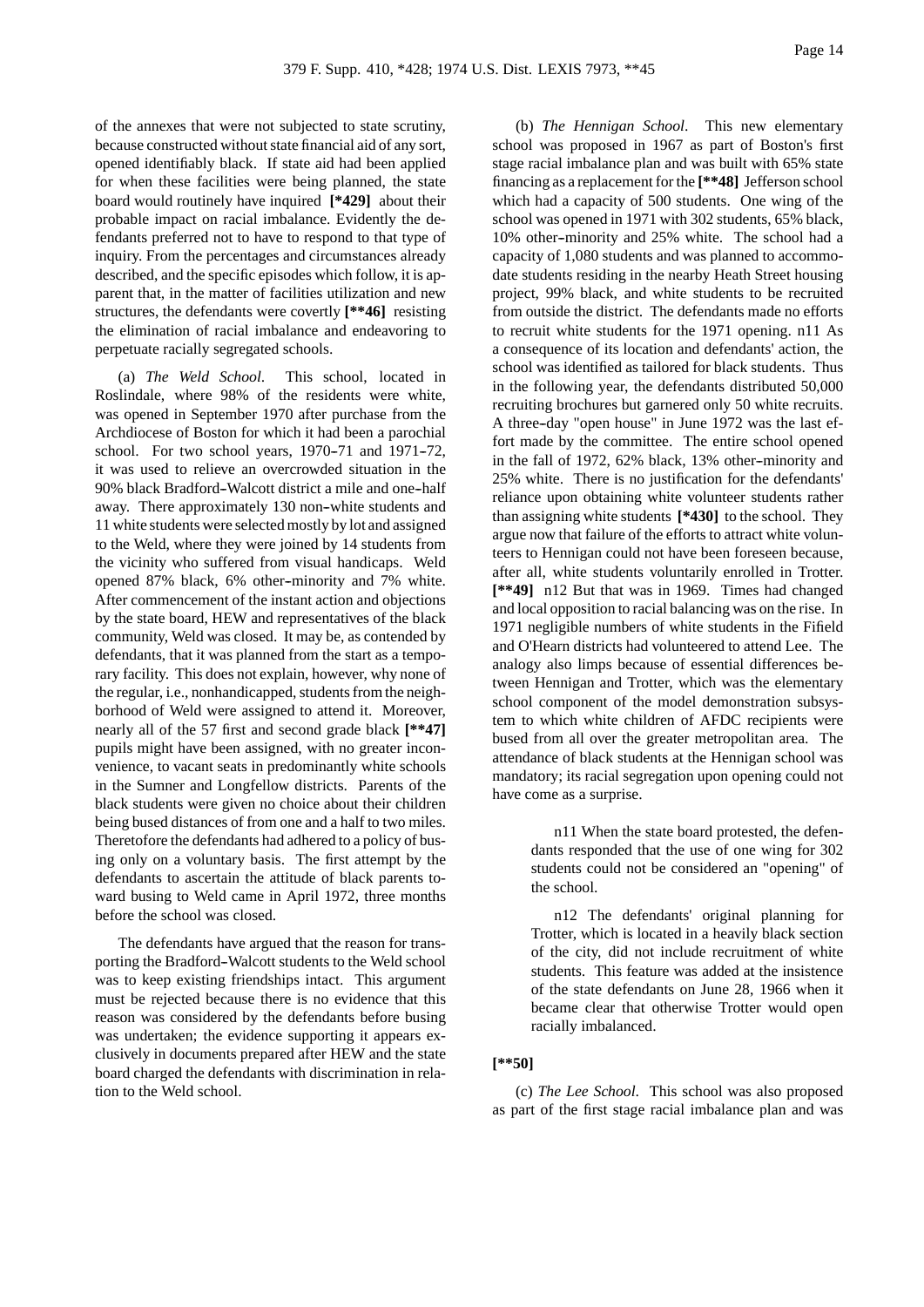planned to replace kindergarten through grade 5 of the Champlain, Whittier and Nightingale schools. Because its construction was supposed to contribute to racial balance, the state paid 65% of its cost of over \$7,000,000 pursuant to *Mass.G.L. c. 15, § 1I*. From the beginning the state board pressed the school committee for assurances that the Lee would open racially balanced. On June 1, 1971 the school committee decided to include within the new Lee district approximately 350 white pupils then attending the Fifield and O'Hearn schools but gave them the option of attending their former schools. This was done in the face of warnings by Mr. Coakley of the city's Educational Planning Center (EPC) that the option would produce an imbalanced school. On July 12, 1971 the committee was presented with hard evidence that the Fifield-- O'Hearn option would produce an imbalanced Lee; it was told that no O'Hearn parents at all and the parents of only 37 Fifield pupils had indicated that they would send their children to the Lee. To compel reconsideration, the state board threatened **[\*\*51]** to withhold state funds. So on August 23, 1971, barely two weeks before the beginning of school, the committee eliminated the Fifield-O'Hearn option by a 3-2 vote. Significantly neither the principal of Lee school, Miss Kelley, who had worked many months to assure a successful opening, nor the Fifield and O'Hearn parents were told of the August 23 vote.

Opening day at Lee school, September 8, was chaotic. Approximately 200 black students from the predominantly black Franklin Field housing project nearby illegally registered by giving false addresses and occupied seats. The Fifield and O'Hearn pupils registered at their former schools, refusing to go to Lee. Confronted with this situation, the committee on September 17 scheduled a public meeting at the O'Hearn school on September 21, and, with one member switching his vote, reinstated the Fifield-O'Hearn option and allowed the black sit-in pupils to remain at Lee. The finding of the Superior Court, to which the defendants are bound, was that "this vote was a measure of expedience in the face of public furor." Boston School Committee v. Board of Education, Suffolk Sup.Ct., No. 94254, at 42. We add that, to a large extent, the **[\*\*52]** crisis was of the committee's own making. n13

> n13 Although the crisis ended in 1971, the defendants have still done nothing to redistrict Lee, which is now more than 80% black.

The defendants acted in such a way as to lead all parties concerned to believe that it would not compel the Fifield and O'Hearn pupils to attend Lee. It did virtually nothing to encourage the parents of those students to send them to **[\*431]** Lee, even when it became inevitable that Lee would open racially imbalanced if those students were not in attendance. The intent of the defendants was apparent all along: they never intended to take the initiative in seeing that Lee would open racially balanced. The segregated consequences were clearly foreseeable.

Parenthetically, assignment of Fifield and O'Hearn pupils to Lee would have alleviated overcrowding at those schools. Educational considerations, thus did not justify the defendants' failure to advance integration at Lee. Moreover, the routes from Fifield and O'Hearn were safe **[\*\*53]** and no transportation was necessary. Safety considerations thus did not explain the school committee's actions.

The defendants have sought to justify their capitulation of September 21 on the ground that the black pupils who illegally registered at Lee were adamant about staying and the Fifield-O'Hearn option was reinstated to prevent overcrowding at Lee. This proffered theory is pure rationalization and completely unsupported by contemporaneous evidence of the reasons for the committee's action. Furthermore, permitting the Fifield and O'Hearn pupils to return to their former schools merely perpetuated overcrowding at those schools. Finally, the defendants' suggestion that, but for the illegal registration of 200 black students, they might have recruited white students from other sections of the city to attend Lee overlooks the fact that the recruiting season had ended as of opening day.

(d) *New English High School*. In September 1973, English High, which is located in the Back Bay Fens section of the city near several colleges, hospitals and museums, was moved next door into a new \$24,000,000 facility ten stories high, the first new high school opened in Boston in 35 years. **[\*\*54]** The transfer did not materially affect racial segregation. However, it came only after a single justice of the Supreme Judicial Court had nullified a 3-2 vote of the school committee awarding the facility to another high school, Girls Latin, and the events leading up to it bear on the issue of defendants' n14 intent.

> n14 In this instance "defendants" refers to the city defendants other than the new superintendent of schools, Leary, who opposed the school committee's action.

The new building would accommodate roughly 2,000 students. The enrollment at both English and Girls Latin were almost identical, just short of 1,200 students each. The new building was designed and constructed to house English, with special facilities for courses in business, merchandising, electronics, carpentry, motor repair, and other courses which would not fit the Girls Latin college preparatory curriculum. The new building was con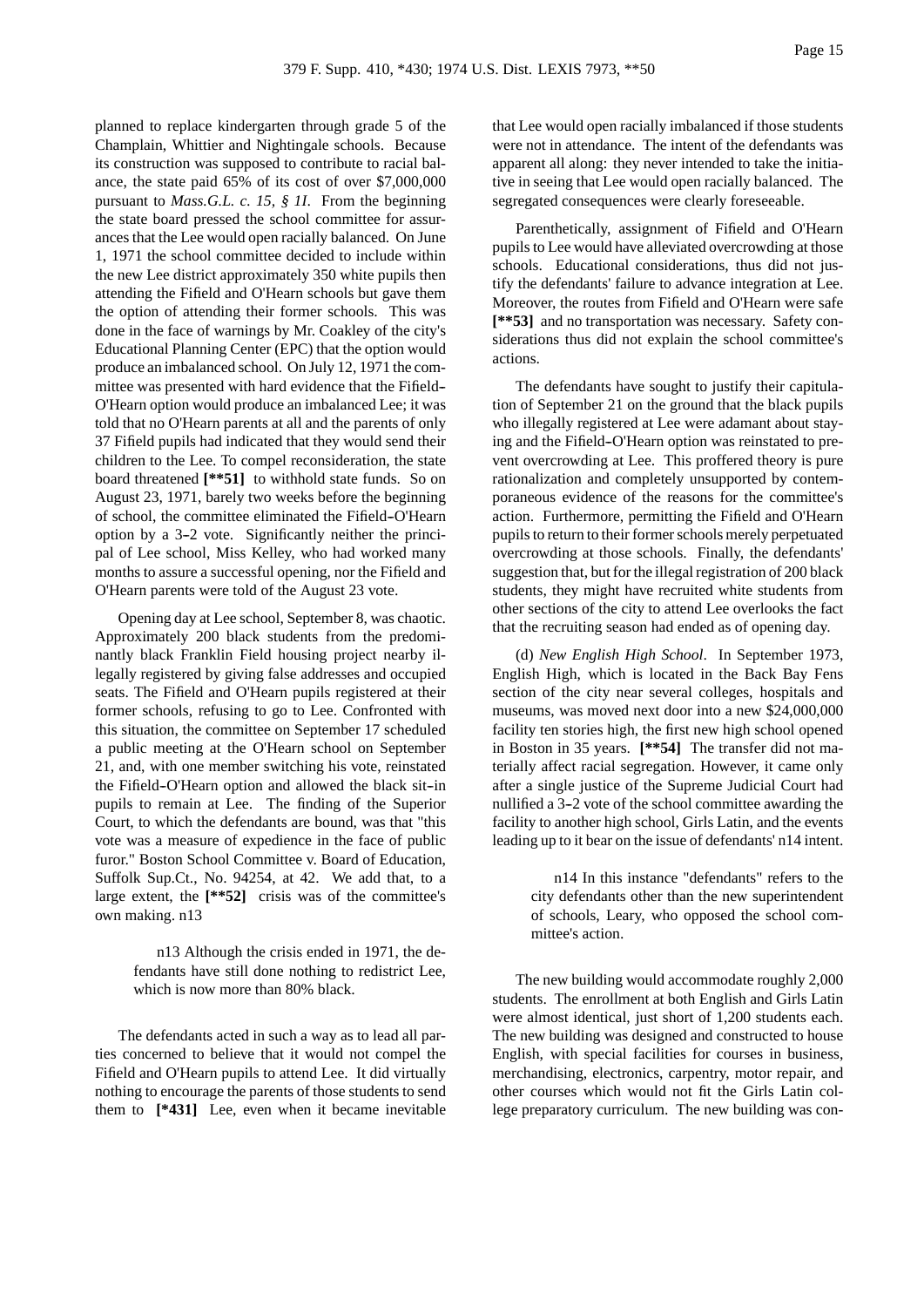structed with 65% state financial assistance under plans formulated in 1967 and 1968 to reduce racial **[\*\*55]** imbalance. The single justice found on all the evidence presented to him that the defendants made a commitment to the state board that English would be housed in the new tower facility upon its opening, but intended by their vote of April 23, 1973 n15 to exclude English from the tower facility upon its opening. Substantially the same evidence was presented to this court when, after trial the case was reopened on plaintiffs' motion, and we agree with the state court's findings.

> n15 The material facts and background of the school committee's vote are set forth in detail in the findings, rulings and decree of the single justice dated July 16, 1973 in Bradshaw et al. v. Tierney et al., Suffolk County No. 73-91 Eq., and companion cases. The committee appealed to the full bench but later withdrew its appeal.

Why did the school committee try to renege on its commitment to the state? Plaintiffs contend that it was because the composition of the student body at English had changed from approximately 20% black in **[\*\*56]** 1967, when **[\*432]** the new building was planned, to over 80% black in 1973 when, on the eve of its opening, it was awarded to Girls Latin, 89% white. Plaintiffs have requested a finding that the committee placed the black students at English "in the position of what may be described as second--class pupils", citing *Lee v. Macon County Board of Education, 5 Cir. 1971, 448 F.2d 746, 754 n. 12* quoting *Brice v. Landis, N.D.Cal.1969, 314 F. Supp. 974, 978.* Plaintiffs' requested finding raises a question whether blacks were denied educational opportunity, cf. *Hobson v. Hansen, D.D.C.1967, 269 F. Supp. 401,* aff'd sub nom. *Smuck v. Hobson, 1969, 132 U.S.App.D.C. 372, 408 F.2d 175,* which we do not reach because the committee was enjoined by the state court from carrying out its vote. The issue before us is primarily one of segregative intent. On that issue, there is evidence that the defendants intended to keep English's student body heavily black, and we so find.

As explained in the division of this opinion entitled "Feeder Patterns," the rapid change from 20% to 80% black in the racial composition of the student body at English, which is undistricted, i.e., with students from all **[\*\*57]** parts of the city, was attributable in large measure to feeder patterns knowingly implemented by the defendants. The new facility had capacity for approximately 700 students in addition to the number attending the old English; the committee had advised the state board that this excess capacity would be used for white students, thus balancing it racially; and the headmaster and staff at English had developed courses and projects which would probably have made this goal attainable, especially if combined with feeder pattern changes which the headmaster recommended repeatedly but to no avail. After the committee's vote awarding the new facility to Girls Latin, 89% white, the ancient building which had been occupied by English was razed and the defendants made no plans for housing English other than in the building in Codman Square which had been occupied by Girls Latin. True, as argued here by the defendants, the students at English were never formally assigned to the building which would have been vacated by Girls Latin; but as a practical matter there was no alternative  $-$  the only word given the English headmaster by his superiors was that English would be moved to that building. **[\*\*58]** The building at Codman Square, which incidentally is almost as antiquated as the old English building, is located on the border of a heavily black neighborhood. Had English been sent there, it would have been more firmly identifiable as tailored for the education of blacks.

# II

#### *Districting and Redistricting*

Districting denotes the drawing of geographical boundaries which will determine attendance zones for a given school facility. In Boston, districting is a misnomer as applied to high schools because their attendance is either citywide or determined by feeder patterns geared to schools rather than to geographical areas. Even high schools located in definite sections of the city, e.g., Brighton and Roslindale, receive students on the basis of the intermediate schools from which they have graduated. Feeder patterns thus control the composition of the student bodies at secondary schools; and, while they serve the same purpose as the drawing of geographical boundaries, they will be discussed in subdivision III. Intermediate schools are all districted geographically, although five of them also receive students by way of feeder patterns and there is at least one instance **[\*\*59]** of overlapping intermediate school districts. The student bodies at primary schools are determined entirely on the basis of residence. Each level of schools, intermediate and primary, obviously requires districting of it own.

Districting has much less to do with what school a pupil will attend in Boston than it may in other communities. This is because of practices which cut across **[\*433]** district lines, such as the controlled transfer policy with its several loopholes, feeder patterns and specialized schools. Another reason is the existence of multi-school districts at the elementary level which are administered by a district principal and in which there are as many as six separate buildings in different parts of the district. Whether these various features are unique to Boston was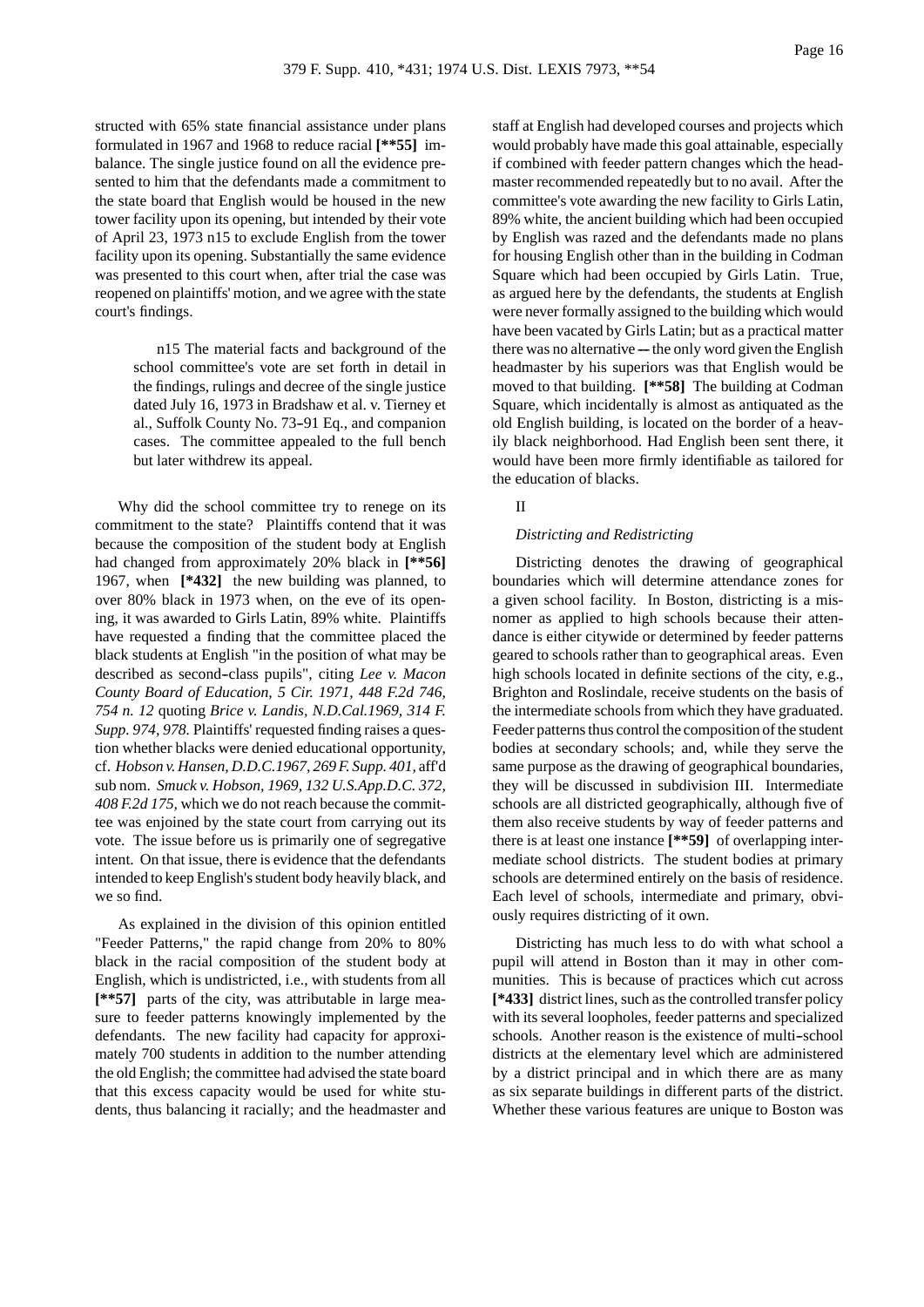not indicated. Surely, however, they are not characteristic of most of the public school systems in Massachusetts.

The defendants have not made districting changes which brought about increased segregation where there was none before, with the exception of districting changes pertaining to certain fifth and sixth grades giving advanced work classes leading to the three elite schools, which  $[***60]$  are too involved to warrant explanation here. n16 However the defendants have made districting changes for the purpose of perpetuating racial segregation, and findings will be made about them. The bulk of the findings in this subdivision will describe extreme disparities in the racial composition of adjacent districts and the defendants' uncompromising resistance to redistricting when it would have reduced racial segregation. Year after year the defendants rejected proposals for redistricting carefully drawn with a view to lessening racial imbalance while at all times displaying awareness of the potential racial impact of their actions. Despite intense pressure from private groups and the state board, including the withholding of millions of dollars in state financial assistance, the defendants defeated or evaded successive redistricting proposals, for the purpose of perpetuating the existing segregated system.

> n16 These advanced classes, 15 for grade five and 16 for grade six, were located in twenty elementary schools and constituted "tracks" to the three examination schools. Racial compositions were in evidence for  $1970-71$  and  $1971-72$ . An average total of 570 students were in these classes of whom white students comprised more than 80%.

### **[\*\*61]**

In the Dorchester section of Boston, district lines at the intermediate school level preserve a high degree of racial segregation in adjacent districts. The following findings pertain to a cluster of eight districts, six for junior high schools, one for an elementary school ending in grade eight, Parkman, and one for a middle school, Thompson, whose district overlaps portions of the Lewenberg district, 95% black, and the Wilson, 81% white. The Holmes district, 95% black, whose eastern and western district lines are near the edges of the "black boomerang", is adjacent on the east to the Cleveland, 91% white. To the south of the Holmes and Cleveland districts are the Lewenberg district, 95% black, the Wilson, 82% white, and the Thompson, 63% black. The district for Thompson, a middle school, is completely surrounded by the Lewenberg District 97% black, and the Wilson 82% white. Graphically the area is depicted roughly as follows:

# **[\*434]** [SEE ILLUSTRATION IN ORIGINAL]

**[\*435]** These districts shown in the map cover an area about three miles from east to west and two miles north to south. Their configuration results in nearly the maximum possible amount of racial isolation **[\*\*62]** at these schools. Only small sections of the district lines coincide with natural boundaries, Blue Hill Avenue and a railroad track, and the latter runs either overhead or under street level. A slight boundary change between the Holmes and Cleveland districts would decrease racial imbalance at both schools and would also eliminate the situation now existing whereby pupils who are within a few blocks of Holmes, 95% black, must attend the relatively distant Cleveland, 91% white. Portions of the Wilson district, 81% white, are closer to Holmes junior high, 95% black, and Lewenberg, 95% black, than to Wilson, 81% white. Portions of the Lewenberg district are as close to Wilson junior high as to the Lewenberg, and other portions of the Lewenberg district are almost as close to Rogers junior high, 96% white, or Irving, 88% white, or even to Parkman, 83% white, as they are to Lewenberg. Parts of the Irving district are three times as close to Lewenberg junior high as to Irving. The feasibility of a Lewenberg to Rogers or Irving switch is corroborated by the school committee's ad hoc decision in 1972 which allowed several white elementary school graduates who lived in the Lewenberg district **[\*\*63]** to attend the predominantly white Irving or Rogers junior highs rather than the predominantly black Lewenberg. The Thompson middle school district, 63% black, was created in 1968 with the conversion of an elementary school and was superimposed upon the predominantly white Wilson and the predominantly black Lewenberg. The effect of this districting was to provide students residing in the eastern part of the Thompson district with the option of attending Wilson Junior high, 81% white, and those in the western part of the Thompson district with the option of attending Lewenberg junior high, 95% black. n17

> n17 The effect of teacher placement on choices such as these will be discussed, *infra*.

The elementary schools in a portion of Boston stretching from just south of South Boston, through Roxbury and into Dorchester are districted with a similar effect: the predominantly black areas are cut away from the predominantly white areas. The following map shows how the district lines weave in and out with this effect; **[\*\*64]** the broken line depicts the dividing line between the white and black elementary districts.

### **[\*436]** [SEE ILLUSTRATION IN ORIGINAL]

**[\*437]** As shown in the map, on the west lie pre-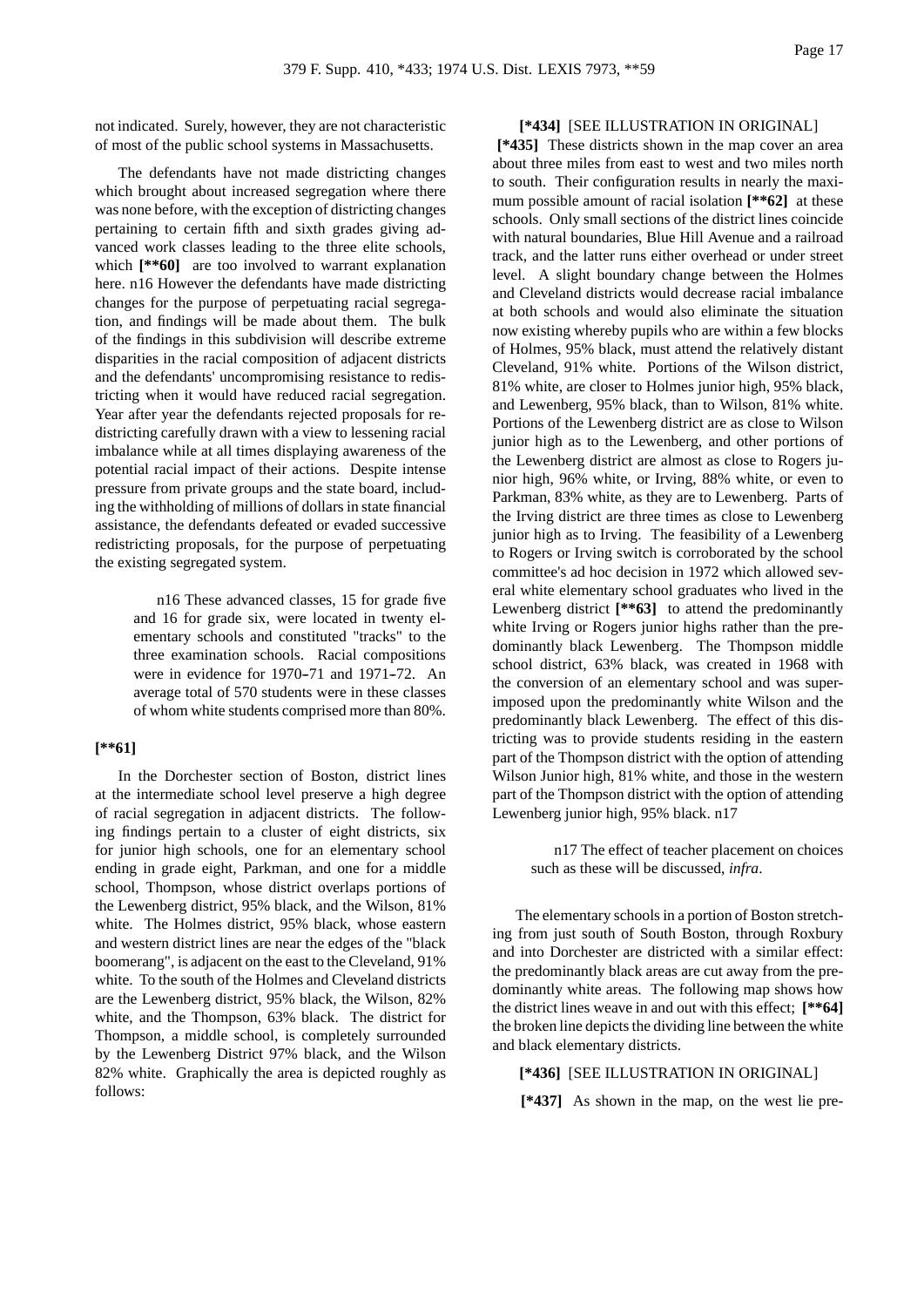dominantly black schools; the easternmost edge of their districts coincides with this dividing line. Noticeably, the predominantly white schools to the east are located some distance away from the dividing line. The single exception to this pattern of separation is Champlain, 94% black, and that elementary school is practically on the district line. There are no natural barriers which explain this north--south dividing line; there is a railroad line which coincides with parts of it, but the tracks are either elevated or below street level. Moreover, the same railroad line runs through the middle of at least six elementary school districts in that vicinity: Northcross, Gibson, Wolcott-- Bradford, Tileston, Chittick and Lee.

Racial segregation of elementary students is facilitated by another feature of the city's elementary school districts, viz., multi-school districts. Of such districts, only six have significant numbers of students with different racial backgrounds and they are segregated **[\*\*65]** according to race at particular schools within the districts. This is shown by the following table in which the racial percentages are for the school year 1971-72:

|                        |      | Other<br>White Minority Black |          |
|------------------------|------|-------------------------------|----------|
| Parkman District       |      |                               |          |
| Parkman                | 82.6 | 9.2                           | 8.1      |
| Seaver                 | 91.0 | .9                            | 8.1      |
| Haley                  | 44.1 | 8.7                           | 47.2     |
| Sumner District        |      |                               |          |
| Sumner                 | 95.7 | 1.3                           | 3        |
| Philbrick              | 99.5 | .5                            | $\Omega$ |
| Sumner Annex           | 93.5 | .5                            | 6        |
| Irving Colony          | 97.2 | 1.7                           | 1.1      |
| Weld                   | 44.7 | 3.7                           | 81.7     |
| Conley                 | 99.6 | $\cdot$ 4                     | $\Omega$ |
| Mendell District       |      |                               |          |
| Fuller                 | 72.4 | 16.5                          | 11       |
| Mendell                | 33   | 39.8                          | 27.2     |
| Roosevelt, T.          | 11.8 | 57.1                          | 31.2     |
| (Annex)                | .5   | 3.2                           | 96.2     |
| Marshall District      |      |                               |          |
| Marshall               | 59.0 | 5.4                           | 35.6     |
| Stone                  | 53.5 | 4.4                           | 42.1     |
| Champlain              | 1.1  | 4.8                           | 94.1     |
| Prince District        |      |                               |          |
| Prince                 | 40   | 14.7                          | 45.3     |
| Faneuil                | 75.6 | 8.5                           | 15.8     |
| Perkins                | .8   | 15.2                          | 84.0     |
| Milmore                | 53.1 | 27.2                          | 19.7     |
| Rice-Franklin District |      |                               |          |
| Bancroft               | 57.9 | 11.3                          | 30.8     |
| Mackey                 | 15.2 | 47.1                          | 37.7     |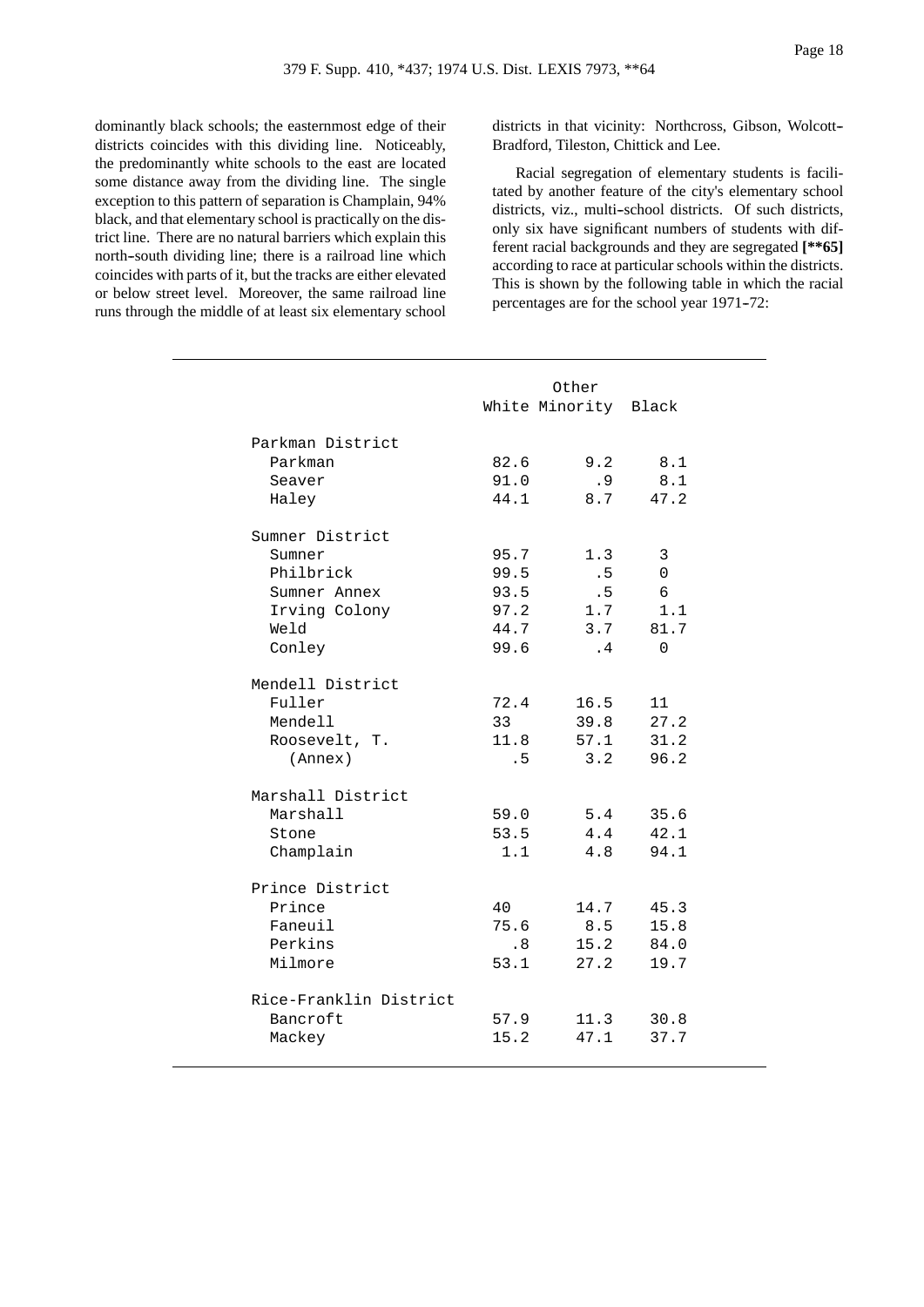As the table demonstrates, these multi-school districts contain distinct racial clusters. Of the six schools in the Sumner district, five are in excess of 90% white and **[\*\*66]** the sixth is 81% black. By contrast, in the Mendell district the whites are noticeably concentrated in the Fuller school, while the other two schools are predominantly black and other minority. The schools in the other districts present slightly less extreme examples, but the pattern is evident.

Redistricting, in the sense here discussed, must be further defined. First, it refers to redrawing of old boundaries for old schools and is to be distinguished from new districting necessitated by the construction of new schools or by the conversion of one type of school to a different type, e.g., a grammar to a middle. Secondly, it is a term used only with reference to primary and intermediate schools. Secondary schools have districts only derivatively, i.e., their student bodies are generally determined by the districts of lower level schools whose graduates are routed to them in accordance with feeder patterns, which are discussed in the next division of this opinion. The redistricting of high schools is accomplished, in effect, by assigning and changing feeder patterns. Thus in the present context redistricting means changing attendance zones of existing elementary and intermediate **[\*\*67]** schools.

On several occasions the school committee redistricted when racial balancing was not involved: in 1959 the boundary lines of the districts for Cleveland and Campbell (now King) junior highs were altered for administrative reasons; between 1963-64 and 1969-70 the districts for Roosevelt junior high in Roxbury **[\*438]** and Edison junior high in Brighton were changed to house an overflow of students from English high; and in 1969-- 70 the Boardman district was expanded to accommodate the entire fourth grade at Kennedy due to overcrowding. Between 1954 and 1966, the school committee made sixteen other districting changes.

On at least one occasion the committee redistricted with a view to perpetuating racial segregation. This occurred in 1968 when certain streets in the Cleveland junior high district, 91% white, were transferred to the Russell junior high district, 85% white, and to the South Boston high, 99% white. Apby the change, which was occasioned by overcrowding at Cleveland. At the time both South Boston high and Russell were already overcrowded and were further away from Cleveland than other schools with available seats, namely, King with 295 available seats, Burke **[\*\*68]** with 20 and Girls High with 568. However, these underutilized schools were predominantly black: King, 94%; Burke, 89%; and Girls High, 91%. Assistant Superintendent Griffith testified at the trial that redistricting of the King district to include students from the overcrowded Cleveland would "certainly" have been feasible, but he did not recommend it because he "knew the attitude of the people in the area" and "white parents did not wish their children in schools such as the King and the Holmes, and possible in the Timilty", all of which are predominantly black. Nor would safety hazards have been involved in such a redistricting, at least any more than those already encountered by students attending King.

On no occasion have the city defendants redistricted for the purpose of eliminating racial imbalance, although they have many times been shown the way. The Kiernan Report, filed in April 1965, proposed specific redistricting and was largely ignored by the school committee. Following the city's first census pursuant to the Racial Imbalance Act, *Mass.G.L. c. 71, § 37D*, the board found that racial imbalance existed in Boston and notified the school committee in writing, thereby **[\*\*69]** placing the committee under a legal duty to file a plan which "shall detail the changes in existing school attendance districts . . . ." The committee's first plan failed to include any provisions for redistricting and was rejected by the board voted to hold in escrow state other reasons. On April 12, 1966 the board voted to hold in escrow state funds due Boston until a revised plan was filed and accepted. In early 1966 the board engaged the services of the Joint Center for Urban Studies of Harvard and MIT, which prepared several alternative redistricting proposals, eight for elementary schools and three for intermediate schools.

In drawing up the proposals the Joint Center conferred regularly with school committee personnel, including the deputy superintendent of schools. Each proposal would have substantially lessened segregation in the parts of the city shown in the maps, *ante*, and each was designed to meet the following requirements:

> 1. No district should extend more than about one--half mile from the school for grades 1-- 3, or three--fourths mile from the school for grades 4-6. For junior high schools the maximum is 1 1/4 miles, unless public transportation is **[\*\*70]** available.

> 2. Each district should have a compact shape. 3. No child should walk past another school serving his own grade on his way to his assigned school.

> 4. No more than 30 children per academic classroom should be allocated to any elementary school involved in the redistricting, and no more than 32 per academic classroom to a junior high school. For schools having only minor additions to their districts, the official vacant seat count has been used in lieu of this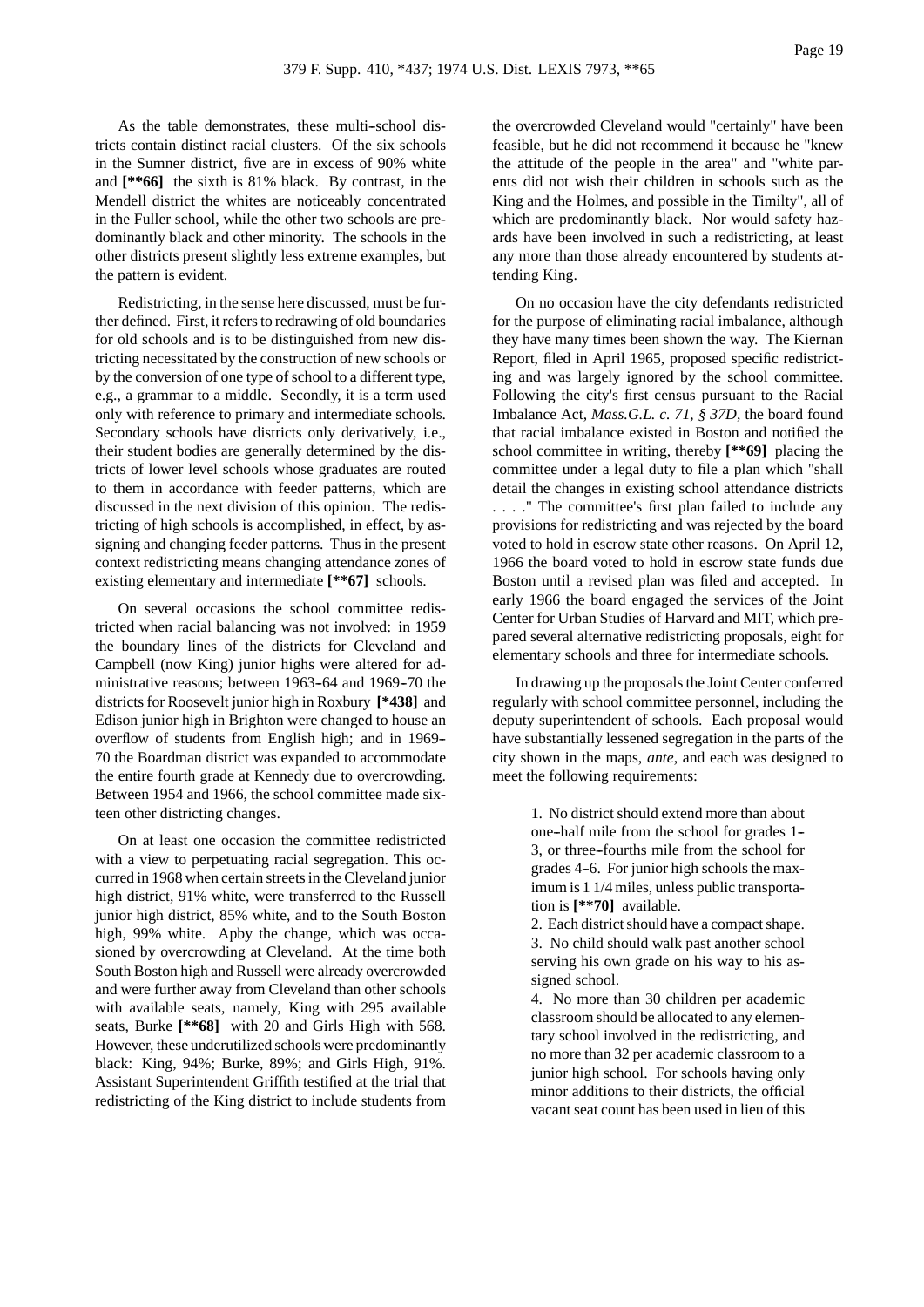requirement.

**[\*439]** 5. No white child should be required to change to a formally imbalanced school unless the reassignment would eliminate racial imbalance in that school, bringing it to 45 percent nonwhite or less.

Safety was considered. The proposals did not affect kindergartens and did not involve any busing except the use of public transit by some junior high students. They were discussed by the committee at a meeting on June 2, 1966 together with the general problem of steps which might be taken to obtain the release of the state funds being withheld. The transcript of the meeting runs 125 pages and was received in evidence, as were transcripts of many other committee meetings. A **[\*\*71]** majority of the committee were set against redistricting of existing school districts in any form, for various expressed reasons, mainly that it would accomplish relatively little in alleviating racial imbalance, which was due mainly to segregated housing patterns and could never be eliminated anyway, and that transferred faculty n18 and parents of redistricted students would be bitterly opposed. There was considerable talk about distances between schools, dangers at street crossings, the educational unsoundness of overcrowding, etc., as if the Joint Center proposals had ignored these factors. But the basic issue was, in the words of one member, "Either you believe in redistricting or you don't believe in it." At the meeting a stratagem evolved of trying to satisfy the state board with a plan to combat racial imbalance which would not include redistricting of existing schools, but would confine districting decisions to newly constructed schools. The committee agreed to propose a four--point plan featuring new schools, an expansion of the Metco program for exchanging black students from the city for white students from suburban schools, an open enrollment policy and compensatory programs **[\*\*72]** including "sociological student-teacher exchanges" and "multi-ethnic textbooks." Toward the close of the meeting, the chairman, who believed that the funds withheld by the state would never be released unless the city's plan include some provision regarding redistricting and had kept urging "a step forward, a good faith indication that we intend to comply with the law as they [the state board] interpret it", made a motion that the superintendent be directed to review the Joint Center package and "extract from it those recommendations which you can live with and which are workable and will have the effect of" minimizing racial imbalance. The motion lost by a vote of 3-2.

> n18 While the deputy superintendent was explaining the Joint Center proposals, one member

asked incredulously, "You mean in addition to the children you have to shove the teachers all over the place also?"

The four-point plan, somewhat modified, was formally adopted by the committee at its next meeting and forwarded to the board on June 13, **[\*\*73]** 1966. The board rejected it on June 28. The committee resubmitted it, unchanged, on July 6. The board rejected it again on July 26. The lines had been drawn and, on the matter of redistricting, the committee and the board have been at swords' points ever since. The board continued to demand plans including redistricting and sought to compel compliance by withholding state financial assistance and obtaining further proposals from the Joint Center. The committee responded with lawsuits in the state courts to compel release of the withheld funds and annual bills in the state legislature, filed by committee members, to repeal the Racial Imbalance Act. n19 In **[\*440]** the rhetoric of the committee, redistricting became synonymous with abolition of the neighborhood school, anathema to most parents and to be resisted at all costs.

> n19 At a committee meeting in March, 1970, the associate superintendent reported to the committee concerning the prospects of one such bill, "The only way we are going to get the Imbalance bill repealed  $-$  let's face it  $-$  is for blacks to be up there to fight for the repeal, which hasn't happened up to this point yet. . . . I have told them that there will be no new schools in Roxbury in the Model City area in Roxbury and North Dorchester unless the Imbalance bill is repealed." Roxbury and North Dorchester are heavily black residential areas of Boston.

## **[\*\*74]**

In other areas, the committee did submit plans. In 1967, it adopted a plan for the construction of new schools drawing pupils from more than one previously existing district; for the reassignment of pupils in connection with the conversion of certain grammar schools to middle schools for grades 6, 7 and 8; and for the closing of three racially imbalanced schools and the reassignment of their pupils. This plan was approved by the board "as a first step" and became known as the city's First Stage Plan. Second and third stage plans in 1968 and 1969 provided for more new schools, but no redistricting. Meanwhile the number of racially imbalanced schools was increasing steadily, from 49 in 1966 to 62 in 1969.

The committee belatedly adopted a fourth stage plan on June 15, 1971, which was promptly rejected by the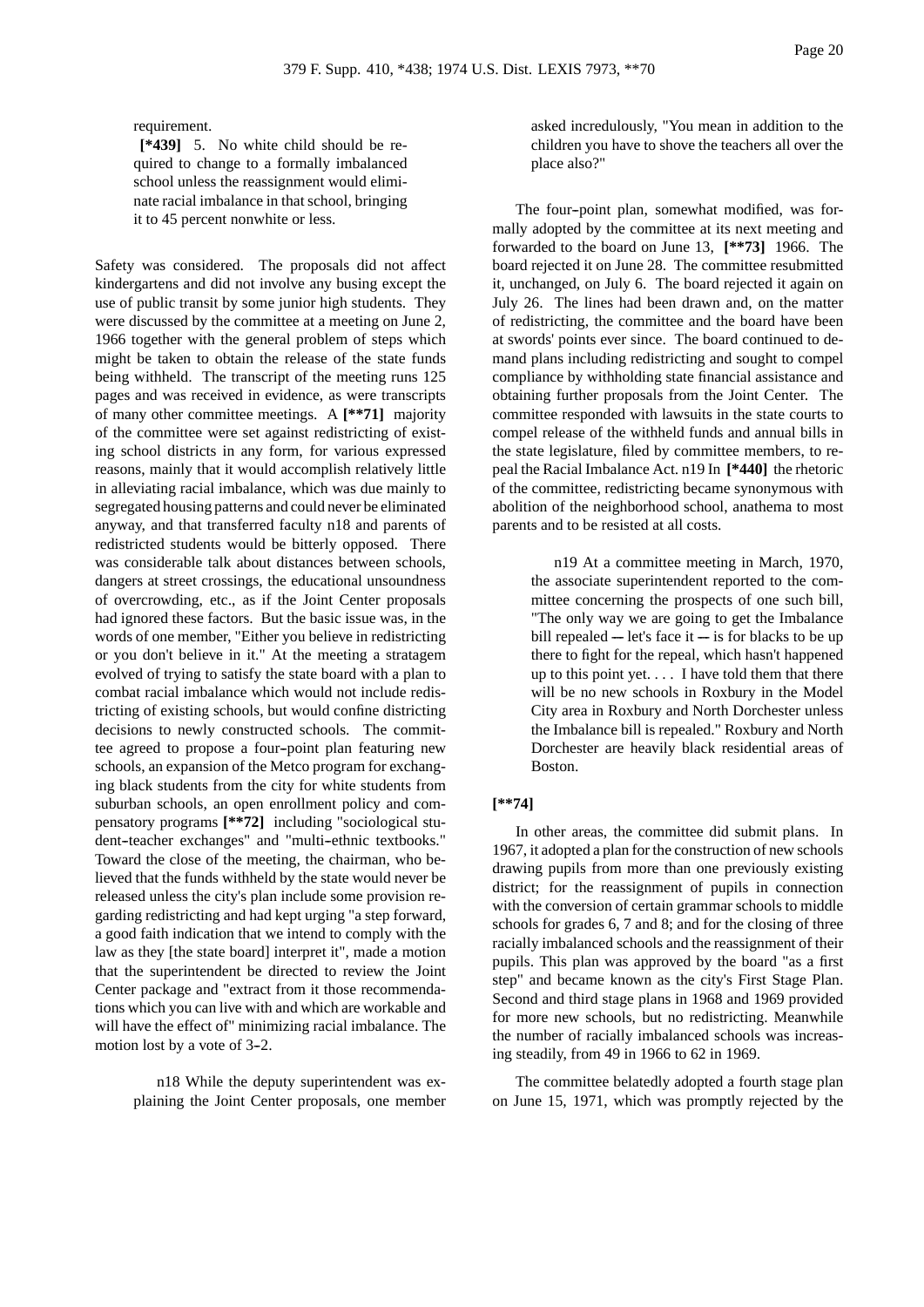board on June 22. On July 12 the committee sent a letter containing other amendments to the plan, which the board rejected on July 20, stating,

> "The letter contains no expression of intent to adopt a plan for redistricting high schools and intermediate schools; it merely proposes further study. The letter also conditions high school redistricting on the development **[\*\*75]** of a metropolitan plan."

Under mounting pressure from the board and the courts, the committee voted further amendments on August 23, one for the revision of district lines and the other for comprehensive racial balancing, as follows,

> "A Citizens' Advisory Committee will be established to review the present district lines for junior high, middle and high schools. Half of the members may be selected by the State Board of Education and half by the Boston School Committee. Staff members of both agencies would be available to assist in the effort. The Committee would present an initial report no later than January 15, 1972 and a Final Report no later than March 15, 1972. Implementation of new district lines, approved by the School Committee, designed to achieve racial balance in the junior high, middle and high schools shall be put into effect no later than September, 1972."

## . . . "*Comprehensive Plan*

The process for preparing a Comprehensive Plan for racially balancing the Boston Public Schools will be undertaken as follows:

A. The School Committee will forthwith request technical assistance in preparing a Comprehensive Racial Imbalance Plan from the Commissioner **[\*\*76]** of Education and the U.S. Department of Health, Education and Welfare.

B. A representative Committee of distinguished citizens will be created during the 1971-1972 school year to oversee the planning process carried out by the staff of the Boston School Committee with the assistance of the staff of the State Board of Education. Members of the aforementioned Committee will be selected by the State Board of Education and the Boston School Committee.

C. A timetable for planning will be developed by the aforementioned committee to assure implementation of the Comprehensive Plan, approved by the Boston School Committee, no later than September, 1973.

D. The Plan shall include, among other things, the concept of metropolitanization."

The committee then proceeded to sabotage both proposals. To membership on the Citizens' Advisory Committee it appointed persons known to be vehemently opposed to redistricting and encouraged them to stalemate discussions with members who had been selected by the board. Regarding the broader plan, it engaged **[\*441]** in a similar charade: on August 31, 1971, the committee chairman wrote to the board, stating in part,

> "In view of **[\*\*77]** the commitment of the Boston School Committee, by its vote of August 23, 1971, to develop a comprehensive plan which will assure an integrated education for all the children of Boston, I am requesting that the Board of Education provide technical assistance to the Boston School Committee in the preparation of alternative plans to eliminate minority-group isolation in the public schools for the consideration of the School Committee, under the provisions of Section 403 of Public Law 88-- 352. I am also requesting that the Board of Education provide assistance in the presentation, adoption, and planning for implementation of one of these plans."

On December 21, the board wrote to the committee seeking access to pupil data cards and other information necessary if it was to provide the technical assistance requested in the chairman's letter dated August 31. On January 26, 1972, a new chairman of the committee had been installed and he replied that technical assistance from the board would not be in order until after the Citizens' Advisory Committee had completed its work, but that, "Should the need for technical assistance arise in the future, we will make a specific request **[\*\*78]** for it." The other committee, the "representative Committee of distinguished citizens . . . to oversee the planning process", was never even organized; members were not even appointed.

### III

# *Feeder Patterns*

At a meeting of the school committee on June 15,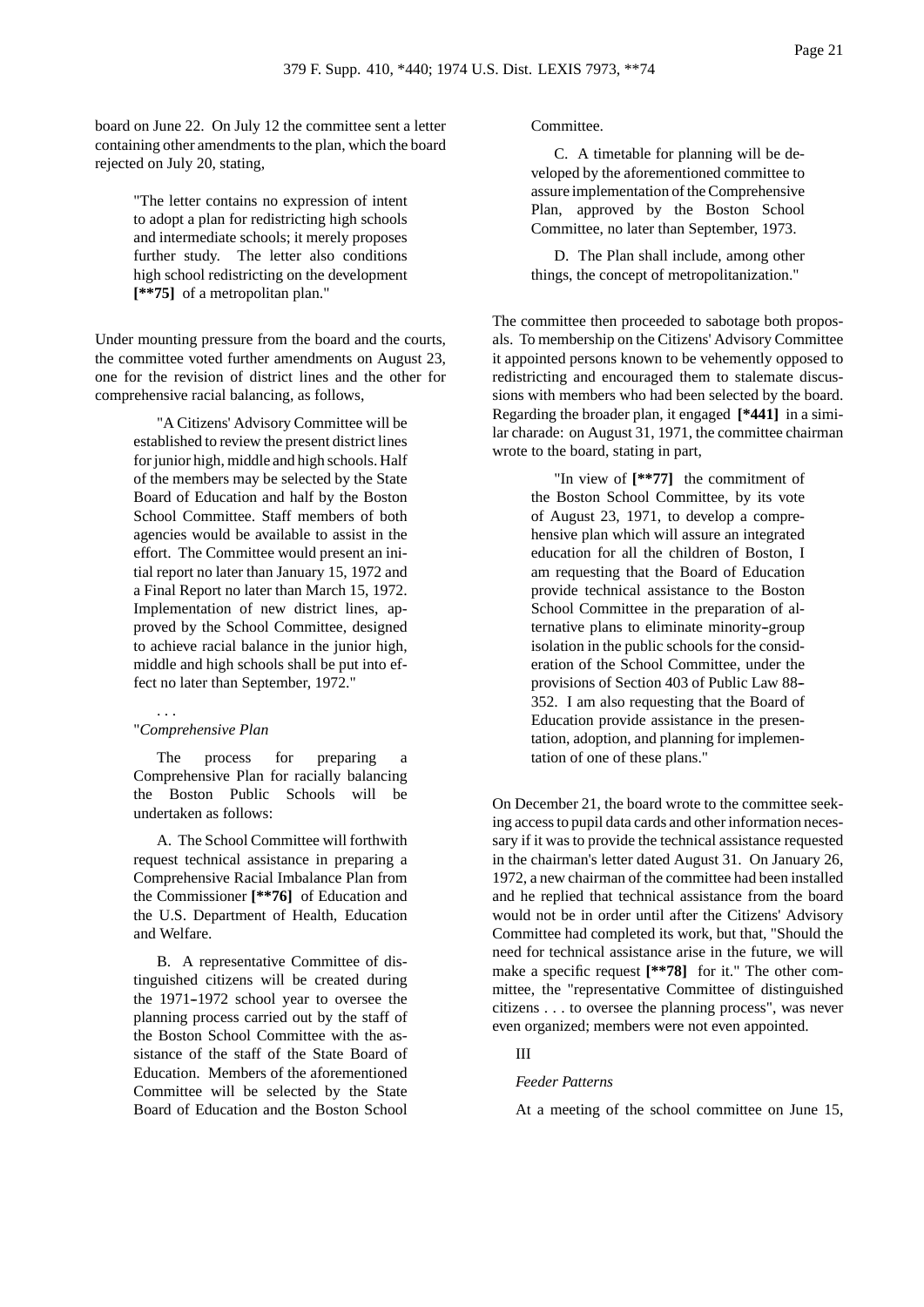1971, a letter from the state board dated May 28, 1971 enclosing suggested district lines for certain intermediate and high schools came up for discussion, as follows:

> SUPERINTENDENT: They have been screeching for district lines for high schools.

> CHAIRMAN: We have district lines for district high schools.

SUPERINTENDENT: We have feeders.

CHAIRMAN: South Boston High and Hyde Park High, for example.

MR. HAMBELTON (associate superintendent): You don't have geographic boundaries. You have feeder patterns.

SUPERINTENDENT: You can say that pupils from such and such a school district may go.

CHAIRMAN: The school district has geographical boundaries.

SUPERINTENDENT: That's right. Indirectly the answer is yes.

A few minutes later, when another member started speaking about a high school's "basic district", the discussion went off the record, presumably to reinstruct the member in the esoteric subject **[\*\*79]** of feeder patterns. Some of the confusion is doubtless due to the fact that high schools in identifiable residential sections of Boston, e.g., East Boston, Roslindale and Hyde Park, are thought of as neighborhood schools with natural districts and are usually referred to as "district" high schools. Technically, however, as the superintendent endeavored to explain, high schools do not have geographical districts of their own ---- they have feeder patterns.

Enrollment at high schools is determined by a combination of seat assignments, preferences and options collectively called feeder patterns. They are promulgated in February of each year in superintendent's circulars which incorporate by reference the geographical boundaries of intermediate school districts. Since 1966 they have always been prepared by Associate Superintendent Meagher; for many previous years they had always been prepared by Associate Superintendent Tobin. Their operation can be understood only in the context of the various types of high schools in the city and the various types of intermediate schools whose graduates are qualified for high school admission, viz., **[\*442]** junior highs, i.e., grades 7, 8 and **[\*\*80]** 9; middle schools, i.e., grades 6, 7 and 8; and elementary schools ending in grade 8. Half of Boston's eighteen high schools are "fed" by all intermediate schools throughout the city and are called "citywide" schools. They are the examination schools, Boys Latin, Girls Latin and Boston Technical; the trade schools, Boys Trade and Girls Trade; the high school component of the model demonstration subsystem, Copley Square High; a special ungraded school offering a work- study program, not mentioned elsewhere in this opinion, Boston High; and two general schools, English High for boys only and Girls High for girls only. The other nine, Brighton, Burke, n20 Charlestown, Dorchester, East Boston, Hyde Park, Jamaica Plain, Roslindale and South Boston, are fed only by designated intermediate schools, with the qualification that under the open enrollment and controlled transfer policies, which permit transfers to fill vacant seats, pupils from anywhere in the city may theoretically attend any high school. This qualification must itself be modified because several "district" high schools have been overcrowded and transfers to them under either policy have been relatively rare. In this division **[\*\*81]** of the opinion, the findings will pertain only to the general, i.e., non--specialized, high schools offering the usual secondary school curriculum, viz., citywide English and Girls (henceforth in this division "Girls" will always mean Girls High and not Girls Trade) and the district high schools.

> n20 Until September 1972, when all schools in Boston became coeducational, Burke was for girls only. The district high schools other than Burke have always been coeducational.

A further distinction between English and Girls and district high schools is that they include ninth grades, whereas six of the district schools, Brighton, Charlestown, Dorchester, Hyde Park, Jamaica Plain (apart from a small ninth grade for agricultural studies) and Roslindale, do not. These six contain only three grades  $-10$ , 11 and  $12$  --- and can be fed only by junior highs, all of which have grades 7, 8 and 9, or by transfers from citywide high schools. The three district high schools with grades 9-12 are East Boston, South Boston and Burke **[\*\*82]** for girls, whose percentages of white students in September 1967 were, respectively, 99%, 100% and 25%. The natural progression of students is obviously from intermediate schools ending in grade 8 to high schools starting with grade 9; and from intermediate schools ending in grade 9 to high schools starting with grade 10. It was one of several factors, together with overcrowding at some schools and the reluctance of blacks to attend virtually all-white schools and of whites to attend virtually all-black schools, which enabled the defendants, by the use of seat preferences and options, to keep the white and black races as separate as practicable at the high school level.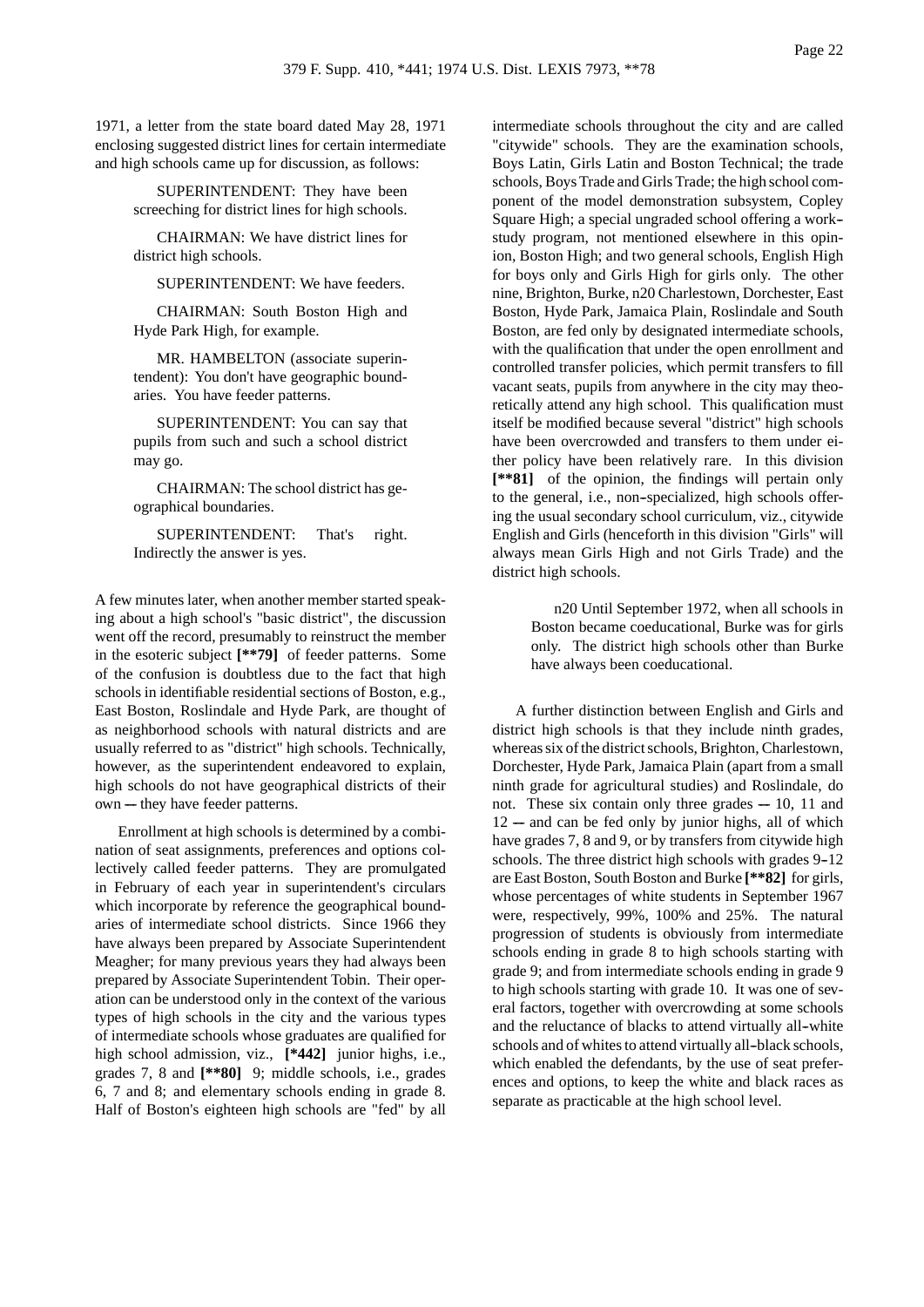Since Associate Superintendent Meagher took over the responsibility for feeder patterns in 1966, they have been manipulated with segregative effect. Until then, circulars assigned high school seats only to pupils residing in designated junior high districts; pupils from elementary school districts ending in grade 8 either entered grade 9 at a junior high or enrolled at a citywide high school. In February 1967, on the basis of informal talks with the principals of some of the affected  $K-8$  school districts but without **[\*\*83]** consulting the headmaster at English, Mr. Meagher established feeder patterns for the ten K(indergarten)-8 grade elementary school districts, to become effective the following September at the start of the 1967-68 school year.  $n21$  These ten K-8 school districts are listed according to the percentages of their racial components, **[\*443]** with the whitest first; in the parentheses "W" signifies the percentage of white students at that school during the 1967-68 school year, "OM" signifies other--minority, and "B" black students; the schools under "Schools Fed" are high schools unless otherwise indicated:

| K-8 Schools            |      |           |      |
|------------------------|------|-----------|------|
|                        | W    | OМ        | B    |
| Cheverus               | 100  |           |      |
| Russell                | 95.8 | . 7       | 3.5  |
| McKay                  | 91.8 |           | 8.2  |
| Parkman                | 88.6 | $\cdot$ 3 | 11.1 |
| Thompson               | 72.2 | $\cdot$ 3 | 27.5 |
| Prince                 | 50.6 | 11.4      | 38.0 |
| Rice-<br>Franklin<br>* | 43.1 | 22.5      | 34.4 |
| Lincoln                | 31.7 | 35.3      | 33.0 |

| Martin *      | 31.3 | 2.2          | 66.5 |
|---------------|------|--------------|------|
| Dearborn      | 11.4 | $\cdot$ 4    | 88.2 |
| Schools Fed   |      |              |      |
| E. Boston     | 99   |              | 1    |
| S. Boston     | 100  |              |      |
| E. Boston     | 99   |              | 1    |
| Irving Jr.    | 93.6 | $\mathbf{1}$ | 6.4  |
| Lewenberg Jr. | 54.2 | . 5          | 45.3 |
| Wilson Jr.    | 93.2 | $\cdot$ 3    | 6.5  |
| Taft Jr.      | 77.6 | 4.2          | 18.2 |
| Edison Jr.    | 78.5 | 1.5          | 20   |
| Burke         | 24.7 | 8            | 66.3 |
| Girls         | 14.5 | 6.4          | 79   |
| Burke         | 24.7 | 8            | 66.3 |
| Girls         | 14.5 | 6.4          | 79   |
| Burke         | 24.7 | 8            | 66.3 |
| Burke         | 24.7 | 8            | 66.3 |
| English       | 76   | 5.3          | 18.7 |
| Girls         | 14.5 | 6.4          | 79   |

### **[\*\*84]**

\* Rice--Franklin has since been renamed Mackey, and Martin renamed Tobin.

The effect of seat preferences at the five junior high schools listed in this table can be understood by showing the racial compositions during the school year 1967-- 68 of the high schools fed by these junior highs pursuant to preexisting feeder patterns. The high schools, all containing grades  $10-12$ , at which they had seat preferences, and the years when first established are as follows:

| Junior Highs | Schools Fed     |            |           |      |
|--------------|-----------------|------------|-----------|------|
|              |                 | W          | OМ        | В    |
| Irving       | 1958 Roslindale | 96.6       | $\equiv$  | 3.4  |
| Lewenberg    | 1958 Dorchester | 79.1       | $\cdot$ 3 | 20.6 |
|              | 1962 Hyde Park  | 96         | $\cdot$ 3 | 3.7  |
| Wilson       | 1958 Dorchester | $79.1 \t3$ |           | 20.6 |
|              | 1962 Hyde Park  | 96 —       | $\cdot$ 3 | 3.7  |
| Taft         | 1962 Brighton   | 66.6 2.9   |           | 30.5 |
| Edison       | 1962 Brighton   | 66.62.9    |           | 30.5 |

In analyzing these tables, the distinction between coeducational and non--coeducational schools is relevant, and also that between high schools with grades 9--12 and those with only grades  $10-12$ . Thus it appears that students at five of the six majority white  $K-8$  schools were fed to grade 10-12 high schools, and that the exception, Russell, was fed to South Boston, **[\*\*85]** 100% white; and that students at the other schools, where whites were in the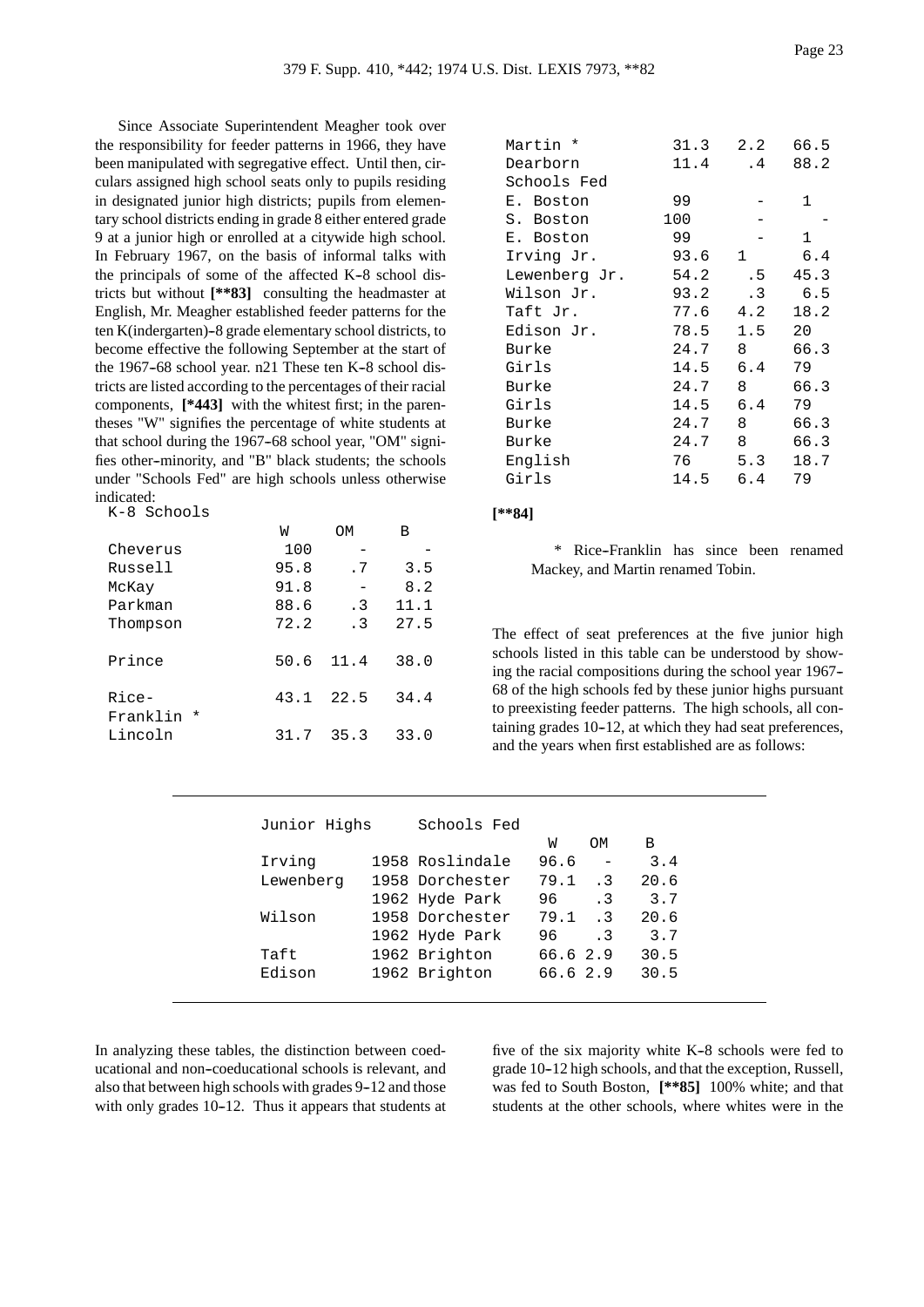minority, were all fed to grade 9-12 type high schools. In the latter group of four K-8 schools, seat preferences were assigned only to girls graduating from three of them (since Burke and Girls high schools were for girls only), and to

both boys and girls at the fourth, Dearborn. It should also be noted that the significance of a seat preference at a particular high school depends in large measure on whether the school is overcrowded or underutilized  $n22 - if$  the former, a seat preference would be a necessity for admission; if the latter, it would be of slight significance because vacant seats could be occupied without seat preferences by students transferring under the open enrollment policy which was in effect until August 1971, as described in the next division of the opinion. By this standard, preferences [\*444] were significant in the school year 1967-68 only at three district high schools  $-$  Hyde Park where there was 95 more students enrolled than the school's rated capacity, Roslindale with an excess of 121, and Brighton with an excess of  $163 -$  and at citywide English which had a rated capacity **[\*\*86]** of 1,200 students and was accommodating 2,103, an overenrollment of 903. Finally it should be noted that during the school year 1967-68, white students at English outnumbered black students by a ratio of 4:1.

> n21 At the same time seat preferences for four junior high schools, originally designated in 1963, were reaffirmed: three of them, Michelangelo, 95% white; Timilty, 98% black; and Lewis, 99.8% black, to English High; and one, Barnes, 99% white, to East Boston High.

> n22 Overcrowding and underutilization are calculated by comparing enrollments with the capacities of school buildings as determined by the city's Educational Planning Center.

A second set of feeder pattern changes was promulgated in February 1968 applicable to the school year 1968-69. Students at five K-8 schools were given additional seat preferences at English Burke or Girls. A sixth change pertained to Michelangelo junior high and to three schools whose grade structure was new to the local scene: middle schools containing grades 6-8. [\*\*87] The idea of pupil progression from elementary schools with grades  $K-5$  to intermediate schools with grades  $6-8$ to high schools with 9-12 had caught on in other parts of the country. Its supporters claimed various educational justifications for it, e.g., the earlier maturity of teenagers, the desirability of long--range career--planning, reducing the number of "drop-outs" on the occasion of changing schools, etc. Defendants introduced this new grade progression system in Boston beginning with the 1968-- 69 school year. In 1967 a new school, McCormack, had opened with grades 4-8 near the Columbia Point housing project and it was designated as a middle school. Two others, Lewis and Campbell (since renamed Martin Luther King), had been junior high schools n23 and were converted to middle schools by adding grade 6 and eliminating grade 9. The fourth was Thompson, theretofore a K-8 school, whose overlapping district was shown on the first of the maps, *ante*, and which was included in the first table, *ante*, since its graduates were given seat preferences at two junior highs by feeder patterns promulgated for the 1967-68 school year. There have been no additional conversions to middle **[\*\*88]** schools or openings of new ones since 1968. A third category of change in feeder patterns in 1968 was the deletion of former seat preferences for graduates of two of the new middle schools, Lewis and Campbell, and two junior highs, Lewenberg and Wilson. The various feeder pattern changes at the different types of schools, together with the racial compositions of their students bodies for the school year 1968-69, are set forth in the following tables:

Intermediate Schools

|                                                   | M                                              | OM                                                        | В                                    |
|---------------------------------------------------|------------------------------------------------|-----------------------------------------------------------|--------------------------------------|
| Michelangelo                                      | 96                                             |                                                           | 4                                    |
| Thompson                                          | 65.9                                           | 3                                                         | 31.1                                 |
| McCormack                                         | 27.6                                           | 6                                                         | 66.4                                 |
| Campbell<br>Schools Fed                           | . 6                                            | 4.6                                                       | 94.8                                 |
| Charlestown                                       | 98                                             | . 5                                                       | 1.5                                  |
| Burke<br>Girls<br>English *<br>English<br>English | 19.6                                           | 11.1<br>$9.6$ $7.8$<br>66.1 9.7<br>$34.6$ 8.9<br>72.1 3.6 | 69.3<br>82.6<br>24.2<br>56.5<br>24.3 |
| Burke<br>Girls<br>English<br>S. Boston            | (as above)<br>(as above)<br>(as above)<br>98.8 | $\cdot$ 2                                                 |                                      |
| Burke<br>Girls<br>English                         | (as above)<br>(as above)<br>(as above)         |                                                           |                                      |

\* Note to previous table explains three sets of figures for English.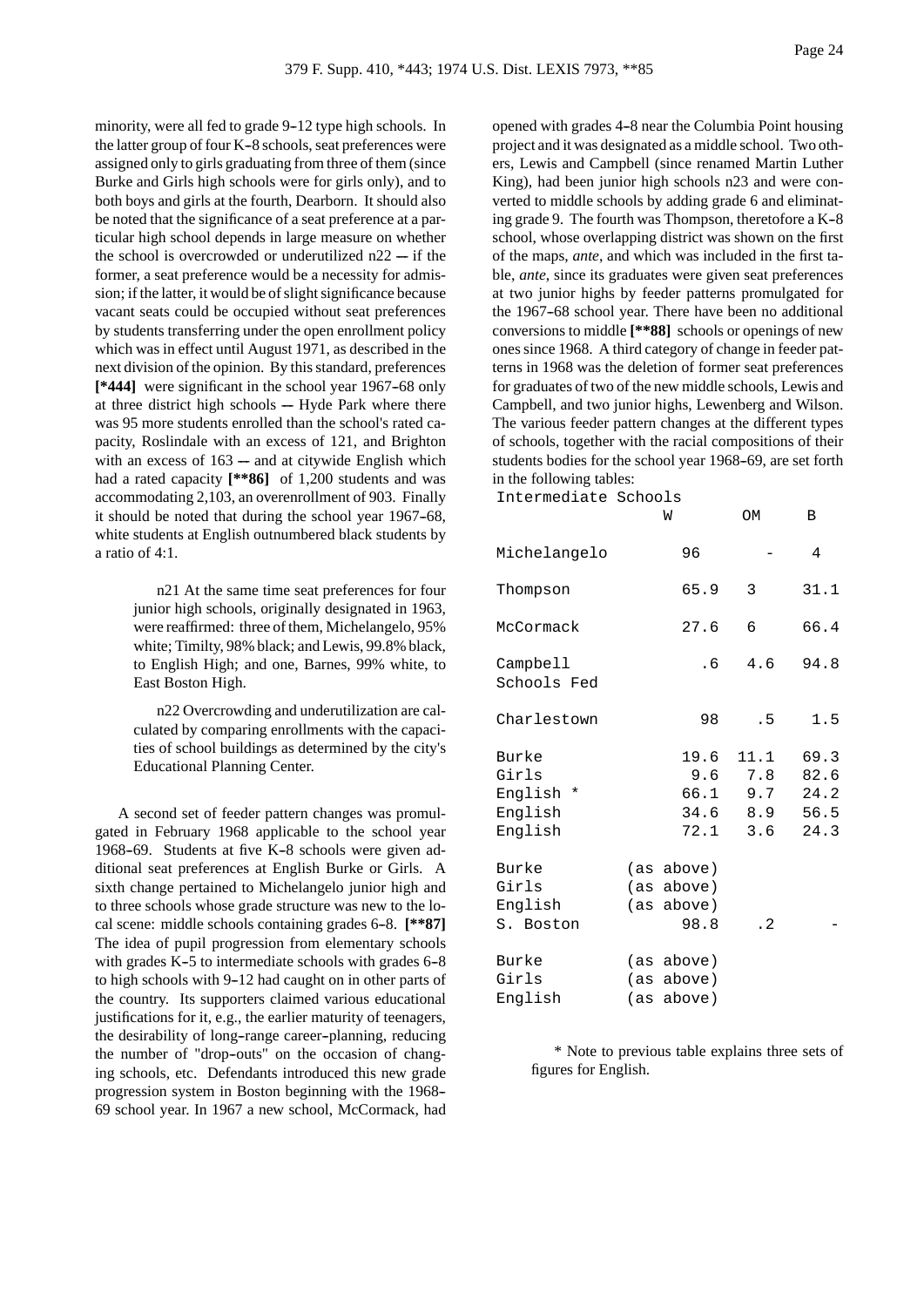```
Intermediate Schools
W OM B
```

| Wilson           | 91.5       | . 7 | 7.8  |
|------------------|------------|-----|------|
| Lewenberg        | 32.5       | 2.3 | 65.2 |
| Campbell         | . 5        | 4.6 | 94.9 |
| Lewis **         | . 5        |     | 99.5 |
| Seat Preferences |            |     |      |
| Discontinued At  |            |     |      |
|                  |            |     |      |
| Hyde Park *      | 95.5       | . 6 | 3.9  |
| Dorchester *     | 72.3 1.5   |     | 26.5 |
| Dorchester       | (as above) |     |      |
| Jamaica Pl.      | 55.5       | 4 2 | 40.3 |

# **[\*\*89]**

\* These discontinuances were partly temporary inasmuch as Wilson's preferences at Hyde Park were partially restored in 1969-70 and additionally in 1971-72; as were Lewenberg's at Dorchester in the same years. Wilson never lost its preferences at Dorchester.

\*\* Lewis became the intermediate component of the model demonstration subsystem of which Trotter was the primary component; for two years the secondary component was at Dorchester High Annex, a separate building; in 1970–71 it went to Copley Square High, 31% white, 10% other- minority and 59% black. In leaving the main school system, Lewis also no longer fed Burke and English whose percentages are included in the previous tables.

**[\*445]** As before, in analyzing these tables the type of high school, i.e., whether  $10-12$  or  $9-12$  and coeducational, is relevant as well as the racial compositions of the K-8 and intermediate feeder schools and of the high schools fed; and also the preferences assigned a year earlier to all five  $K-8$  schools. With respect to the tables showing intermediate schools, a further fact is essential to an assessment of the Michelangelo entry: since 1962 Michelangelo's graduates had had seat **[\*\*90]** preferences only at English. Also the preferences assigned to graduates of the middle schools must be appraised in view of the overcrowding at English n24 and the preferences which were discontinued as well as the changing racial compositions of the feeder and fed schools. Finally it should be added that very few feeder pattern changes were made after those for 1968-69; and all changes of any consequence are described in this division of the opinion.

> n23 Lewis and Campbell were among the three junior high schools in Boston in 1967 with the highest percentages of black students in junior highs; Lewis had the highest, 99.7%, then Timilty with 98.2% and Campbell with 94.5%.

| K-8 Schools |            |             |      |  |
|-------------|------------|-------------|------|--|
|             | W          | OM          | B    |  |
| Russell     | 94.3       | 2.8         | 2.9  |  |
| Prince      | 47.9       | 14.2        | 37.9 |  |
| Rice-       |            |             |      |  |
| Franklin    |            | 24.8 39.7   | 35.4 |  |
| Lincoln     |            | $20.9$ 50.8 | 28.3 |  |
| Martin      | 16         | 7.5         | 76.5 |  |
| Schools Fed |            |             |      |  |
| Burke       | 19.6       | 11.1        | 69.3 |  |
| Girls       |            | $9.6$ $7.8$ | 82.6 |  |
| English *   |            | 66.1 9.7    | 24.2 |  |
| English     |            | 34.6 8.9    | 56.5 |  |
| English     | 72.1       | 3.6         | 24.3 |  |
| Burke       | (as above) |             |      |  |
| English     | (as above) |             |      |  |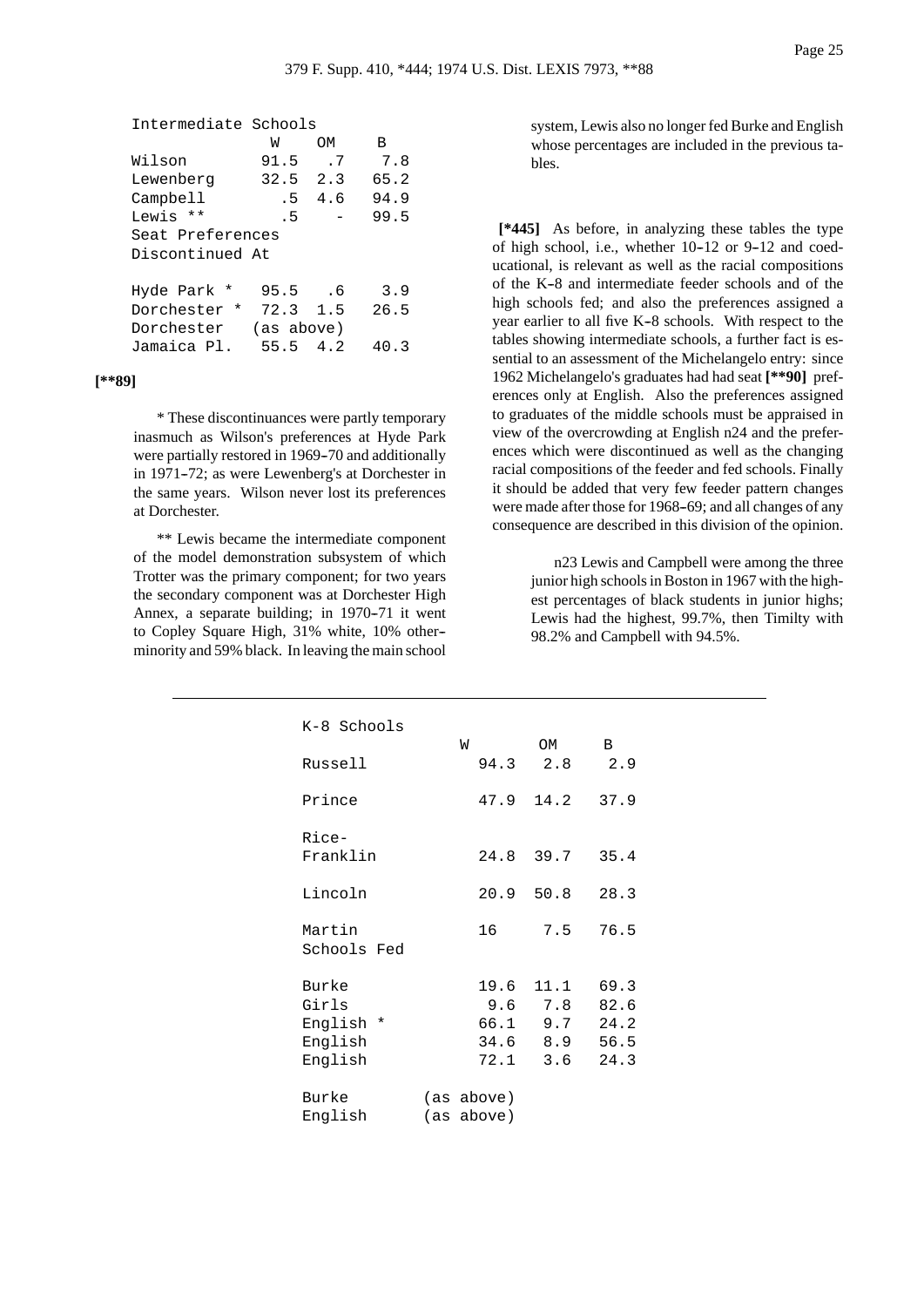| K-8 Schools      | W                        | <b>OM</b> | В |
|------------------|--------------------------|-----------|---|
| English          | (as above)               |           |   |
| English          | (as above)               |           |   |
| Girls<br>English | (as above)<br>(as above) |           |   |

\* To alleviate overcrowding in 1968--69, the main English building contained only grades 10-- 12; 393 freshmen were housed at underutilized T. Roosevelt grammar school in Egleston Square, Roxbury for 1968-69 and 270 for 1969-70; some sophomores, 165, were sent to Brighton High for 1968-69 only. Hence the three sets of percentages for English, the first at the main building, the next for freshmen at T. Roosevelt, and the last for sophomores at Brighton.

# **[\*\*91]**

n24 English had an overenrollment of 131 students in its main building during the school year 1968--69 despite the use of two distant annexes.

When the feeder pattern changes for the two school years 1967-68 and 1968-69 are considered together, it is apparent that: (a) graduates of heavily white K--  $8$  schools  $-$  Cheverus, Russell and Parkman  $-$  were given seat preferences at heavily white coeducational high schools; (b) graduates of heavily black lower schools --Martin, Dearborn and Campbell ------ were given seat preferences **[\*446]** at English for boys and girls or Burke for girls and nowhere else; (c) graduates of lower schools having substantial white percentages who were given seat preferences at English, Girls and Burke ----- Prince, Thompson and McCormack  $-$  were also given options of going to predominantly white high schools either directly or indirectly by way of a predominantly white junior high; (d) when the feeder pattern changes applicable to English started to take effect, students at heavily white Michelangelo which had fed English for several years were given the option of attending **[\*\*92]** heavily white Charlestown; n25 and (e) channeling of black students to English, Girls and Burke and away from the grade 10-12 type high schools was facilitated by the selection of two of the most heavily black junior high schools in the city for conversion to middle schools.

n25 The administrative judge in the HEW proceedings characterized this option for Michelangelo graduates as "a discriminatory escape mechanism."

Only once did the defendants make a seat preference change tending to alleviate racial imbalance: in 1971 McCormack middle school was deleted as a feeder for English, Girls High and Burke, leaving its graduates with a seat preference only at South Boston High. However, the deletion was more in the nature of a public relations gesture than a genuine change for the following reasons: (a) by September 1971 a seat preference at English had become meaningless due to the large number of vacant seats ---- between the 1967-68 school year, when the Meagher feeder patterns first took effect, and the school [\*\*93] year 1971-72, total enrollment at English had plummeted from 2,103 students to 977 students; (b) English and Girls High received students on a citywide basis anyway; and (c) South Boston was 100% white, filled to capacity, and black students were believed to be unwelcome there in 1971. Predictably, the change in the feeder pattern made no difference: South Boston continued 100% white and black graduates of McCormack continued to enroll at English, Girls High and Burke.

Another feeder pattern change effective in 1971-72 was also of minor significance: K-8 Prince's option to Taft junior high (but not to Edison junior high), which had been established in 1967, was eliminated, thereby narrowing the channel to Brighton for white students at Prince. However, in the interim enrollment at Prince had declined steadily from 324 students to 285 and the percentage of whites from 51% to 40%. The remaining seat preference at Edison was probably sufficient to accommodate the smaller number of white graduates from Prince.

The only consistent basis for the feeder pattern designations, changes and deletions was the racial factor. Neither distances between schools, capacities of receiving schools, **[\*\*94]** means of transportation or natu-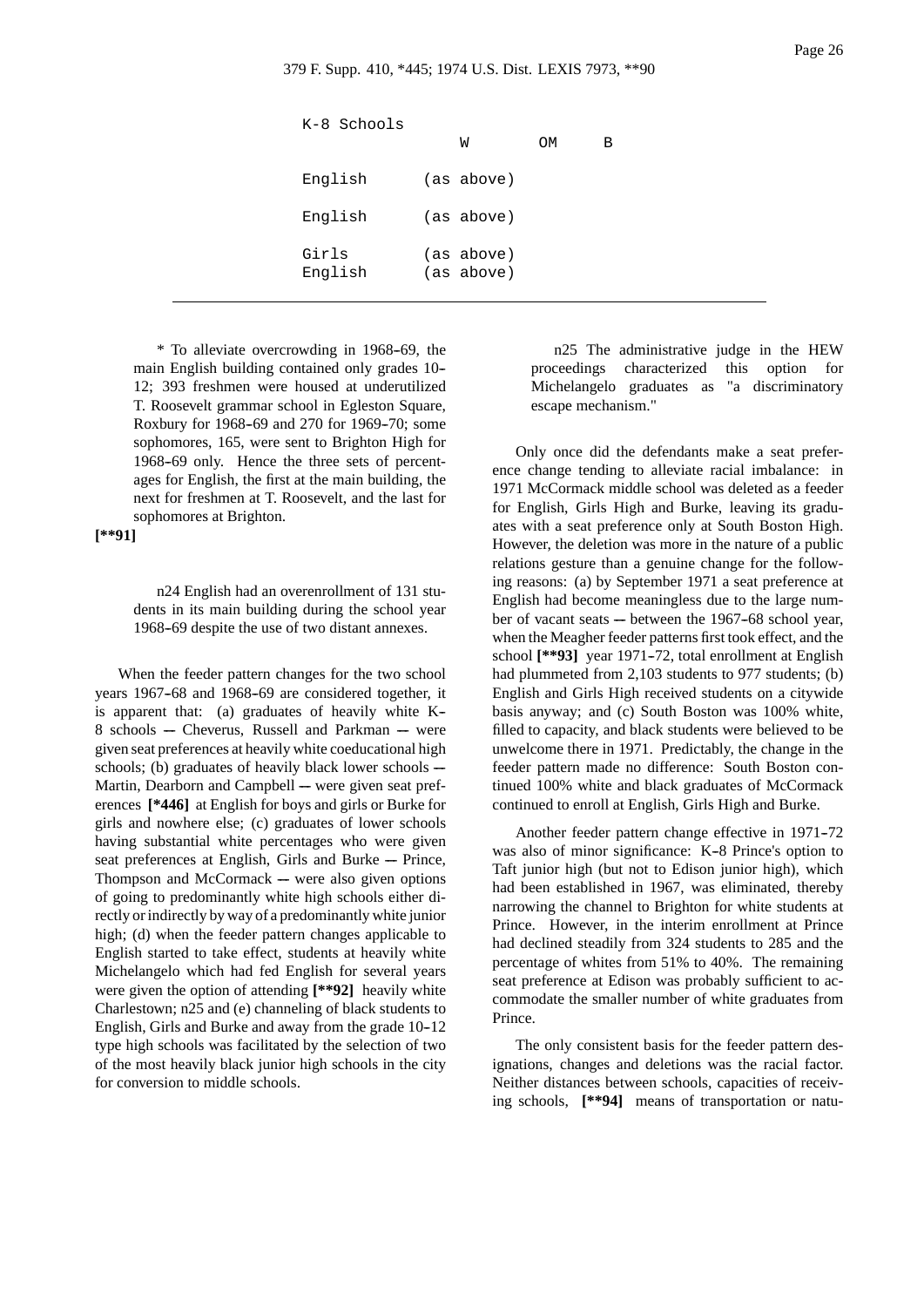ral boundaries explain them. In their requests for findings, defendants offered explanations for the seat preferences established for graduates of five of the affected schools --- McCormack, Parkman, Prince, Michelangelo and Thompson  $-$  but their explanations have not withstood close scrutiny. The gesture regarding McCormack has been discussed, *ante*. Defendants submitted that Parkman and Prince had seat preferences prior to 1967-- 68; but the pertinent testimony was simply that in prior years some students at those K-8 schools enrolled at the Irving, Edison and Taft junior highs, not that seat preferences had existed. Defendants requested a finding that "the Prince preference at the Taft was eliminated because of space limitations at the Taft. The Edison has much more space available." In fact, when the change was made, Taft was underutilized with a capacity of 540 and enrollment of 521 and Edison was overcrowded with a capacity of 786 and enrollment of 799; and a year earlier, when the Prince change was first promulgated, overcrowding at Edison was twice as severe as at Taft: an overenrollment of 56 students at Edison compared to 27 at Taft. Defendants **[\*\*95]** submitted **[\*447]** that Michelangelo graduates were given the option of attending Charlestown in 1968-- 69 because the tenth grade for English was then located at Brighton; however, only 165 sophomores at English were sent to Brighton, the large majority of them remaining in English's main building; moreover, the Charlestown option was undisturbed when all segments of the English tenth grade returned to the main building in 1969-70. Regarding Thompson, defendants' requests are rebutted by evidence too complex to set forth in detail; suffice it to say that they overlooked the deletions of feeders from Lewenberg and Wilson junior highs, remaining options, and the fragmentation of the Lewenberg and Wilson districts in 1969-70 and 1971-72 into specified subdistricts.

With respect to the disproportionate impact on black students of the opening of the four middle schools and related feeder patterns, and the fact that no middle schools were opened after 1968, defendants have contended that the program of changing to a  $K-5$ , 6-8, 9-12 progression would have continued but for obstacles beyond their control which frustrated plans for a new 5,000 capacity campus type high school in Madison **[\*\*96]** Park. However, defendants' contention is inconsistent with the following evidence: (a) the only school committee member, present or former, who testified at the trial had no recollection of any connection between plans for a K-5, 6-8, 9-12 progression and the proposed campus high at Madison Park; (b) defendants' 1966-67 racial imbalance plan discussed middle schools specifically but did not mention the campus high as part of that conversion; and (c) after the four middle schools were opened in 1968, a number of new K-6 schools were opened, rather than K--

5 schools which would have been compatible with a  $K-5$ , 6-8, 9-12 system. For example, the Holland K-6 school opened in 1972; it was in the King (formerly Campbell) middle school district which was 94% black; but Holland was predominantly white and its graduates were admitted at Cleveland junior high, 91% white, despite the fact that Cleveland had a capacity of 810 and an enrollment in 1971-72 of 1,131 and King had a capacity of  $1,010$  and an enrollment of 837, i.e., Cleveland was overenrolled by 321 pupils and King had 173 available seats. The explanation was given in the testimony of the associate director of the city's Educational **[\*\*97]** Planning Center: parents of pupils at Holland did not wish their children to go on to King. Finally, there was always abundant space available at 9-12 grade high schools which might have accommodated ninth graders if other junior highs than Campbell (renamed King) and Lewis had been converted to middle schools. Vacant seats at Girls between 1967 and 1972 averaged in excess of 500; at Burke there were 142 vacant seats in 1969-70, 185 in 1970-71 and 141 in 1971-72; English became underutilized, with 223 vacant seats in the main building in 1971-72. The problem, of course, was that the student bodies at those schools were predominantly black. This situation, however, did not exist in East Boston, where the high school contained grades 9-12 and there was a junior high, Barnes, nearby. The student bodies at both schools between 1967 and 1972 always exceeded 97% white. Moreover, East Boston high was always underutilized, with vacancies ranging from  $212$  in 1967–68 to 89 in 1971–72; and the ninth grade at Barnes probably had fewer than 250 pupils. If the defendants still intended a general conversion of junior highs to middle schools, the school in East Boston would seem to have been **[\*\*98]** ripe for such a change, but was never converted. In sum, the lack of the large campus high school does not explain defendants' failure to make further conversions to a middle school system. It is of course irrelevant as a justification for the discriminatory feeder patterns.

The consequence of the feeder pattern changes and discriminatory options, in combination with the opening of four middle schools, was altogether foreseeable, [\*448] almost immediate, and well-understood by the defendants: a dual system of secondary education was created, one for each race. Black students generally entered high school upon completion of the eighth grade, and white students upon completion of the ninth. High school education for black students was conducted by and large in citywide schools, and for white students in district schools. White students were generally given options enabling them to escape from predominantly black schools; n26 black students were generally without such options. The advantages and disadvantages of the intro-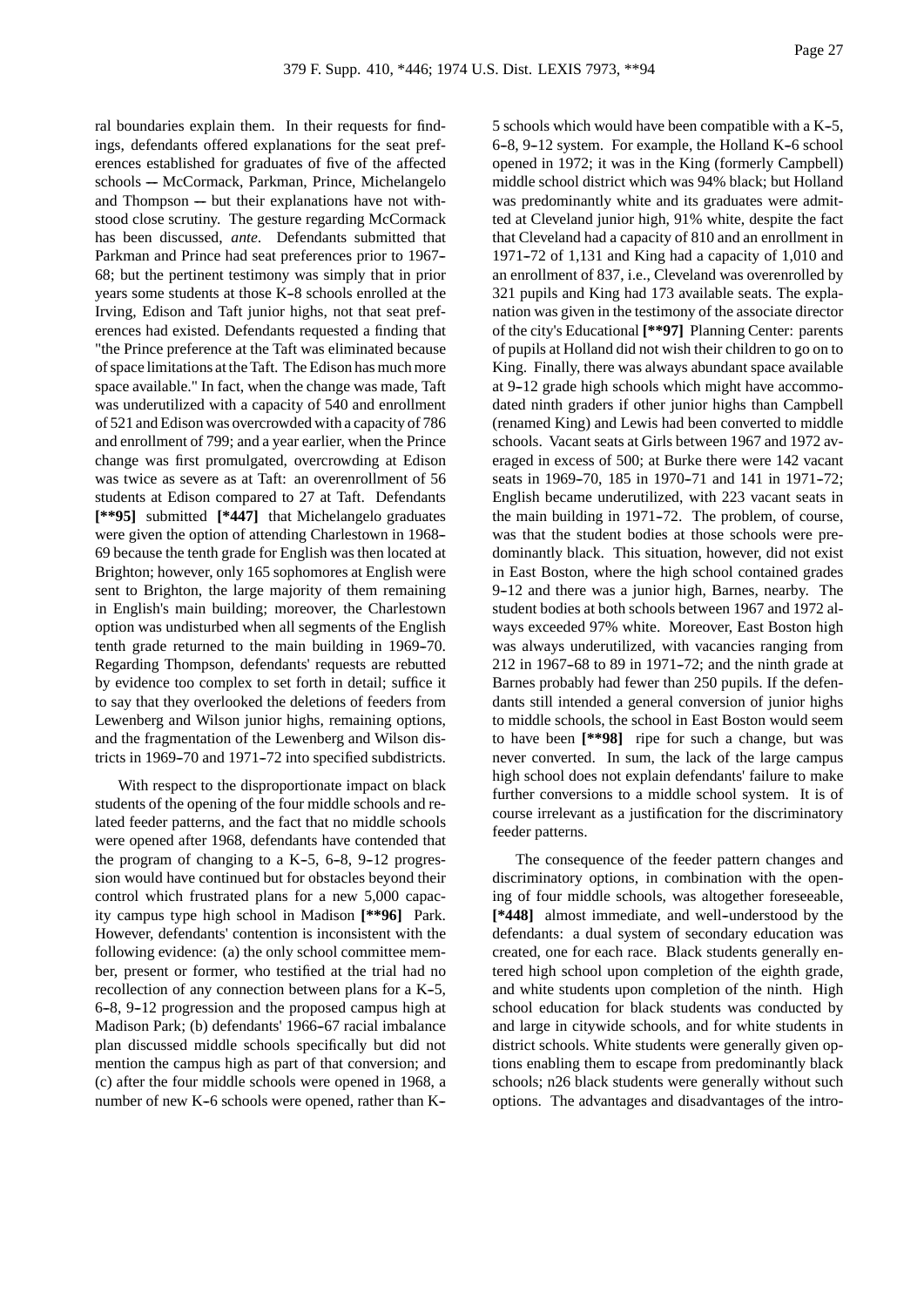duction of middle schools were experienced almost entirely by one of the races, the black. The advantages and disadvantages of coeducation were experienced **[\*\*99]** mainly by one of the races, the white. The high schools to which black students were channeled, especially English, changed in racial composition virtually overnight. During the first school year affected by the Meagher feeder patterns, 1967-68, black students at English accounted for 18.5% of the student body. In 1968–69, the entering class at English was 56.5% black and was segregated more than a mile away at Egleston Square. In 1969-70, the entering class at English was 76% black and 18.5% other- minority. During 1967-68, 1600 white students attended English; in September 1969, the number of white students enrolling as freshmen at English was 15. In the school year 1972-73 the student body at English as a whole was 81% black; and at Girls and Burke, both were over 90% black. Elsewhere, except at Dorchester where black enrollment rose from 20.6% in 1967-68 to 52% in 1971-72, increases in the percentages of black students in the student bodies of high schools were negligible.

> n26 The options were uniformly so exercised. Records were available in a few instances, e.g., (a) when white students at Michelangelo junior high received seat preferences at Charlestown in addition to English, every one of them chose Charlestown; (b) of 143 white students at Russell K-8 school given seat preferences at South Boston, English, Girls and Burke, 142 chose South Boston.

## **[\*\*100]**

The defendants knew what was happening. On October 15, 1970 the headmaster at English wrote to Mr. Meagher, who had become deputy superintendent, giving him the racial breakdown of the student body for the school year just begun, including 614 blacks and 542 whites, and listing four sources of the problem of increasing imbalance, as follows:

> "1) the assignment of core-city feeder schools in our district;

> 2) the relatively few seats *actually* available to boys from these feeder schools when they apply elsewhere under the open-seat plan; 3) the lack of Grade 9 seats in two of our feeder schools and also in most alternative choices of high schools;

> 4) the tendency of white families to react to our trend toward minority imbalance by withdrawing their sons and thus accelerating the trend;"

At a school committee meeting on March 9, 1971, feeder patterns were a subject of discussion and the following exchange occurred:

> MEMBER #1: So the fact is that the feeder schools are imbalancing the high schools, and the people won't come in because they realize that?

> SUPERINTENDENT: Therefore, the large city schools are becoming smaller and smaller and becoming **[\*\*101]** black.

> MEMBER #1: And they are underenrolled in comparison to the others?

## SUPERINTENDENT: Yes

MEMBER #2: On the questions of districts for high schools or feeder schools for high schools, that is what we face now. We have a choice. We can either at the English High School and Jeremiah Burke High School and Girls High School and perhaps Girls **[\*449]** Trade School stay or become almost wholly Negro, the way they are now, or are becoming, or we can so redistrict as to say No, in which case we scatter those Negro youngsters into Charlestown, into East Boston, into South Boston.

SUPERINTENDENT: That's right.

MEMBER #2: Do you want that degree of hullabaloo. How are they going to get into South Boston? If you are going to keep them out of those schools, how are they going to find room in those other high schools unless the other high schools are so redistricted to their feeder schools that they have to come to English High School?

## SUPERINTENDENT: That's right.

MEMBER #2: People living in the Fort Point Channel area in East Boston could be told they must go to English High School and couldn't go to East Boston High School

CHAIRMAN: I think we had better move along.

# **[\*\*102]**

The committee's initial fourth stage plan voted on June 15, 1971 contained the following statement:

> "Traditionally large numbers of high school aged students from each residential district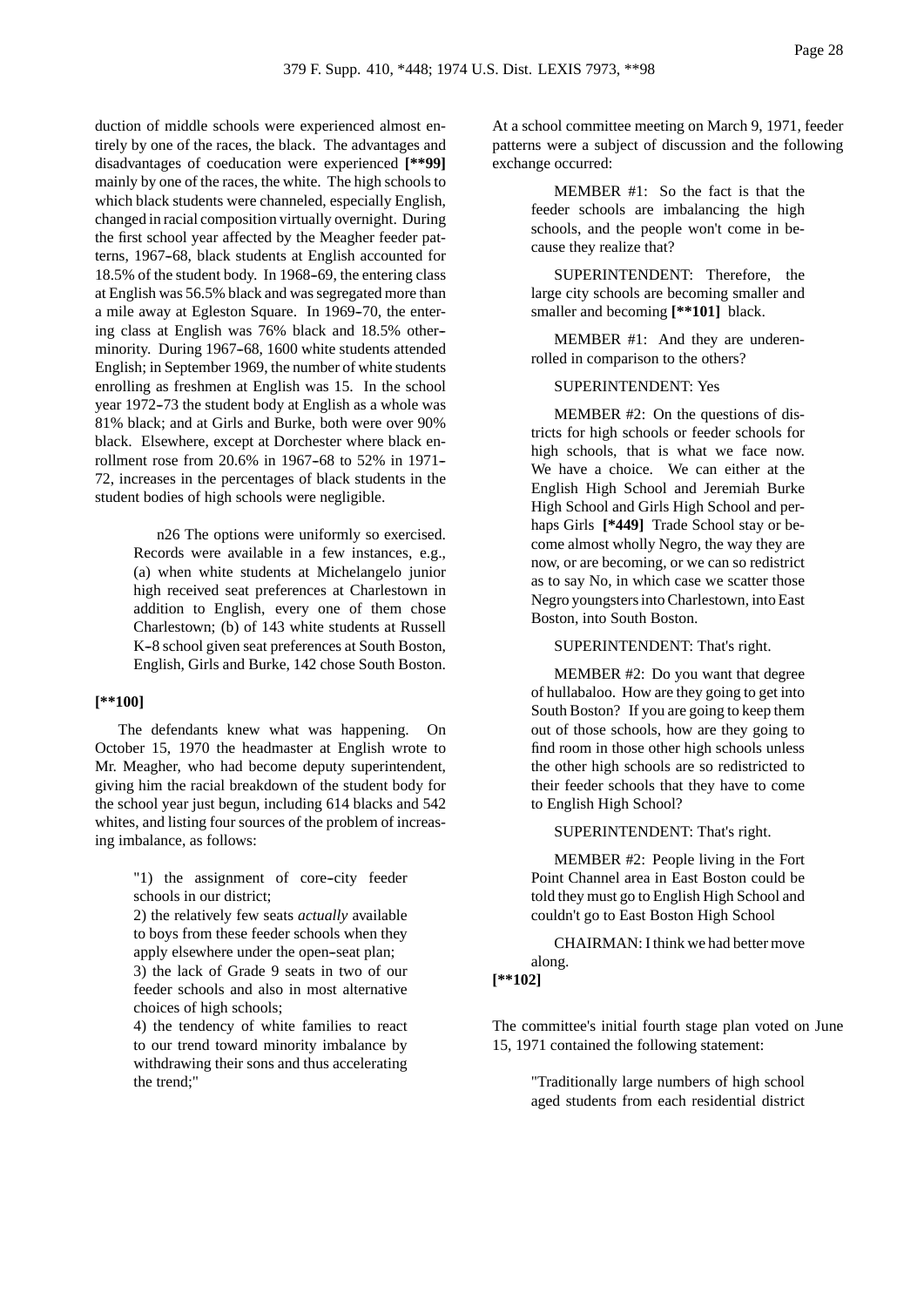of Boston attended secondary school at in- town locations. However, in recent years this trend has been reversing. Numbers of secondary students have been abandoning the central schools in favor of district schools, thereby contributing to the imbalance of selected high schools."

Defendants' implementation of these feeder patterns and discriminatory options, which was equivalent to the redistricting of several high schools, occurred at a time when they were rejecting and evading state board demands that they redistrict elementary and intermediate school districts to alleviate racial imbalance. At the lower levels, maintaining the status quo, e.g., neighborhood schools and open enrollment, often served to perpetuate segregation. At the secondary school level, however, where citywide enrollment was traditional at half of the city's high schools and students routinely traveled several miles to and from school by public transportation, segregation could not be maintained **[\*\*103]** without basic complex changes being made. The defendants made such changes for the purpose of promoting racial segregation and accomplished their purpose.

## IV

### *Open Enrollment and Controlled Transfer*

The terms open enrollment and controlled transfer refer to school committee policies which permit pupils, on an individual basis and when space is available, to enroll in schools outside of their residential districts or other than those determined by pertinent feeder patterns. In 1961, when open enrollment was first adopted, it was generally thought to be an aid to integration because it enabled black students to attend predominantly white schools if the schools had vacant seats and private transportation could be arranged. It soon became evident, however, that open enrollment was also an aid to segregation because it enabled white students to transfer from schools with racial compositions not to their liking. Under the Racial Imbalance Act, *Mass.G.L. c. 71, §§ 37C* and 37D, the state board tried to persuade and then compel the defendants to limit open enrollment by prohibiting transfers which increased racial imbalance. The defendants refused and for a period of about five **[\*\*104]** years, 1966 to 1971, the issue was a hard bone of contention. Finally on August 23, 1971, as part of a package deal, i.e., one of the amendments to the defendants' fourth state plan, whereby state funds which had been withheld since May 25 were released, defendants agreed to prohibit transfers which would increase racial imbalance. Plaintiffs have contended in **[\*450]** these proceedings that the defendants' change was more apparent than real.

The segregative consequences of defendants' transfer policies, while by no means minimal, were small when compared to those caused by facilities utilization, districting and feeder patterns already discussed. Transfer applications are made and handled on an individual basis, whereas discrimination in facilities utilization, districting and the like affect large groups of students. Also, as will be explained, the extent of segregative transfers is blurred by loose use of the phrase "racial imbalance." Nevertheless, the defendants' words and actions in determining and administering their transfer policies are especially probative on the question of their intent.

Suggestions for changes in the open enrollment policy began in June 1963 **[\*\*105]** when NAACP representatives addressed a school committee meeting on a broad range of subjects. In April 1965 the Kiernan Report suggested modifications of open enrollment, including (a) preference for transfers reducing racial imbalance, (b) free transportation if beyond walking distance, (c) centralization of administration instead of principals' unsupervised discretion and (d) listings of vacant seats. In September 1965 a private group of black parents raised funds for private transportation of black pupils transferring under open enrollment to predominantly white schools. Called Operation Exodus and led by a black parent, Ellen Jackson, who testified at the trial, it bused approximately 250 black students in 1965-66 and grew steadily to approximately 1,100 in 1969-70. n27 At some of the transferee schools, the students encountered locked doors, physical segregation in separate classrooms, auditoriums and corridors and placement in the rear of classrooms. Anticipating the arrival of black students, administrators of some transferee schools had desks unbolted from the floor and removed from classrooms.

> n27 By 1971-72 the number had tapered off to 171, probably due to the opening of new schools in black neighborhoods and transfers to suburban schools under the METCO program.

# **[\*\*106]**

A black parent, Underwood, and Operation Exodus complained in 1969 of racial discrimination in the administration of open enrollment to the Massachusetts Commission Against Discrimination (MCAD), which conducted hearings for twelve days and issued its findings on June 22, 1971. MCAD ex rel. Underwood v. Boston School Committee, No. EDXIV-1-C. The Commission concluded that open enrollment was administered with discrimination on the basis of race and color and issued a cease and desist order. It found, among other things, that (a) parents and children considering open enrollment application were given little information or help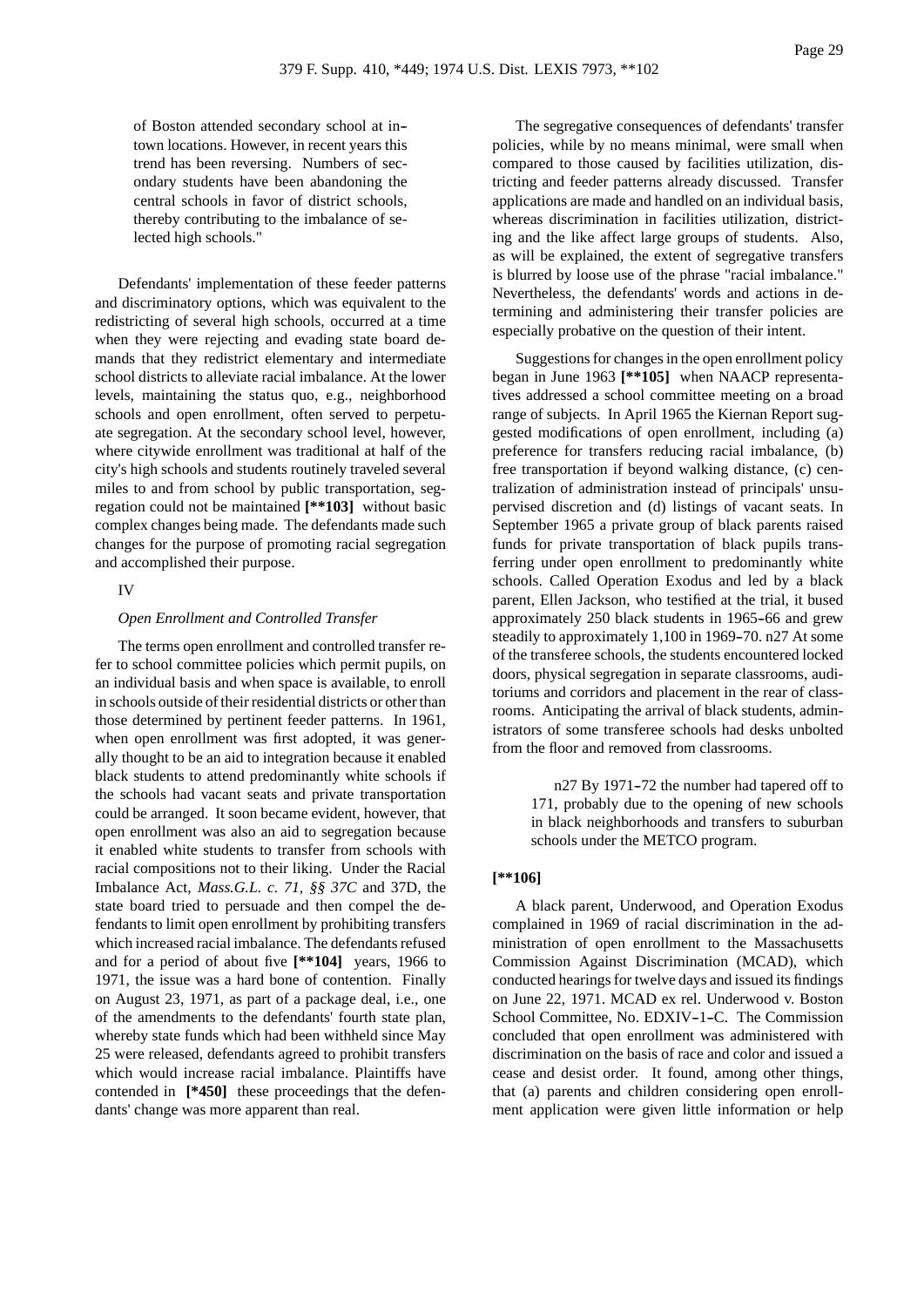and were often misinformed or misled at the schools the children were already attending and by school department headquarters, (b) available seat-count figures were not distributed or made easily accessible to students seeking open enrollment admissions, (c) parents and students were discouraged from attempting to make applications under open enrollment by principals, administrators and guidance personnel, (d) personal interviews were used to determine the race or color of the applicants and to discourage applicants not desired by the receiving school, (e) **[\*\*107]** the seat--count of available places was not based on established capacity figures and was a subjective compilation under the direction of the particular school principal not reflecting an accurate count, and (f) open enrollment was a means of effecting the transfer of students arbitrarily selected.

When the defendants refused to comply with the Commission's orders, enforcement proceedings were instituted in October 1971 in the Superior Court, Equity No. 94218, which, on April 22, 1974, affirmed the MCAD findings but remanded for a determination of mootness since the complaining student had graduated and open enrollment had been superseded by the controlled transfer policy. Specifically the court found that open enrollment **[\*451]** had been operated in a discriminatory manner so as to hinder and in many cases exclude black and other minority students from transferring to schools that had empty seats. On May 28, 1974 and MCAD commissioner reported that (a) the proceedings are not moot, (b) under the controlled transfer system, many of the practices previously found and condemned continue to exist, and (c) the school committee has not eliminated the discrimination that existed in **[\*\*108]** the open enrollment system.

For a brief, ten-day period in June 1966, the open enrollment policy was amended to prohibit transfers aggravating racial imbalance. The background was as follows: in February 1966 the board rejected the defendants' 1965 racial imbalance plan and made several proposals including changes in open enrollment. On April 12, 1966 the board voted to withhold state funds from the Boston schools. At a committee meeting on June 13, the chairman moved that the open enrollment policy be amended as follows: no pupil may be permitted to attend a school out of district if his attendance in that school will either cause said school to become racially imbalanced or aggravate an already existing condition of racial imbalance in such school. In support of his motion, the chairman stated,

> If years ago we recognized that there was merit to the proposition [that a segregated education is educationally harmful] and took steps to withhold this privilege of open en

rollment, today I don't believe the Patrick T. Campbell would be an imbalanced school. I don't think that the Solomon Lewenberg would be approaching an imbalanced state.

In other words, we could have avoided **[\*\*109]** the difficulties that we now face. And I think it's reasonable to predict that if we don't adopt some kind of order such as this we are going to have more imbalanced schools creating more problems to be attacking in the future.

This seems to me to be the kind of preventive step we should take now while there is still an opportunity to take preventive action.

A dissenting member responded,

Mr. Chairman, I think it is wrong to take away this right, and I don't call it a privilege. It is absolutely a right that has been given to the people of the City of Boston in the form of open seat enrollment.

The motion passed 3-2. However, the state board would not retract is disapproval of the defendants' 1965 plan. Therefore at the committee's next meeting on June 22, one of the June 13 majority moved to rescind, explaining that the state funds had not been released and also that he now believed that the amendment limiting transfers was an unconstitutional discrimination against white students. The latter point was endorsed by the superintendent who said that he believed that "our open enrollment policy is the finest open enrollment policy of any school system [\*\*110] in America." n28 Rescission was voted by 3-2. Every year thereafter until 1971, similar amendments to open enrollment were proposed and rejected.

> n28 Taking pride in the transfer policy became a refrain for members at subsequent school committee meetings, e.g., November 24, 1970, "Boston's open enrollment policy as presently constituted is the democratic way. It's the American way. It's what we call freedom of choice."

The basis of the defendants' resistance to curtailment of open enrollment was crystal clear: it would deprive white students of their "right to escape" from schools with substantial percentages of black students. By 1970 the member who had switched his vote at the June 22, 1966 meeting had been elected by his colleagues as chairman of the school committee. On the same issue at a January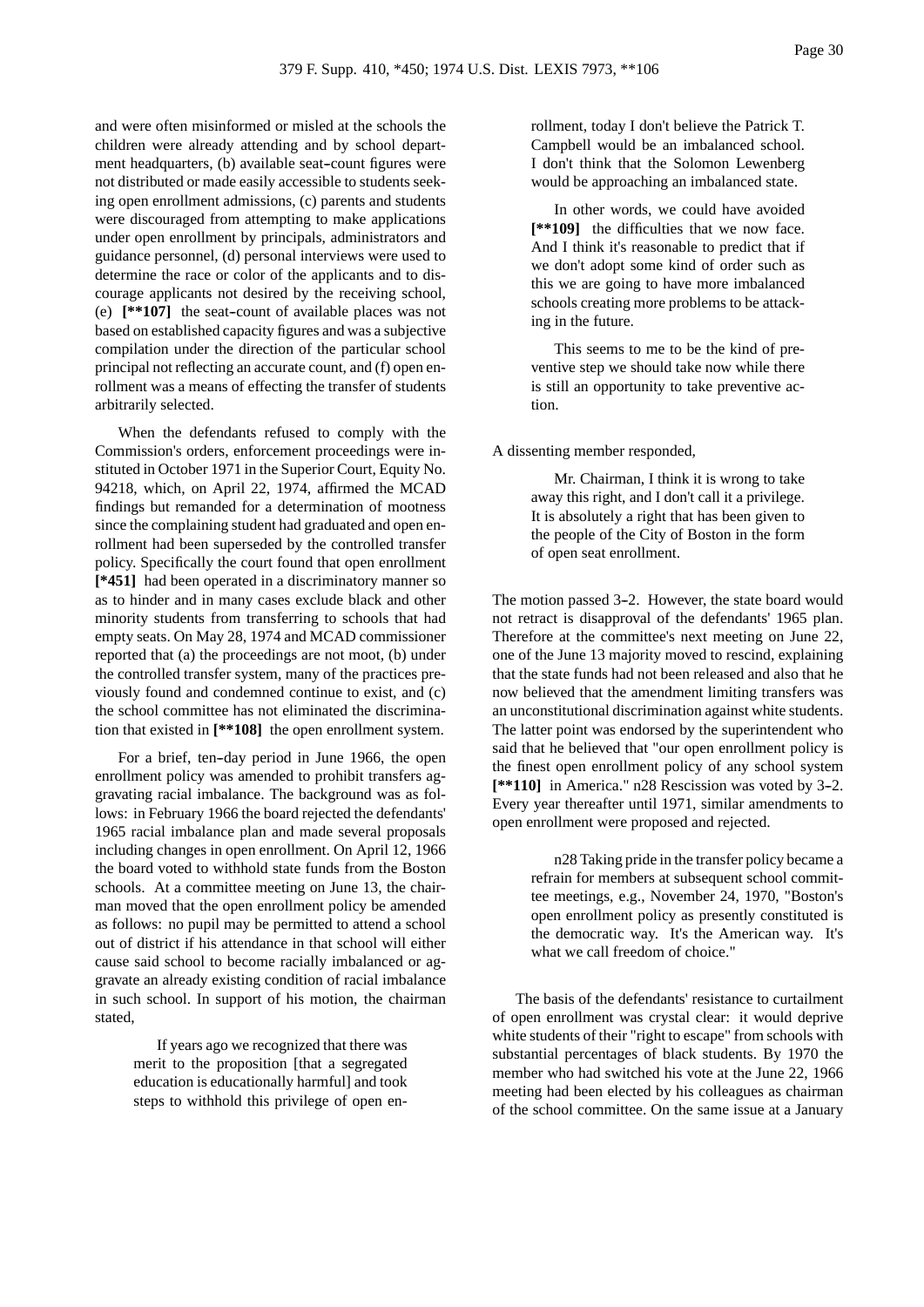20, 1970 meeting, he stated the same position he and other members had often explained at previous meetings, as follows,

> **[\*452]** Of course the thing that would have everyone deeply concerned would **[\*\*111]** be again a school like the Lewenberg which starts to become evenly balanced or has become so and the white youngsters start to apply under open enrollment to move out, and under this they would be pretty much chained to their seats. They wouldn't be allowed to move.

The defendants' ultimate decision in August 1971 to adopt a controlled transfer policy was made upon consideration of a staff memorandum dated July 9, 1971 outlining available options and describing open enrollment as "parental choice, as to school attendance, *historically granted to families in changing neighborhoods*."

Open enrollment did not die without a struggle. On October 27, 1970, the state board voted unanimously to modify the open enrollment policy as follows:

> 1. Children may enroll in a school other than that of their assignment, on a space-grade available basis, if, and only if, such enrollment decreases racial imbalance (as defined in the Act) in his school of regular assignment, and/or in the selected school;

> 2. Exceptions to the foregoing policy may be made only with respect to schools that offer specialized courses or curricula that are not otherwise available to eligible students; **[\*\*112]** individual exceptions to the foregoing policy may be granted by the School Department upon the basis of a written showing of hardship by the parents of the student- applicant;

> 3. The foregoing modifications shall be operative for the school year 1971-72, and to that end the Title IV, Equal Educational Opportunities Bureau of this Department is directed to provide forthwith to local School Committees and Departments such technical assistance as may be necessary to ensure implementation of this requirement.

At the committee's next meeting, defendants voted to invite State Commissioner Sullivan to attend a meeting of the committee on November 23 "so that he can try to justify his position." The Commissioner appeared and gave a comprehensive justification of the board's action, stating

in part that it was based upon the unanimous conclusion of the courts that no plan which involves parental or student choice of schools is permissible where it results in racial separation of white and Negro pupils; and that the Constitution does not permit school officials to facilitate racial separation of pupils. The defendants' response was a vote at a meeting the next day to sue the state **[\*\*113]** board and seek a declaratory judgment that the board's vote of October 27 was itself unconstitutional. Suit was never instituted. On March 31, 1971, the commissioner requested assurances from the committee by April 16 that open enrollment would be eliminated. When such assurances were not forthcoming, the board on May 25 notified the appropriate state officers to withhold funds otherwise payable to the Boston school department. On June 15 the defendants submitted their fourth stage plan to the board without any modification of the open enrollment policy. On June 16 the board extended its May 25 withholding of funds and on June 22 it rejected the fourth stage plan. On July 12 the committee amended its plan but left the open enrollment policy intact. On July 20 the board rejected the amendments. On August 16 the committee amended its plan a second time, again leaving open enrollment intact. On August 17 the board voted a resolution requiring that open enrollment be eliminated. Finally, on August 23, the committee yielded, or at least seemed to.

During 1970-71, over 6,700 pupils were attending out-of-district schools under open enrollment, and at least 1,028 of these transfers**[\*\*114]** were segregative: **[\*453]** 324 non--white pupils transferred from majority white to majority non-white schools and 704 white pupils transferred from majority non--white to majority white schools. Beyond that, however, the extent of racial segregation caused by open enrollment in 1970-71 is impossible to pinpoint. During the same year, 1,546 white students transferred from one majority white school to another; and 1,660 black students transferred from one majority black school to another. But how many of these transfers were segregative cannot be determined on the basis of the evidence received at the trial. Part of the difficulty lies in the definition of racial imbalance in § 37D of the Act: when the per cent of non-white students in any public school is in excess of fifty per cent of the total number of students in such school. n29 Thus racial imbalance is quite different from racial segregation. Suppose, for example, a two--school district with an equal number of white and black grammar school students in which all black pupils are assigned to school A and all white pupils are assigned to school B. Both schools would be segregated but only school A would be imbalanced. Yet **[\*\*115]** often the terms were used interchangeably, as illustrated by the following discussion at a committee meeting on October 19, 1971 regarding proposed expansion of a secondary school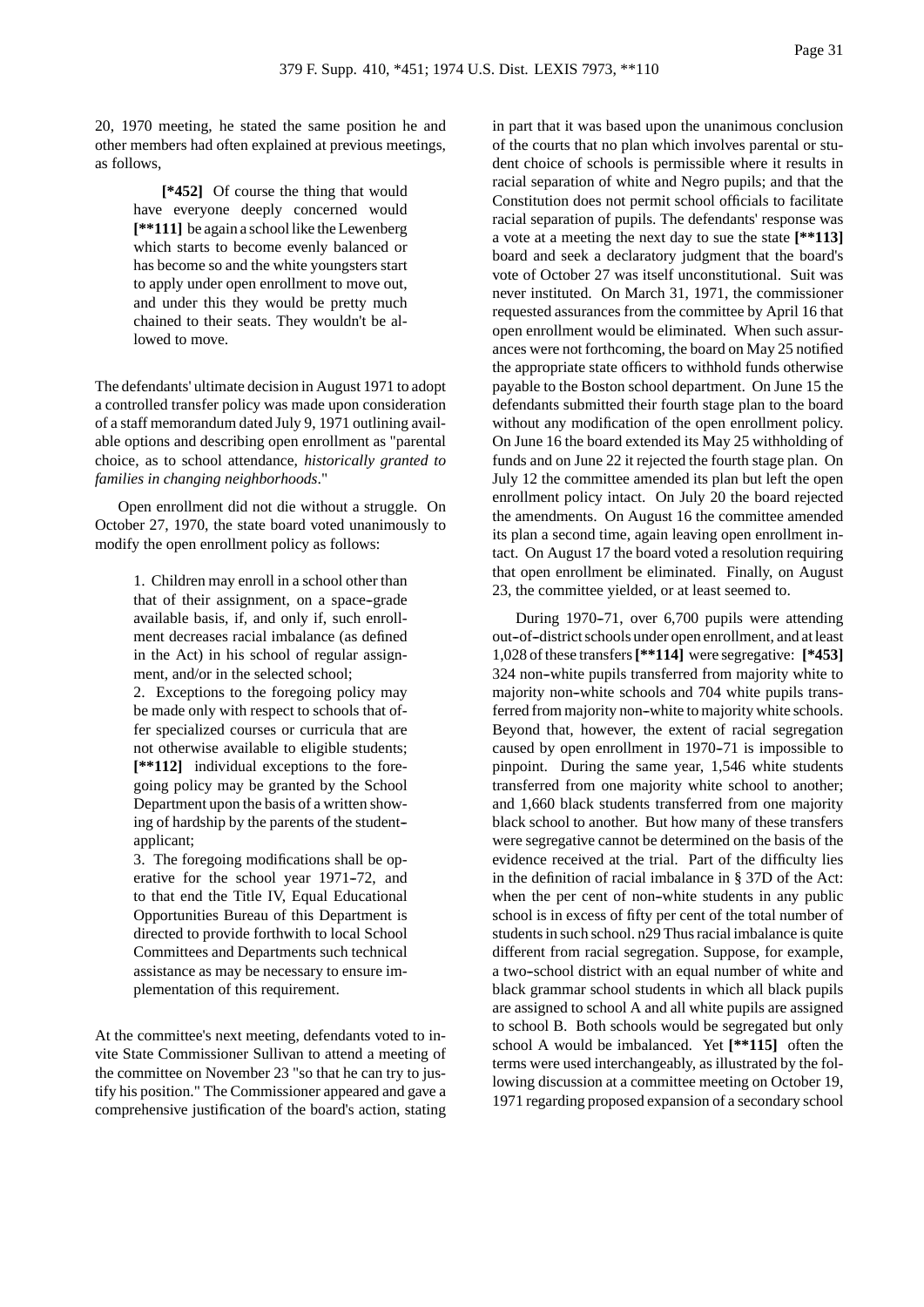## facility:

Chairman: The important thing is that they need an addition out there at South Boston High. Who is going to fill it is a decision that is going to be made later. But we don't want to stop progress as far as planning for the addition is concerned. Do you follow me?

Member #1: I follow you, but to be realistic about it, I don't think the people in South Boston are going to want to have a racially balanced school.

Member #2: The people in South Boston have a racially balanced school.

. . .

Chairman: To go forward on the addition to South Boston High.

Member #1: It would have to be racially balanced.

Chairman: Racially balanced could mean a hundred per cent white.

Member #1: I don't think it would under Commissioner Sullivan.

Member #2: Of course not.

Member #1: Mr. Sullivan is committed to the numbers game, black and white  $-$  no question in my mind about that.

Mr. Hambelton (associate superintendent): If we discussed this with the state and we do not show them how the school **[\*\*116]** can be balanced or integrated, they will not fund it and that will end the project right then and there.

Although there was relatively little direct evidence as to the segregative effects of open enrollment, they were cumulative and probably substantial. Transfers under open enrollment were virtually permanent; they did not have to be renewed annually and they qualified transferred students for the feeder patterns applicable to graduates of the transferee schools. At school committee meetings during the period from 1966 to 1971, several members spoke of Lewenberg junior high as having become predominantly black because of open enrollment; and individual members made the same statement about other schools, e.g., Holmes and Campbell junior highs and Prince elementary school. In sum, open enrollment as administered by the defendants became a device for separating the races and

contributed significantly to the establishment of a dual school system.

> n29 The same section also provides, "The term 'racial imbalance' refers to a ratio between non- white and other students in public schools which is sharply out of balance with the racial composition of the society in which non--white children study, serve and work.

#### **[\*\*117]**

The segregative effects of open enrollment were by no means remedied by the **[\*454]** new controlled transfer policy because of its numerous exceptions, the most significant of which was a "grandfather clause" whereby "any student who last year attended an out-of-district school under the Open Enrollment Policy may continue to attend such school, so long as a seat remains available." At the trial defendants sought to defend the grandfather clause on the grounds that it helped perpetuate transfers promoting integration and avoided disrupting friendships that had formed among students. The first ground is specious since transfers promoting racial balance would have been allowed anyway under the controlled transfer policy. As for preserving friendships, the record does not enable the court to discern why the defendants thought this social interest so important. There was no showing that pupils with friends in their out-of-district schools could not have made new friends in their in-district schools or that many of their friends would not also have been returned with them to the schools whence they came. A major consequence of the grandfather clause was to restrict severely the **[\*\*118]** balancing potential of the new policy because nearly all otherwise available seats out-of-district were already occupied by transferees under open enrollment. The total number of transfers at all levels of schools under the new policy in  $1971-72$  was only 319.

The second exception to the controlled transfer policy came in the form of an interpretation of the grandfather clause by the superintendent with the approval of the school committee. Under date of August 23, 1971 the superintendent issued an explanatory circular including what were called "other considerations", as follows:

> 1. All students presently attending out- of--district schools under the former Open Enrollment Policy *may continue* to do so. 2. No *new* transfers may be effected under the discontinued Open Enrollment Policy. 3. Those pupils who avail themselves of their options under this Controlled Transfer Policy beginning in September 1971 shall be required to re--apply for their seat on an an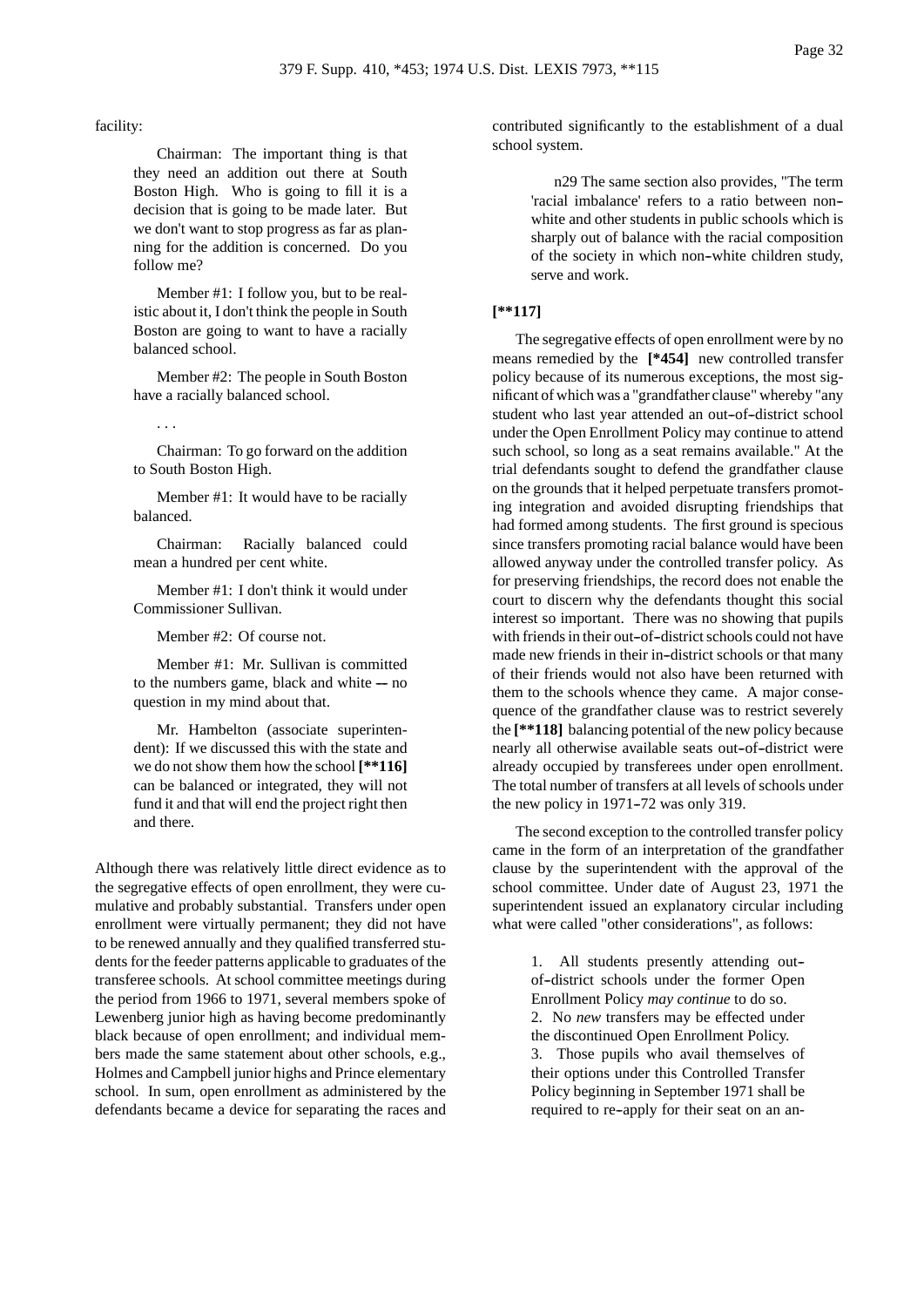nual basis.

Continuation shall be denied only in the case where increased attendance by pupils living within the district shall have produced a situation of extreme overcrowding.

4. Special educational **[\*\*119]** needs and other "hardship" cases should be decided on a case-to-case basis by the Assistant Superintendent of the home district.

The fine point lay in the second consideration which embodied the superintendent's view that the grandfather exception applied not only to students attending out-ofdistrict schools under open enrollment during 1970-71 but also students who in May 1971 had filed applications for transfers which would begin during September 1971. Such transfers would not be deemed "new" because *applied for* before the termination of the open enrollment policy. This construction of the grandfather clause was, to say the least, difficult to understand, so during the committee meeting on September 7, 1971 the defendants went into executive session in order that the superintendent might explain the situation in private. After his initial explanation, the superintendent said, "I would hope that my circular would stand. I don't think anybody will notice it but ourselves." When the associate superintendent said later during the executive session that he would agree with the superintendent's interpretation "if the State understands it the same way", the superintendent **[\*\*120]** replied, "To my point of view, the State isn't going to find out about it until it's too late." Standing alone, the superintendent's cynical comments might be discounted due to the strain and pressure of the moment  $-$  school was scheduled to open the next day, parental furore over the districting for the new Lee school was rising, etc. **[\*455]** But their significance may not be so minimized. They must be considered together with similar remarks by committee members at previous meetings and their frequent expressions of disdain for the state board of education and state officials responsible for enforcing the Racial Imbalance Act. In that context the superintendent's remarks accurately reflected the bad faith which characterized many of the school committee's dealings with state officials.

A third exception to the controlled transfer policy covered transfers between schools in multi-school elementary districts. As seen *ante*, several elementary districts contain more than one school and they vary greatly in racial composition, e.g., the Marshall district, in which the Marshall and Champlain schools are within a half mile of each other and the student body of the former, in  $[**121]$  1971-72, was 59% white and the latter 94%

black. The board complained that this exception did not correspond to its understanding of the new policy which provided that, "Before October 15, a student can only transfer from a *school* in which his race is in a majority to a *school* in which his race is in a minority." The superintendent replied that the board should have understood all along that there would be such an exception. It remained in effect and allowed intra-district segregative transfers to continue.

A fourth exception may be called, for lack of a better term, "group exceptions" voted by the school committee. One, already described, permitted 200 black students to remain in Lee school although they did not reside within its district. Constituting approximately one- fourth of Lee school's population, this contributed heavily to Lee's opening with a 74% black enrollment. A related, extraordinary group exception ---- never voted, however, by the school committee  $-$  flowed from the option given in September 1971 to students encompassed by the new Lee district who had been attending field, 82% white, and O'Hearn, 99% white, schools: although residents of the new Lee district, **[\*\*122]** they were permitted to continue in attendance at Fifield and O'Hearn. At the trial it was established that the same option has been continuously granted to the original beneficiaries' younger brothers and sisters as they have entered the school system. n30 Another group exception allowed 14 white Chittick graduates to avoid their district junior high, Lewenberg, which is 95% black. The asserted basis was safety because of a high crime rate in the neighborhood, but the same crime rate had to be endured by black students attending Lewenberg.

> n30 Whether qualification for this group exception involves a showing of blood relationship, or extends also to all pupils residing on streets where the original beneficiaries lived, was left uncertain at the trial, despite the court's request of defense counsel for clarification.

A fifth exception to the controlled transfer policy was "hardship transfers", presumably granted only on "the basis of a written showing of hardship by the parents of the student--applicant." However, **[\*\*123]** hardship transfers were regarded and administered merely as a loophole and were explicitly referred to by school committee members as an "escape clause" and "a big out." Sometimes these transfers were granted on explicit racial grounds and at others without any showing of hardship at all. The total number of hardship exceptions was small, 118 during 1971-72, yet hardly *de minimis* when compared to the total number of racially balancing transfers during the same period, 319.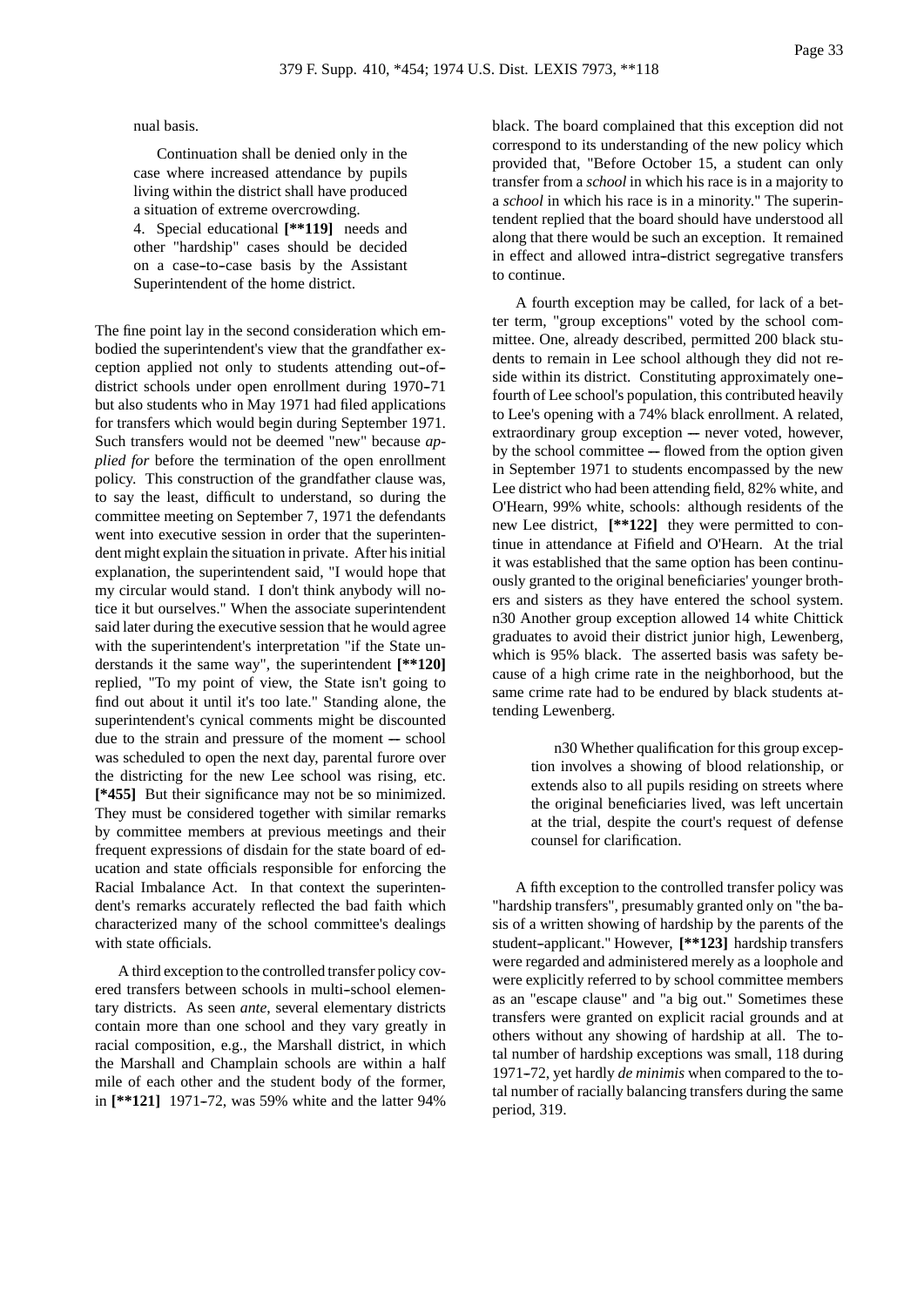Viewed together, the open enrollment and controlled transfer policies were managed under the direction of the defendants with a singular intention to discriminate on the basis of race. For open enrollment and evasion of controlled transfer restrictions were antithetical to the defendants' foremost publicized policy to have each pupil attend the school serving his neighborhood **[\*456]** community. n31 The court has already found that the "neighborhood school" policy was no impediment to segregative districting, redistricting, use of facilities and feeder patterns. So here, when a neighborhood started to change from predominantly white to black, the "neighborhood school" policy was subordinated to the white **[\*\*124]** students' presumed right to escape to safely white out-of-district schools. The result of the defendants' maneuvering was to encourage and facilitate the abandonment by white students and parents of schools which appeared to be in the process of becoming predominantly non-white.

> n31 The "neighborhood school" policy has existed in Boston more in theory than in practice. At least 30,000 students currently use public transportation; students walk substantial distances to school, e.g., fourth graders up to three-quarters of a mile; high schools enroll students on a citywide basis; elementary districts may, on the one hand, include several neighborhoods or, on the other, split them up.

## V

#### *Faculty and Staff*

Plaintiff's claims in this area, unlike those heretofore discussed, concern policies of the defendants which  $discriminated against them indirectly - but no less significant$ icantly. n32 Another distinction is that the racial composition of neighborhoods, segregation in housing, distances to schools and safety **[\*\*125]** precautions are irrelevant here. See, e.g., *Kelly v. Guinn, 9 Cir. 1972, 456 F.2d 100, 107.* Except for substitutes called in on short notice, teachers are not assigned on the basis of residence. Plaintiffs' principal claim involving faculty and staff is that the defendants have knowingly pursued policies resulting in racial segregation of teachers and administrative personnel, thereby reinforcing the racial identifiability of schools and increasing the racial segregation of students. Plaintiffs' next claim under this heading raises a further distinction in that it does not depend on the *Brown* and *Keyes* and other school cases decided by the Supreme Court in the past two decades, but on traditional equal protection principles. See *Sweatt v. Painter, 1950, 339 U.S. 629, 70 S. Ct. 848, 94 L. Ed. 1114.* Specifically, plaintiffs assert a denial of equal educational opportunity, viz., that

defendants have knowingly pursued policies resulting in less qualified, less experienced and lower paid teachers in predominantly black schools. A third claim is that defendants have violated the constitutional right of public school students to have the school system operated free of racial **[\*\*126]** discrimination in the recruiting, employment and promotion of teachers and staff. See *Johnson v. San Francisco Unified School District, N.D.Cal.1971, 339 F. Supp. 1315, 1332.* We find that plaintiffs have established all three claims.

> n32 A school committee's policy and practice with regard to faculty and staff are "among the most important indicia of a segregated system. Independent of student assignment, where it is possible to identify a 'white school' or a 'Negro school' simply by reference to the racial composition of teachers and staff . . . a *prima facie* case of violation of substantive constitutional rights under the Equal Protection Clause is shown." *Swann v. Charlotte Mecklenburg Board of Education, 1971, 402 U.S. 1, 18, 91 S. Ct. 1267, 1277, 28 L. Ed. 2d 554.*

A general introductory description of certain aspects of teacher employment, classification and transfer will help to clarify discussion of this group of plaintiffs' claims. Probably typically, the Boston school system has always been structured **[\*\*127]** in a way which would impede participation by outsiders generally. The vast majority of teachers have been products of local colleges and universities, especially Boston State Teachers College. New teachers were appointed from eligibility lists compiled on the basis of the Boston Teachers Examination (BTE), a special essay type test given only in Boston. The only means of qualifying for nearly all administrative positions was to serve as a teacher in Boston for several years. As thought to be required by Massachusetts **[\*457]** law, *Mass.G.L. c. 151B, § 4(3)*, the system was colorblind, i.e., there was no reference to race on application, transfer or promotion forms or in a teacher's file. In recent years many changes have been made. The teachers union, Local 66, AFT-AFL-CIO, and the school committee entered into a collective bargaining agreement in 1966. The BTE was replaced mainly in 1968 and entirely in 1970 by the National Teachers Examination (NTE) prepared by the Educational Testing Service (ETS) of Princeton, New Jersey. Several programs were started as a result of Title I of the federal Elementary and Secondary Education Act of 1965 (ESEA), *20 U.S.C.* §§ 241a-244, including **[\*\*128]** the model demonstration subsystem, elementary enrichment, and work--study. Sixty black recruits for provisional teaching positions were trained in a program federally funded under the Education Professions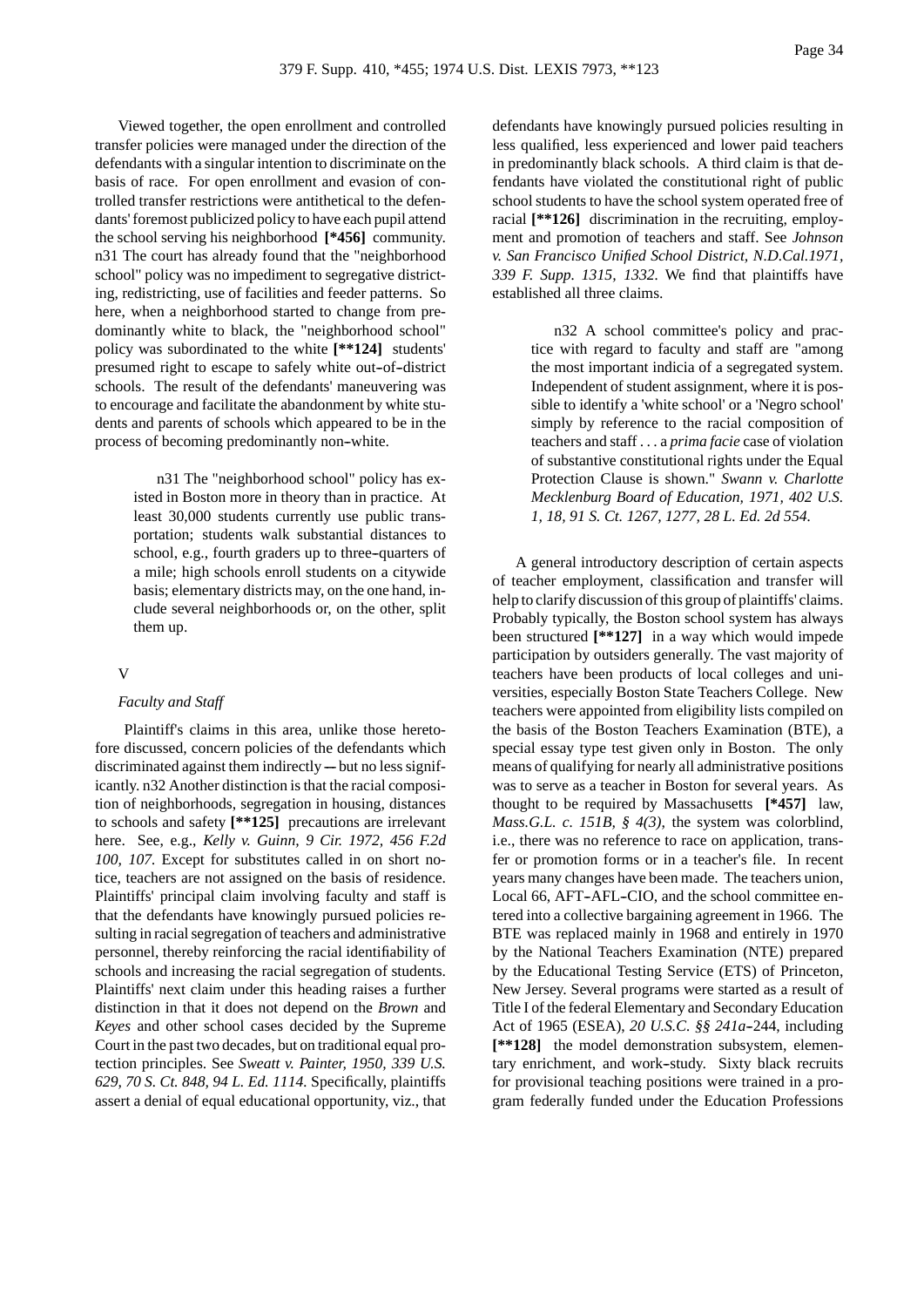Development Act, *20 U.S.C. § 1091* et seq. However, organization and practices of the system remain much the same, e.g., the complex provisions in the union contract covering teacher transfers, at appendix C thereof, set forth procedures and criteria employed since 1951.

Three categories of teachers are employed in Boston, permanent, provisional and temporary substitute. *Mass.G.L. c. 71, § 38G* provides,

> "No person shall be eligible for employment by a school committee as a teacher, . . . unless he has been granted a certificate by the board; . . . and provided, further, that a school committee may upon its request be exempt from the requirements of this section by the department for any one school year when compliance therewith would in the opinion of the department constitute a great hardship in the securing of teachers for the schools of a town. This section shall not apply to trade, vocational, [and] temporary substitute teachers . . . ."

Permanent teachers **[\*\*129]** have obtained certificates from the state board which requires a bachelor's degree from an accredited college and courses of study and semester hours therein as established by the board. Permanent teachers have various rights under state statutes and the union contract.

Provisional teachers are full-time teachers who have college degrees but lack state certificates, presumably because they haven't taken courses in education prescribed by the board. Also, they may not have taken the NTE examination or have done poorly on it. They receive one- year contracts pursuant to the exemption in § 38G for which Boston evidently qualifies each year by showing "a great hardship in the securing of teachers", although there is an oversupply of applicants for permanent positions to such an extent that on the major eligible lists the ratio of teacher applicants to positions is approximately 10 to 1. Approximately 700 or nearly 15% of the city's full-time teachers are provisionals. They are hired to fill vacancies which are not permanent and when there are no candidates on a particular sublist of the eligible list and, beginning in 1971, for purposes of minority recruitment. A provisional teacher **[\*\*130]** may become a so--called permanent provisional by serving for three consecutive years, after which he acquires tenure under *Mass.G.L. c. 71, § 41*. Provisionals are compensated at a substantially lower rate than teachers with certificates: in the first year of employment, \$1500 less and in the third year, \$2100 less. Provisionals have no rights of transfer or promotion.

The third category of teachers are temporary substitutes who fill in for ill or absent teachers on a day-to-day basis and whose compensation is at a rate lower than that of provisionals. There are also a large number of practice teachers still in college and teachers' aides of one sort or another, usually hired under federal programs.

Vacancies in teaching positions and in building level administrative positions are filled first by transfers within the system on the basis of seniority. The **[\*458]** seniority criterion has been employed in effecting transfers since 1951 and since 1966 has been included in the collective bargaining agreement between the defendants and the teachers union. The necessary conditions for a transfer are that a faculty member be a permanent teacher and have taught in that capacity **[\*\*131]** for at least the two previous years in a Boston public school. Given an opening for which he or she is qualified and sufficient seniority, a permanent teacher may transfer every two years. The procedure is as follows: by means of superintendent's circulars issued twice a year, permanent teachers are notified of the conditions of their right to transfer and of the availability of request forms; there are spaces on the transfer request form for five choices of school districts or sections of the city to which the applicant wishes to be transferred; the forms are filed with the personnel department which compiles lists of requested transfers, ranking the requesting teachers according to seniority which is measured by years of permanent teaching employment in the Boston public school system from date of employment; when vacancies in permanent positions are about to occur, principals and headmasters notify the personnel department on Request for Permanent Teacher forms and the vacancies are filled on the basis of seniority from the transfer lists. A teacher may refuse an offered transfer which he has requested, but if he does so he may not transfer until the following year.

Transfers **[\*\*132]** are made only in accordance with the procedure described. Technically the right of permanent teachers to transfer is subject to denial for the good of the system, but a transfer has evidently never been denied on that ground, at least never on the ground that it would increase racial imbalance. The superintendent also has power to make transfers for the good of the service; the following provision is included in every individual teacher employment contract:

> "It is understood that the School Committee of the City of Boston reserves the right to transfer or assign a teacher from one school, district, department, position, grade or subject to another as the interests of the Boston Public Schools demand."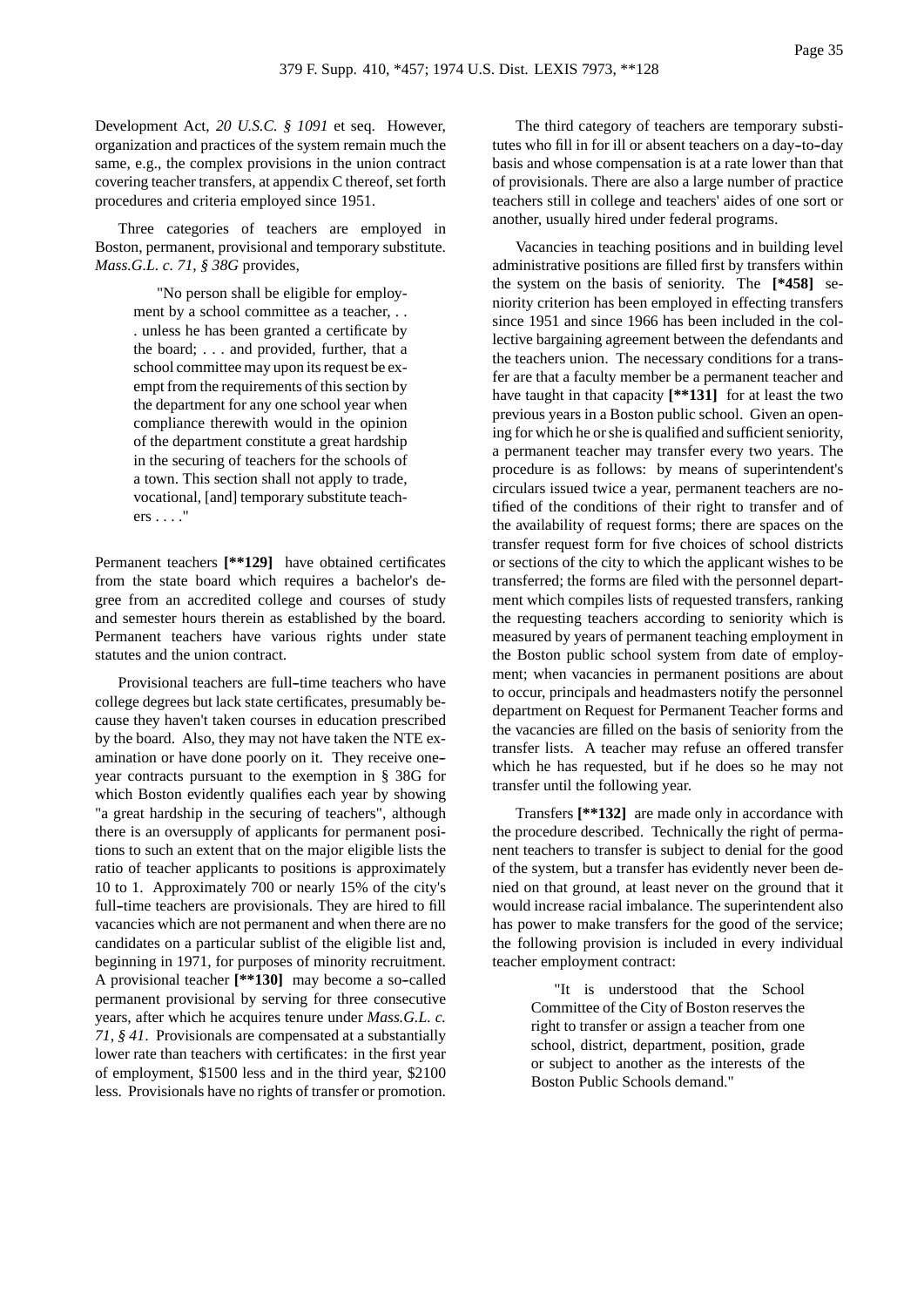But this power has never been exercised.

If a vacancy in a permanent position is not filled by a transferring teacher, it is normally filled by hiring a certified teacher from an eligible list of applicants who have successfully finished the screening process for hiring new permanent teachers. Applicants are listed in the order of the score they achieved in the screening process, which takes into account grades on the NTE examination, an interview and credentials **[\*\*133]** such as graduate study and experience. Assignments to particular schools are frequently made on the basis of requests by headmasters and principals. Occasionally, when no certified applicant is available, permanent positions are filled by provisional teachers. At elementary and intermediate levels, transfers and appointments are made to districts, not schools, permitting the principal of a multi--school elementary district to assign teachers to schools within his district at his discretion.

Vacancies in building level administrative positions not filled by transfers, and central administrative positions, are filled by promotions. Boston's promotion system was suspended in the spring of 1971 and vacancies since then have been filled on an acting basis. Before 1971 from four to six years of experience were required to qualify for promotion. Candidates for promotion applied to the board of examiners, which issued promotion certificates on the basis of written examinations and interviews. Persons qualifying for promotion were placed on a "rated list" compiled for each type of position, e.g., headmaster, assistant principal, etc. Such lists were drawn up only every third year. Administrative **[\*\*134]** positions of assistant superintendent **[\*459]** and above are not filled by rating, but by the superintendent's selection and school

committee approval.

Racial Segregation

Black teachers are segregated in black schools. In 1972-73 there were majority black enrollments at 59 of the city's 201 schools. Of the total of 356 black teachers, permanent and provisional, 244 were stationed at those 59 schools. The percentages of the total number of black teachers in the system who were teaching at majority black schools during the five previous years follow:

| 67% |
|-----|
| 68% |
| 70% |
| 72% |
| 74% |
|     |

A rough understatement of the situation is that less than one--third of the schools are majority black, but over two- thirds of the black teachers are sent to them.

Whatever the angle from which a view is taken, the picture is the same. In 1971–72 n33 the defendants hired 82 black teachers, permanent and provisional, for the first time. Of this total approximately three-quarters, precisely 61, were assigned to teach at that fraction of the city's schools, less than one--third, which were majority black. Exactly half of the new black teachers were **[\*\*135]** assigned to seven schools whose enrollments were over 90% black: Champlain, Higginson, Holmes, King, Lewenberg, Paine and Timilty. In 1971-72 there were 158 elementary schools in the system and 167 black teachers were assigned to them. However, three or more black teachers were assigned to the following 18 schools, whose total enrollments and numbers of white pupils and percentages of white pupils of the total enrollments are also listed:

| Elementary  | Black | White | Total                               | White % |
|-------------|-------|-------|-------------------------------------|---------|
| Schools     |       |       | Teachers Students Students of Total |         |
| *<br>Bacon  | 4     | 2     | 199                                 | $1\%$   |
| Baker       | 5     | 9     | 466                                 | 2       |
| Dearborn *  | 9     | 5     | 456                                 |         |
| Dickerman * | 7     | 0     | 311                                 | U       |
| Ellis       | 3     | 6     | 600                                 | 1       |
| Emerson     | 4     | 59    | 333                                 | 18      |
| Fenwick     | 3     | 12    | 317                                 | 4       |
| Garrison    | 3     | 4     | 904                                 | . 4     |
| Gibson      | 8     | 25    | 589                                 | 4       |
| Greenwood   | 5     | 13    | 800                                 | 1.6     |
| Hale        | 4     | 5     | 286                                 | 1.7     |
| Howe *      | 6     | 4     | 422                                 | 1       |
| Hurley      | 3     | 23    | 464                                 | 4.9     |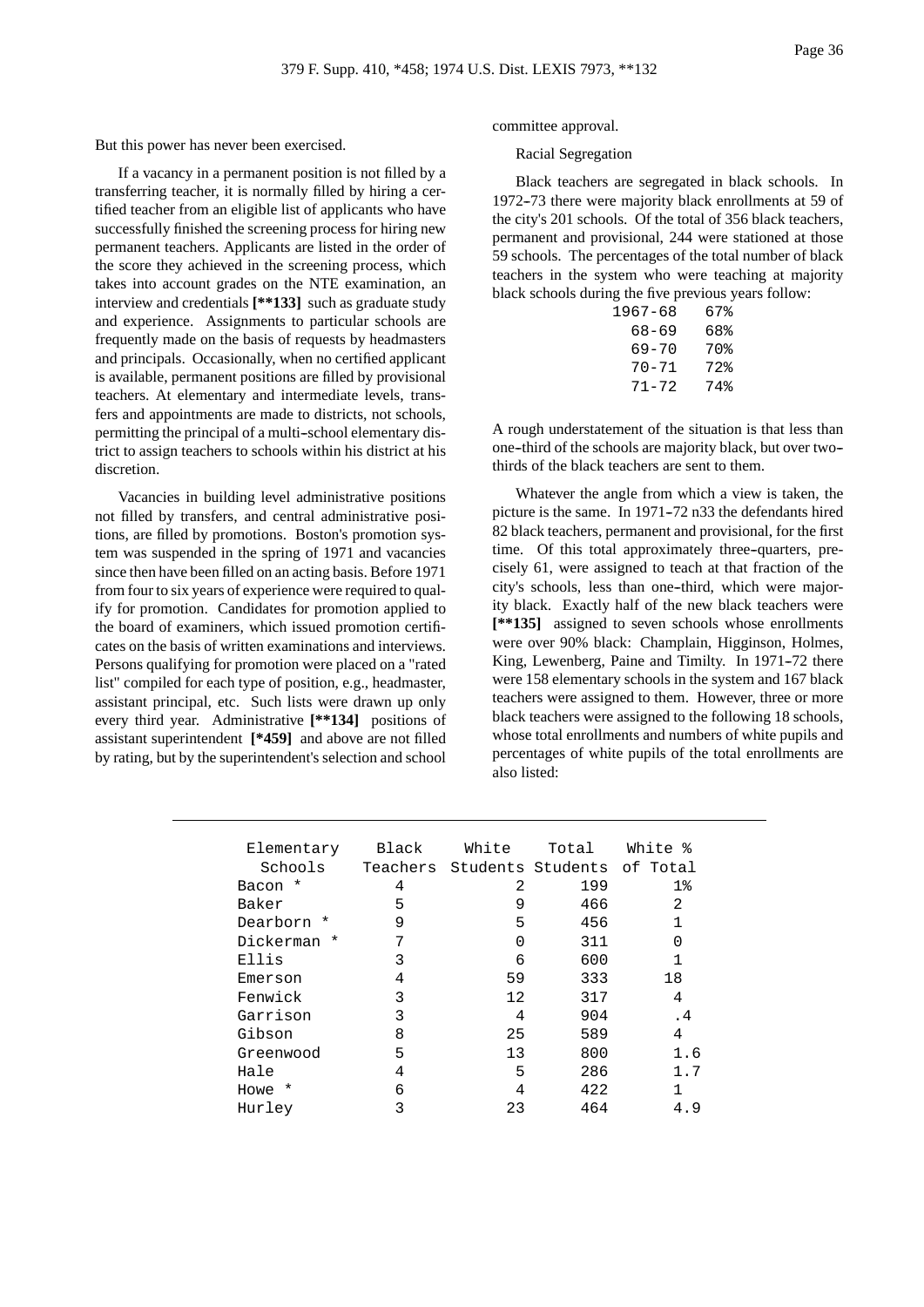| Elementary | Black | White | Total                               | White % |
|------------|-------|-------|-------------------------------------|---------|
| Schools    |       |       | Teachers Students Students of Total |         |
| Lee        | 6     | 229   | 1089                                | 21      |
| Marshall   | 8     | 699   | 1185                                | 59      |
| Mason      | ર     | 72    | 261                                 | 28      |
| Paine      |       | 25    | 795                                 |         |
| Perkins    | っ     |       | 125                                 | . 8     |
|            |       |       |                                     |         |

Lee and Marshall might well be eliminated from the table, since Lee was so special a situation and Marshall is a new so--called magnet school. Of the remaining **[\*\*136]** 16 schools to which three or more black teachers were assigned, only Emerson and Mason had student enrollments as high as 5% white. Fourteen elementary schools with three or more black teachers on their faculties had student enrollments in which white students totaled less than 5%. In nine such schools there were fewer than ten white pupils in the entire school. In four (marked with an asterisk), white pupils were outnumbered by black teachers. On the other hand, as of 1972-73 no black classroom teacher, permanent or provisional, had *ever* been assigned to 81 of Boston's 201 schools; and an additional 35 schools have had only one black teacher in any year since 1967-68, the earliest year for which figures were put in evidence.

> n33 This is the latest year for which the parties submitted information of this kind. Occasionally, in previous portions of the opinion, 1971-72 figures were used rather than 1972--73 because maps and charts had been prepared by the parties before the later figures became available. Also, whenever unqualified in this section of the opinion, "teachers" includes both permanent and provisional.

### **[\*\*137]**

Black administrators are also segregated. In 1972-73 all five black principals were at majority black schools, as follows: Emerson, 66% black; Lewis, 72%; Tileston, 72%; King, 95%; and Timilty, 97%. There were fourteen black assistant principals and assistant headmasters and all were assigned to **[\*460]** majority black schools, as follows: Trotter, 53% black; English, 81%; Burke, 91%; Champlain, 93%; and Timilty, 97%. Black temporary teachers are also segregated, partly because a proper factor in their selection is proximity of the teacher's residence to the school needing a day-to-day substitute on short notice. Another reason, however, is that index cards of blacks desiring substitute work often include the names of either of two minority recruiters and this is used by the personnel department to match the substitute's race with

the requesting school's racial composition. Figures as to substitutes were not put in evidence.

Racial segregation of full-time faculty and staff has been attributable first to requests by principals and headmasters that black teachers be assigned to their districts. Such racial requests are received from ten to fifteen district principals a year **[\*\*138]** and are honored by the personnel department whenever possible. Senior school administrators and the defendants were well aware of this practice. The second cause was the tendency of permanent teachers who had taught at majority black schools for at least two years to exercise their transfer prerogative to transfer to majority white schools. In 1971 and 1972, a total of 100 such requests were made and 39 were granted. In the same period, only two requests for transfers from majority white to majority black schools were made, and neither was granted. In the same period there was but one transfer from an elementary school with a lower percent of black pupils to an elementary school with a higher percent  $-$  it was from a school with a black enrollment of 50-60% to one with 80-90%. There was no educational justification for these transfers, i.e., there was no particular need for more experienced teachers in the receiving schools. These facts are related to the practice of filling permanent vacancies by transfer before new appointments and the current oversupply of teachers. Candidates who are not near the top of the eligible list may find that their only chance to enter the system **[\*\*139]** is to start teaching in a predominantly black school; then after two years they will request a transfer. This situation is well known to senior administrators and the defendants: assistant superintendent Griffith, testifying on deposition about a meeting of the board of superintendents, said,

> "That there should be some policy of retaining teachers. Because, as we see it, it is easier for a person to gain access into the school system by coming in through a troubled school. If you look at the top of a list and you have very, very high scores ---- I'll not say nine out of ten times, but a goodly degree of these people will refuse appointments to troubled schools. So the teacher that wants to get in the system will take the troubled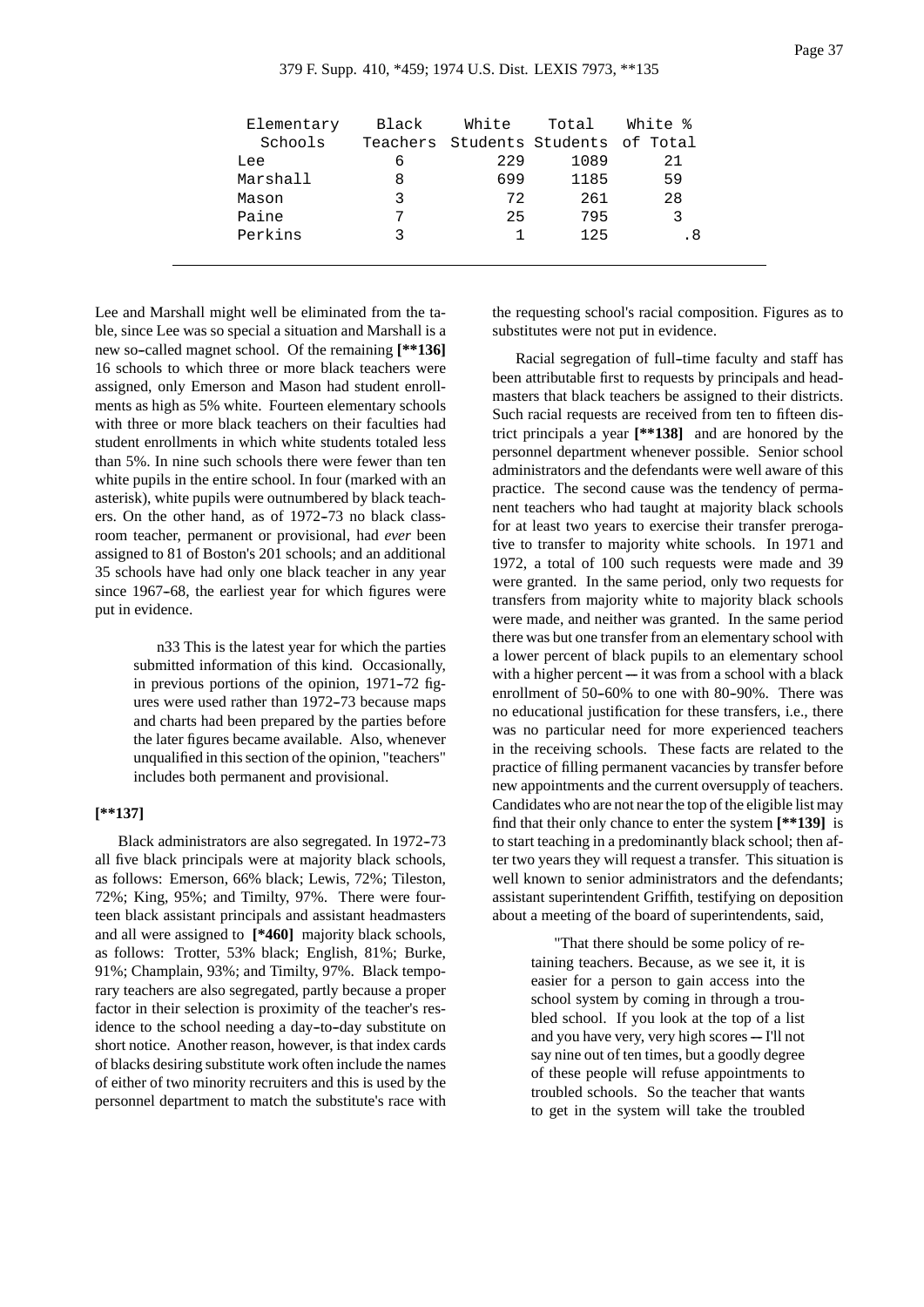school, knowing that in two years they can move out."

The pattern of faculty transfer from black to white schools in Boston was mentioned in the study report of the federal Civil Rights Commission filed in 1966; and the subject was discussed at several school committee meetings. Lastly, over one-third of the black teachers, 125 of 356, are provisional teachers with no transfer rights; and black permanent teachers generally have less seniority **[\*\*140]** than most white permanent teachers. The transfer system's exclusive reliance on seniority thus effectively locks many black teachers in the schools to which they are initially assigned, usually majority black, and allows white teachers with seniority to transfer from these same schools to others.

Defendants have argued that assignment of black teachers to predominantly black schools is educationally justifiable because black teachers serve as adult role models and inspirational examples to black pupils. The record, however, is barren of evidence supporting the argument. One witness, associate superintendent Leftwich, testified that a need by black youngsters for adult role models would in his opinion be a logical explanation for granting requests of black teachers for assignments to predominantly black schools. But his was concededly a curbstone opinion unsupported **[\*461]** by any study or empirical data. The defendants never made any systematic inquiry concerning whether assigning black teachers to black schools inspires the confidence, or coincides with the wishes of, the black community. More importantly, there was no evidence that such considerations in fact played any **[\*\*141]** part in the frequent matching of the races of teachers and pupils.

Defendants also contended that racial matching, when requested by black teachers, would have educational value because such teachers would likely be especially dedicated to the training and progress of black pupils. The first difficulty with this contention is the paucity of supporting evidence. The only evidence in the entire record that black teachers requested assignments to black schools had to do with two groups of black provisional recruits trained under the Education Profession Development Act (EPDA), 20 during the summer of 1971 and 40 in the summer of 1972. Assistant superintendent Griffith, who is in charge of minority recruitment, testified on deposition that the 1972 group of 40 "by and large preferred placement in black schools" and that the personnel department attempted to go along with their thinking and place them in the black schools. But there was no evidence that the black recruits actually requested such assignments. Surely the legislative intent of Congress in passing the federal Act was not to segregate black teachers in black schools. The defendants have never inquired of black teachers **[\*\*142]** generally about the kind or degree of their commitment, if any, to teach in black schools. More fundamentally, even if defendants had done so, and black teachers requested assignments to black schools, this would not overcome the prohibition of the Fourteenth Amendment which bans intentional racial segregation in public schools whatever may be the desires of black teachers or parents. *Cooper v. Aaron, 1958, 358 U.S. 1, 78 S. Ct. 1401, 3 L. Ed. 2d 5; Booker v. Special School District No. 1, D.Minn.1972, 351 F. Supp. 799, 809.*

## *Unequal Education*

The gist of plaintiffs' claim here is that the defendants' practices heretofore described result in predominantly black schools being staffed with less qualified and experienced teachers and with everchanging faculties, all to the detriment of black pupils who generally are receiving an education unequal to that being given white pupils. This claim is not geared to the racial composition of the faculty and staff at predominantly black schools but to the quality of education available to students attending them. The facts support plaintiffs' claim.

Uncertified, provisional teachers, of whom there were 585 in the system in 1971-72 [\*\***143**] and 690 in 1972-73, are found in much greater numbers in predominantly black schools than in predominantly white schools. Statistics were compiled for 1970-71 and 1971-72 and a clear pattern with but minor exceptions emerges in both years: the blacker the school, the larger the percent of provisional teachers. The following table shows the distribution of provisional teachers as related to the racial composition of elementary schools in 1971-72 but is representative of percentages at schools at all levels in that year and in 1970–71:

| % Black<br>Students<br>$90 - 100$ %<br>24 schools | Number of<br>Provisionals<br>106 | % Permanent<br>Teachers<br>78.1% |  |
|---------------------------------------------------|----------------------------------|----------------------------------|--|
| $80 - 90$                                         | 34                               | 74.6%                            |  |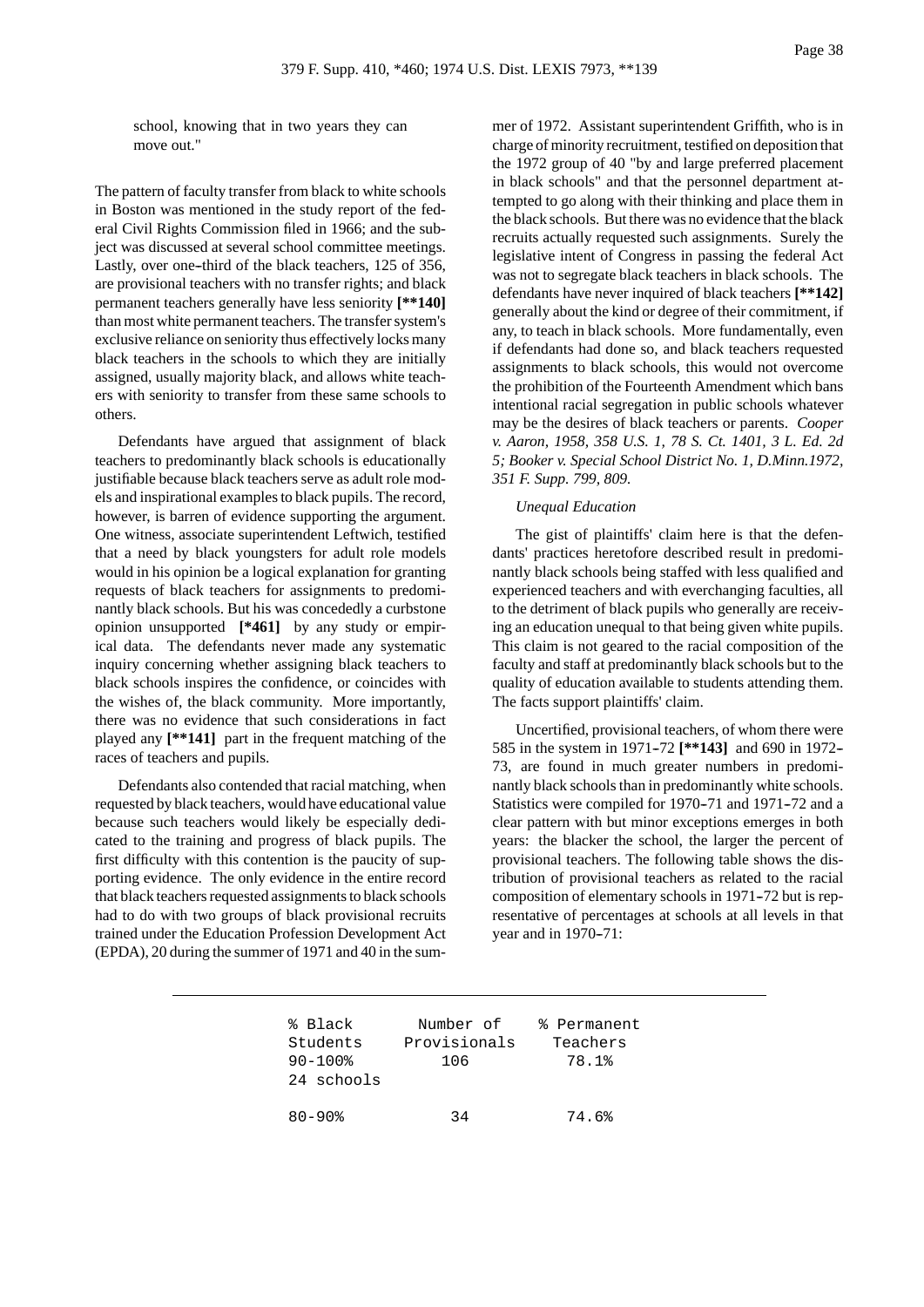| % Black<br>9 schools      | Students Provisionals | Number of % Permanent<br>Teachers |
|---------------------------|-----------------------|-----------------------------------|
| $70 - 80$ %<br>5 schools  | 15                    | 84.8%                             |
| $60 - 70$ %<br>4 schools  | 19                    | 85.7%                             |
| $50 - 60$ %<br>4 schools  | 12.                   | 85.9%                             |
| $40 - 50$ %<br>6 schools  | 25                    | 79.2%                             |
| $30 - 40$ %<br>9 schools  | 31                    | 81.2%                             |
| $20 - 30$ %<br>4 schools  | 14                    | 82.9%                             |
| $10 - 20$ %<br>14 schools | 19                    | 91.0%                             |
| $0 - 10$ %<br>78 schools  | 60                    | 94.6%                             |

**[\*462]** Note that schools above 80% black enrollment had an average of more than four provisional teachers per school; and that schools under 20% black enrollment had an average of less than one provisional teacher per school. A similar pattern **[\*\*144]** emerges when one calculates the years of teachers' service in the Boston school system in relation to the racial composition of the schools to which they are assigned. This was done for elementary schools in 1970-71, with the following results:

| % Black                | Average Years in |      |  |
|------------------------|------------------|------|--|
| Students               | Boston Schools   |      |  |
| $90 - 100$ %           |                  | 5.67 |  |
| $80 - 90$              |                  | 5.02 |  |
| $70 - 80$              |                  | 7.26 |  |
| $60 - 70$              |                  | 6.40 |  |
| $50 - 60$ <sup>8</sup> |                  | 7.74 |  |
| $40 - 50$ %            |                  | 8.95 |  |
| $30 - 40$ <sup>8</sup> |                  | 8.52 |  |
| $20 - 30$ %            | 11.33            |      |  |
| $10 - 20$ $%$          | 10.20            |      |  |
| $0 - 10$ %             | 13.53            |      |  |
|                        |                  |      |  |

This table is consistent with the previous one; it also suggests that the system may channel teachers into progressively whiter schools as their seniority increases until they arrive and remain at schools less than 30% black.

Provisional teachers are not merely novices, but novices whose lack of qualifications and training necessitate their exemption from the provision of state law, *Mass.G.L. c. 71, § 38G*, that "No person shall be eligible for employment by a school committee as a teacher . . . unless he has been granted a certificate by the board." They may be given one-year contracts without even having taken the NTE or other standard examination which tests their subject matter competence. Of course it is possible, **[\*\*145]** as argued by defense counsel, that a particular provisional may be a better teacher than one who has taken the usual courses in education and has received a creditable score on the NTE and when interviewed has compared favorably with other applicants for appointment. But the odds are against it. Generally, it cannot be doubted that the professional qualifications and skills of provisionals are inferior to those of permanent appointees. They are paid lower salaries, have slim prospects of permanent appointment and no prospects of promotion or transfer and generally lack the stature of newly appointed permanent teachers.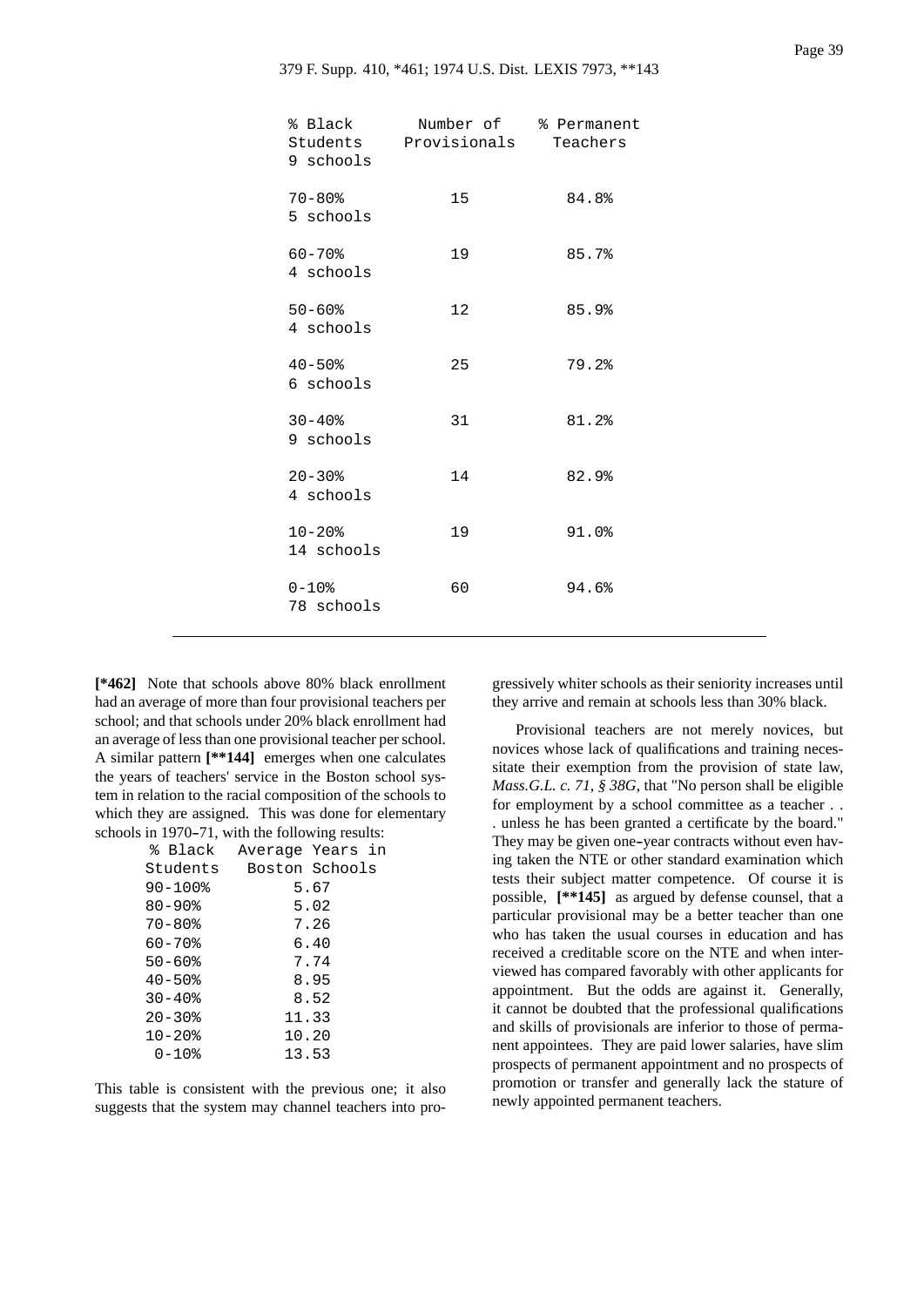As in any calling, experienced practitioners are ordinarily more effective than novices, regardless of certification. The expert witness for the defendants so testified. A highly capable principal who was selected to head Lee school, Miss Frances Kelly, testified,

> "I wouldn't want to see a school, any school, with too high a percentage of first- year teachers in it, because the first-year teacher does need helping hands from experienced ones around him and if you have too many first-year teachers in a building, percentage--wise, then the experienced teachers **[\*\*146]** can't keep up with their errors and the thing becomes very unmanageable."

The need for more experienced teachers in black schools was discussed at school committee meetings on several occasions; sometimes it was referred to as an "experience imbalance." At a meeting on March 10, 1970, a member stated,

> "These are the schools where we should have teachers who have much experience. Our most experienced teachers are needed there. The fact of the matter is that the inner city schools have a far greater proportion of first year, second year, and third year teachers."

Problems attributable to teacher inexperience in black schools were known to senior administrators as well as to the defendants.

The combination of a disproportionate number of provisional teachers at black schools and the right of permanent teachers to transfer after serving at a school for two years visited another inequality upon black students, viz., a rate of teacher turnover higher than at predominantly white schools, referred to sometimes as staff instability. This subject was discussed at several school **[\*463]** committee meetings. On March 28, 1972, for example, the chairman of the **[\*\*147]** parents' advisory board at Lewenberg junior high, then 95% black, addressed the committee regarding the poor performance of students there on citywide tests, as follows,

"Our main concern is the low level of

student output at Lewenberg Junior High School. Our children exhibit low skill levels in arithmetic and reading.

. . .

The first issue I shall speak on is the issue of staffing. Our position is that you take action to stabilize the staff. Today most staff members at the school are new to it and to teaching. In fact, many members of the staff are provisional teachers, and, therefore, have no chance to become permanently appointed to the building."

The defendants and senior administrators were aware that the high rate of teacher turnover at predominantly black schools was educationally harmful. Associate superintendent Leftwich testified, "The high rate of turnover, there is no question in my mind, is a bad thing and needs to be addressed in terms of remedy."

Therefore the court finds, as requested by plaintiffs, that teacher resources in Boston have been disproportionately allocated on a systematic basis and this distribution operates to deny black students **[\*\*148]** an equal educational opportunity. *Hobson v. Hansen, D.D.C.1971, 327 F. Supp. 844; Spangler v. Pasadena City Board of Education, C.D.Cal.1970, 311 F. Supp. 501, 514-- 515, 524;* and *Johnson v. San Francisco Unified School District, supra, 339 F. Supp. at 1318,* where the court stated,

> "The law is settled that school authorities violate the Constitution by assigning . . . teachers of limited experience to 'black' schools while assigning few, if any, such teachers to 'white' schools."

#### Hiring and Promotion

For 1972-73, there were 4243 permanent teachers in the Boston school system, of whom 231, or 5.4%, were black. A state professional staff survey for 1970-71, the only year as to which such a survey was offered in evidence, gave a racial breakdown of the various administrative positions in the Boston school system for that school year, as follows:

Position Whites Blacks Principal and Headmaster 76 3 Assistant Principal and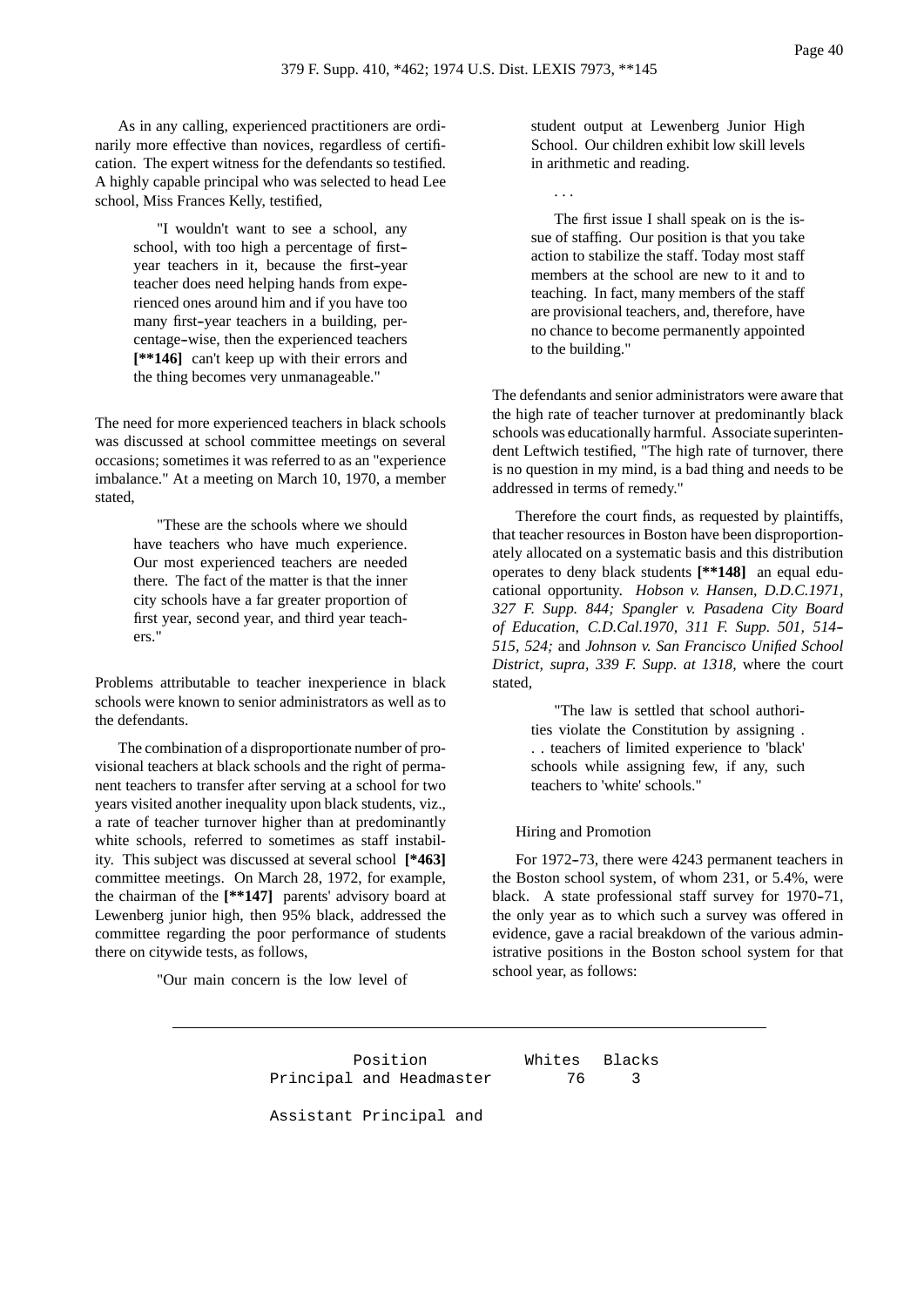| Position<br>Assistant Headmaster                             | Whites Blacks<br>194 | 11             |
|--------------------------------------------------------------|----------------------|----------------|
| Director of Department<br>and Manager                        | 2.7                  | <sup>0</sup>   |
| Assistant Director of<br>Department and<br>Assistant Manager | 49                   | $\mathfrak{D}$ |
| Supervisor and Consultant                                    | 29                   | $\mathfrak{D}$ |
| Attendance Supervisor<br>(Truant Officer)                    | 46                   | <sup>0</sup>   |
| Psychologists                                                | 28                   | <sup>0</sup>   |
| Teachers Assigned to Home<br>Bound Instruction               | 42                   | <sup>0</sup>   |
| Total                                                        | 491                  | 18             |

## **[\*\*149]**

Blacks filled approximately 3.5% of the positions. These percentages may be contrasted with those of black students in the system, approximately 33%, and of the city's black population, approximately 16%. n34 Plaintiffs contend that the disparity is due to racially discriminatory hiring and promotion practices knowingly followed by the defendants, and hence violative of plaintiffs' rights under the Fourteenth Amendment.

> n34 This disparity is probably due to (1) the relatively younger mean age of Boston's black population and (2) the larger proportion of white students enrolled in private schools, including roughly 30,000 in parochial schools, which associate superintendent for planning Leftwich estimated to have enrollments averaging between 75% and 80% white students.

Plaintiffs' complaint concerning hiring practices rests largely upon defendants' misuse of the National Teachers Examination (NTE). It is based upon legal principles discussed comprehensively **[\*464]** in *Castro v. Beecher, 1 Cir. 1972,* **[\*\*150]** *459 F.2d 725.* Permanent teachers in Boston are selected from eligible lists and offered positions in the order of their ranking, which is determined by scores comprised of three components: the results of an examination, a personal interview, and credentials such as previous teaching ratings and years of experience. Until

1968 all applicants took an essay examination prepared by the school system's board of examiners. Known as the Boston Teachers Examination (BTE), the examination was never formally validated, i.e., determined to be significantly related to the capacity of applicants to become good teachers. From 1968 until 1970 applicants were allowed to take instead the Teaching Area Examination of the National Teacher Examinations (NTE), which is prepared by the Educational Testing Service (ETS) of Princeton, New Jersey, and administered throughout the country. In 1970 the BTE was discontinued. At the time of the switch the board of examiners, which is responsible for hiring teachers in Boston, set a cut-off score of 560 out of an accepted maximum of 800 points on the NTE, a figure that matched the 70% grade formerly required to pass the BTE. n35 Persons who "pass" the NTE **[\*\*151]** by scoring above the cut-off are accorded brief interviews, which are held in Boston; the interviewer marks applicants in four equal areas: appearance, use of English, personality, and attitude toward teaching. In practice, an applicant's total rank score (NTE, interview, credentials) has an almost perfect correlation with his NTE rank score, i.e., nearly everyone receives the same total score on the interview and credentials parts of the grading. Thus, as a practical matter, whether and in what order applicants for permanent teaching positions are hired depend almost entirely on their performance on the NTE.

> n35 The maximum score on the BTE had been 400, and 280, or 70%, was the grade required to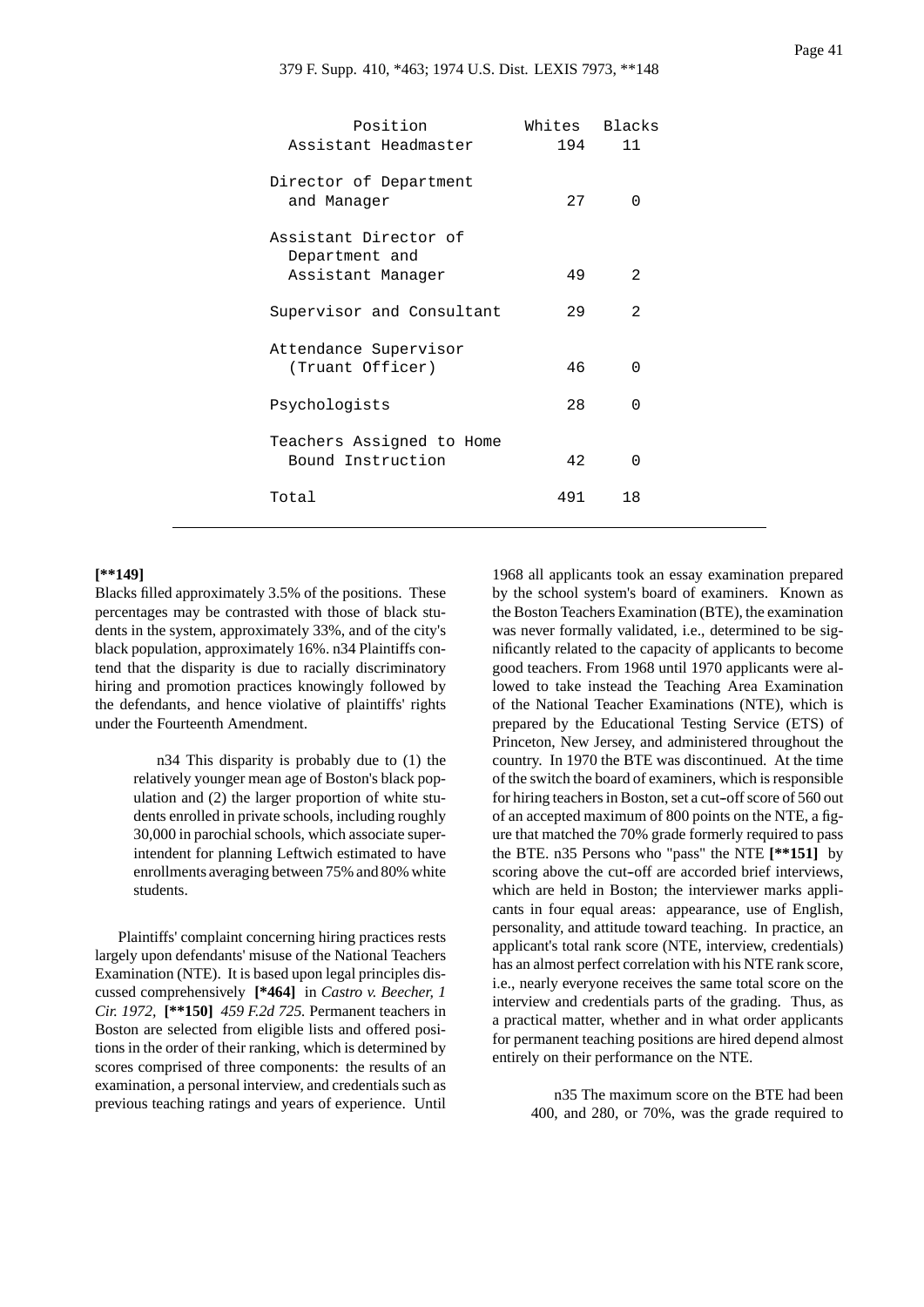qualify for an interview. An 800 score on the NTE was adopted by the board of examiners as the equivalent of a perfect score on the discontinued BTE and 560 was set as the cut-off thereby enabling the examiners to mix new and old lists of applicants, converting NTE scores to the old system by dividing them by two.

## **[\*\*152]**

Defendants' use of the NTE in this fashion conflicts with the recommendations of Educational Testing Service which prepares it. ETS has emphasized in several publications that the NTE results should not be the determining criterion for who is hired and who is not. The reasons are that the NTE has not been shown to have substantial predictive validity, i.e., it measures only a fraction of the characteristics required for effective classroom performance; and its use assumes, in the words of an expert witness, "a kind of precision to testing that just doesn't exist." Studies conducted by ETS, of which Boston school officials are aware, indicate that blacks tend to score more poorly on the examinations than whites. Evidence of racial differences in success on the NTE is generally known to professionals in education. The effect of the cut-off n36 is to eliminate relatively more black applicants than white, and of the ranking by NTE score, to reduce the number of blacks employed as permanent teachers. Discriminatory use of the NTE has been expressly ruled to be unconstitutional. *Baker v. Columbus Municipal Separate School District, N.D.Miss.1971, 329 F. Supp. 706, 713--717.*

> n36 Beginning in 1973, the cut-off score was reduced to 320 points, and the weight given to credentials and the personal interview correspondingly increased. The cut-off had been reduced from 560 to 400 in 1972. Whether these changes will eventually rectify past misuse of the NTE remains to be seen.

# **[\*\*153]**

Keenly aware of the strikingly small proportion of black teachers and administrators in the Boston school system, the defendants have for years "gone through the motions" of recruiting black teachers, but have never made a whole-hearted effort to get results. The burden has fallen mainly on the shoulders **[\*465]** of the highest ranking black official in the Boston school system, Rollins Griffith, who, as an assistant superintendent, has charge of the schools in one of six geographical areas of the city. Mr. Griffith's area embraces most of Dorchester and part of Roxbury; it has the highest percentage of black students of any area in the city. Mr. Griffith entered the system as a music teacher in 1951 and has risen steadily. In 1966 he founded the Massachusetts Negro Educators Association, now named Black Educators Association of Massachusetts (BEAM), and was its first president. In 1969, a coalition of black parents urged that he be named principal of the Campbell (now King) school and he was promoted to that position, although never "rated" for it. In 1970 he was named assistant superintendent. For several years he has been the school system's overworked "resident expert" **[\*\*154]** on matters involving black students, parents and teachers and problems of concern to the black community in general. Mr. Griffith, with one assistant, has made several trips to colleges and conventions in an effort to interest black teachers in coming to Boston. The results of his efforts have been, in his own words, "very, very poor"; n37 and the reason has been obvious enough: lack of time, money, authority and cooperation from the defendants. Mr. Griffith has never been authorized to offer permanent employment "on the spot" to black candidates whom he has interviewed at distant colleges and universities, as have recruiters from other cities, including Newton, Massachusetts. He and his assistant have been allowed only to recruit black teachers willing to enter the Boston system at the provisional level. The budget for minority recruiting is much less than in other large cities and was reduced from \$60,000 for 1970-71 to \$34,000 for 1971-72.

> n37 Mr. Griffith's opinion was given at a school committee meeting on August 23, 1972 in response to a question by the chairman about Boston's success in black recruiting compared with other cities. Later in the meeting, the chairman observed, "Somewhere along the line we failed."

### **[\*\*155]**

Except for accepting the federal EPDA program already described, resulting in the employment of 60 black provisional teachers (of whom at least eight had left the system by the time of trial), the defendants' contribution to minority recruitment has been much talk but little action. At a meeting on July 31, 1972, a proposal to recruit black truant officers was approved and later tabled ---- at the time of trial there were no black truant officers, now known as supervisors of attendance, in Boston. At three other committee meetings in 1972, Mr. Griffith sought committee approval of plans to increase the number of black teachers, and none of his proposals was adopted. The defendants' attitude is fairly reflected by the following exchange at a committee meeting on August 23, 1972:

> Mr. Griffith: Yes. I am saying that we should take a position that we should say X number of minority teachers should be hired.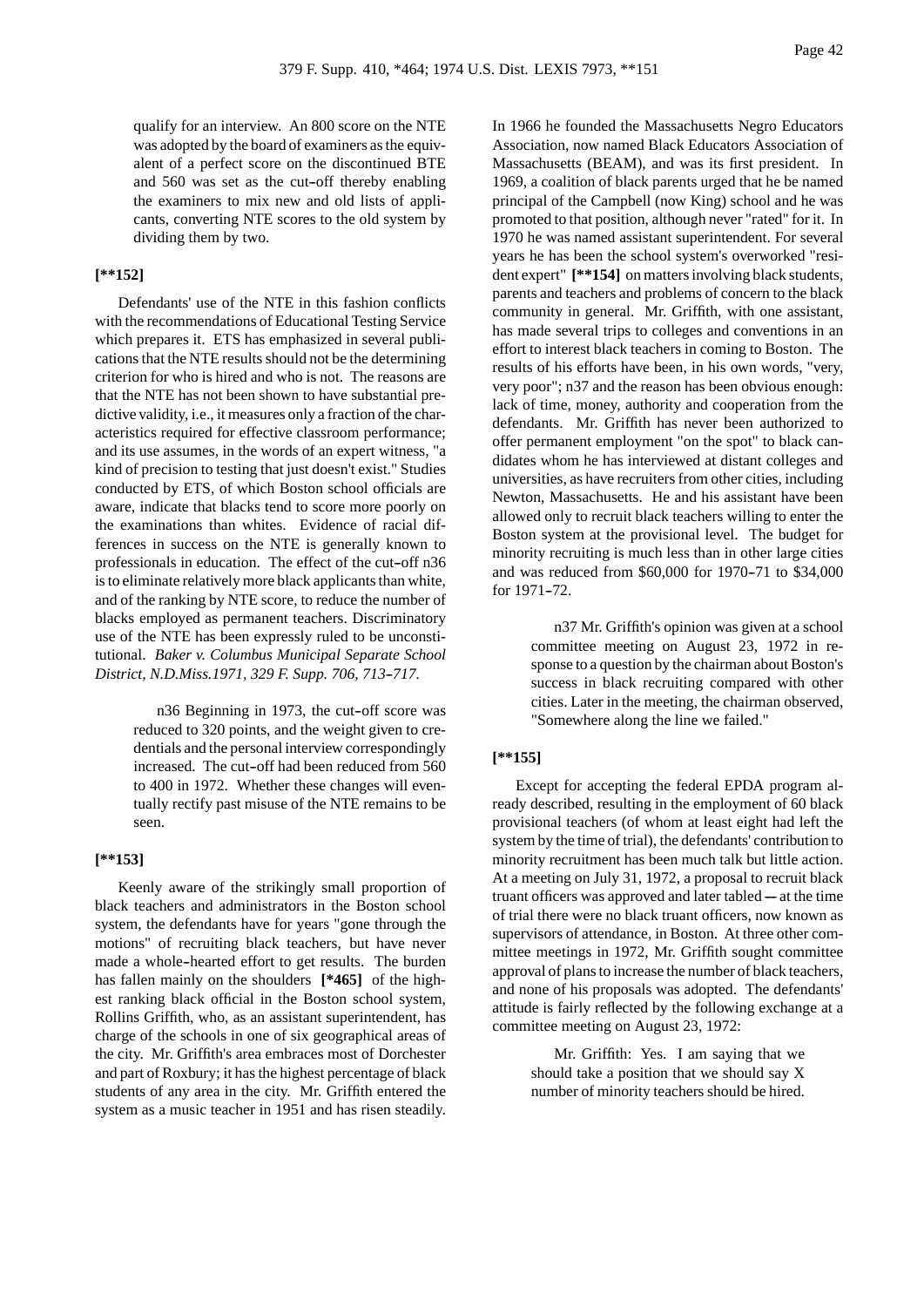Member #1: That's right, and we should tell white teachers that we can't use them.

Mr. Griffith: Well, somewhere over the years some minority teachers have been told that they couldn't be hired.

Member #1: No question about it. But sometimes two wrongs don't make a right. **[\*\*156]**

Until 1971, building level and central administrators were selected by means of a procedure known as "rating." Only permanent teachers and administrators who had been employed in Boston in their current positions from four to six years qualified for promotion. Lists of personnel "rated" for the various types of administrative positions n38 were compiled **[\*466]** every three years and each list had a life of three years. The effect of this system was quite drastic: for example, a person appointed to a principalship in 1969 would have to have rated for the 1967 principal list, which would still be in effect in 1969, and would have had to have been teaching in Boston since the 1962–63 school year. A person wishing to "rate" applied to the board of examiners. A general prerequisite was a promotional certificate for the position desired, obtained by scoring 70% or better on an essay exam given by the examiners. This score was only a qualifying condition and did not enter the rating procedure itself, which was analogous to the initial hiring procedure: there were 800 possible points, 600 for credentials and 200 based upon an interview as to which there were no objective guidelines. **[\*\*157]** A candidate needed 760 points or more to be rated.

> n38 Positions of assistant superintendent and above were filed not by rating but by the superintendent's selection and school committee approval.

Few blacks successfully completed the promotional process. Between 1969 and 1971 the board compiled 39 rated lists of candidates for promotion. Twenty-five lists contained no black candidates; eight contained only one black candidate; two contained two black candidates; and three contained four black candidates. The number of candidates who qualified for promotion during those three years was as follows:

> White Black 1969 331 13

| 1970 | 115 | 7 |
|------|-----|---|
| 1971 | 173 | 5 |

Because blacks comprised only an estimated 1% of the teaching faculty in Boston during the early 1960's rating requirements have had a continuing discriminatory effect, even as the number of black teachers has increased.

The school committee has shown its awareness of the problem of discrimination in the promotional process. In 1968 **[\*\*158]** it commissioned a study of the promotional system by the local deans of schools of education; the resulting Deans' Report was submitted in 1970 and recommended an overhaul of the system. n39 However, the defendants acted slowly in responding to the Deans' Report. The old system is apparently suspended and the board of superintendents has been asked to recommend changes. The consequences of that system, however, remain: blacks still occupy a disproportionately small portion of Boston's administrative positions. The school committee froze the promotional system in August 1971. Nonetheless the thirty vacancies filled at the time of trial on an acting basis had all been filled by whites.

> n39 This report concluded, *inter alia*, that Boston's promotion system prevented people from becoming higher level administrators in Boston until they were more than fifty years of age. The concomitant effect upon the eligibility of blacks is obvious.

#### VI

#### *Examination and Vocational Schools and Programs*

A high degree **[\*\*159]** of racial segregation also exists in the city's specialized high schools and vocational programs. Three high schools, Boston Latin, Girls Latin and Boston Technical, have traditionally admitted students only by competitive examination. They offer excellent college preparatory instruction and their graduates matriculate at the nation's finest colleges and universities; they are called examination schools or elite schools. Their enrollments are heavily white; and the faculties at the three schools from 1967 to 1972 averaged only one black member per school. The precise percentages of black students at these high schools for the school years beginning in the fall of the years 1967 to 1972 were as follows:

1967 1968 1969 1970 1971 1972 Boston Latin 3.2 3.0 2.6 2.3 1.9 2.2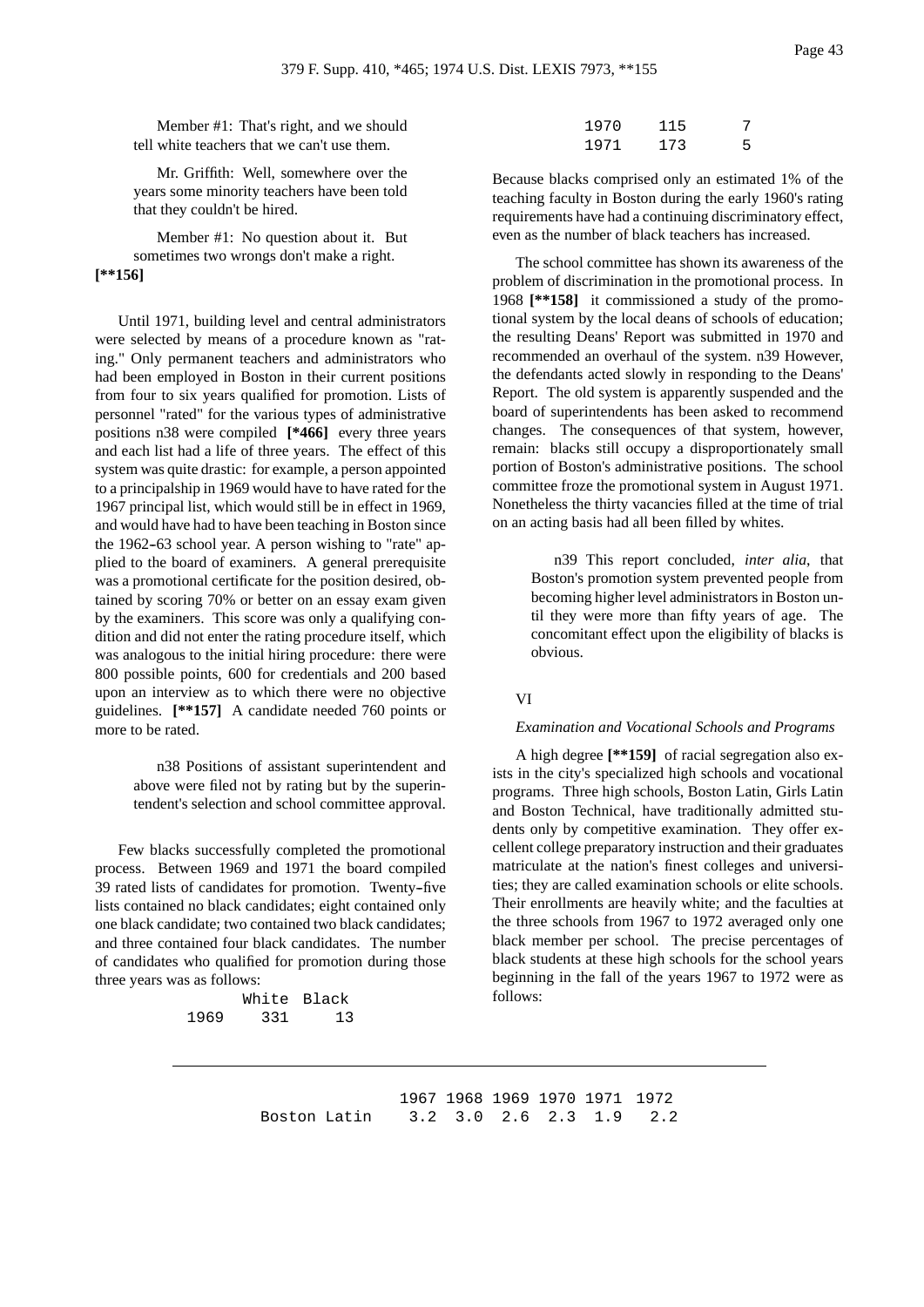1967 1968 1969 1970 1971 1972 Girls Latin 3.5 6.1 6.3 5.3 5.4 5.0 Boston Tech. \* 6.7 8.5 8.1 8.3 10.8 13.7

The two trade schools, Boston Trade and Girls Trade, have heavily black enrollments. **[\*467]** The precise percentages of black students in their enrollments for the period were as follows:

1967 1968 1969 1970 1971 1972 Boston Trade 9.6 40.7 41.3 53.2 66.5 \* 65.2 Girls Trade 35.7 40.0 66.0 69.8 74.8 \* 68.7

# **[\*\*160]**

The city also operates various industrial trade programs at several regular high schools whose enrollments are predominantly white. The question presented is whether the racial segregation in these high schools and programs is intentional and therefore unconstitutional. The test to be applied is stated in *Keyes v. School District No. 1, Denver, Colorado, supra, 413 U.S. at 208.* On the basis of the presumption created by the defendants' segregative practices in other parts of the school system, we conclude that these schools and programs have been intentionally segregated.

> \* The larger number of blacks at Boston Tech. is due at least partly to a cooperative industrial printing program being run there which does not admit students on the basis of an examination.

> \* In 1972--73 there were also 9% other--minority students at Boston Trade and 6.8% at Girls Trade. In previous years the other--minority enrollment at these schools was negligible.

The controlling principles appear in the *Keyes* case **[\*\*161]** which held that "a finding of intentionally segregative school board actions in a meaningful portion of a school system . . . creates a presumption that other segregated schooling within the system is not adventitious. It establishes . . . a prima facie case of unlawful segregative design on the part of school authorities, and shifts to those authorities the burden of proving that other segregated schools within the system are not also the result of intentionally segregative actions." We have heretofore

made detailed findings of intentional segregation of students and staff at all grade levels and in all parts of the city. Plaintiffs have shown racial segregation in the examination and vocational schools and programs, thereby establishing "a prima facie case of unlawful segregative design on the part of school authorities" with respect to such schools. The burden of disproving unlawful intent thereupon falls upon the defendants, who in this case have failed to carry that burden. The presumption created by their general course of conduct stands.

There was not a great deal of evidence received at the trial on the question whether the defendants intended that the examination schools **[\*\*162]** be segregated; but most of what was introduced tended to support the validity of the presumption discussed in the *Keyes* case. Their racial identifiability is unrelated to the neighborhoods in which they are located: Boston Tech is surrounded by black residential neighborhoods, Girls Latin is located on the border of the black residential area in Dorchester, and Boston Latin is in the Fenway section, more of an institutional than residential area. Their enrollments are all citywide, with approximately 24 buses transporting students to each school. Admission may be at the level of the 7th grade or the 9th. The examinations given prior to 1973 were achievement tests for English and mathematics rather than aptitude tests. It is generally accepted that blacks perform poorly on this type of examination. Racial statistics as to the percentages of whites and non-whites who passed the examinations are available for 1971 and they confirm the generally accepted understanding, showing a widely disparate success rate for whites versus non- whites: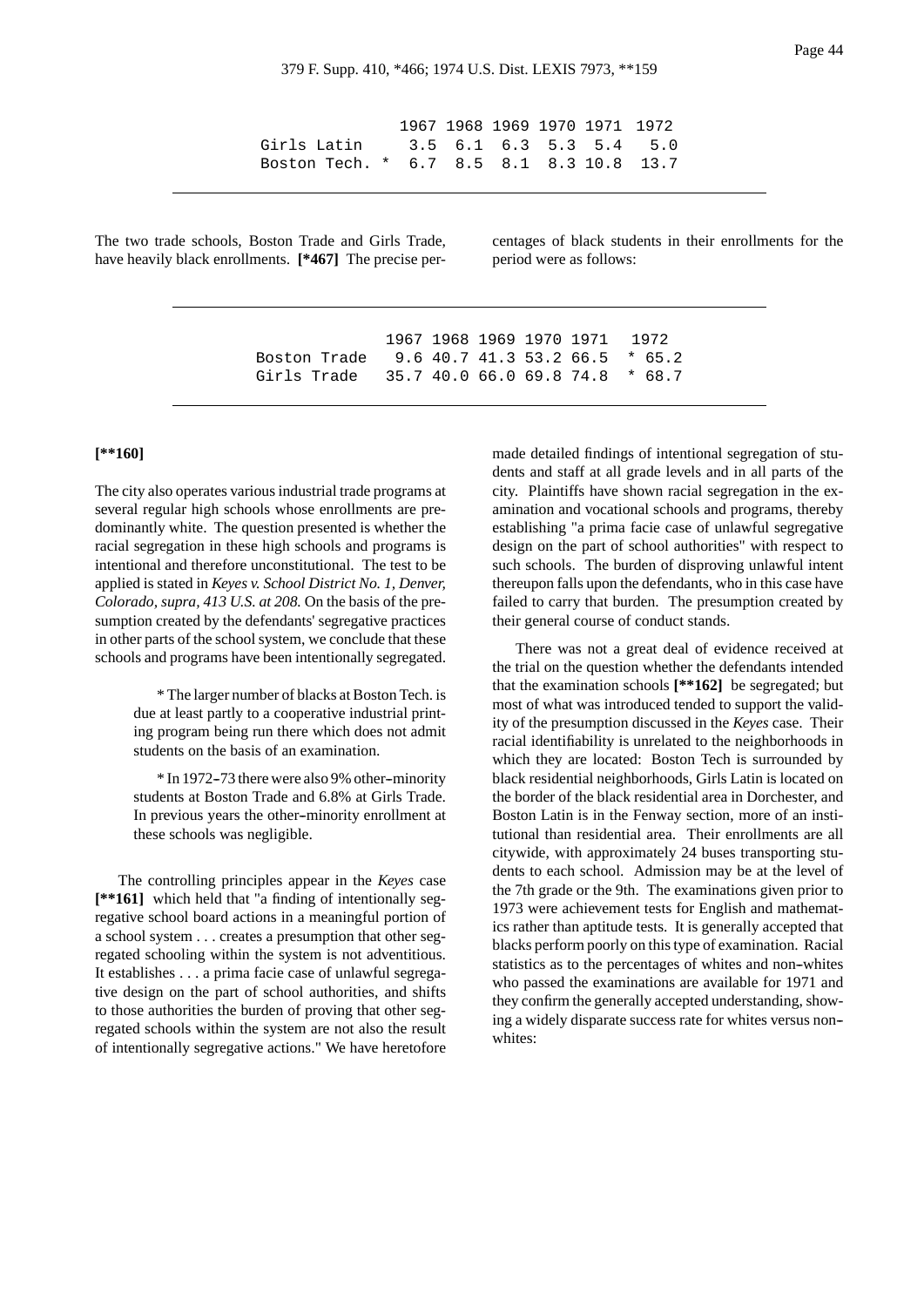|           |  |  | Boston Latin Girls Latin Boston Tech. |     |
|-----------|--|--|---------------------------------------|-----|
|           |  |  | 7th 9th 7th 9th 7th 9th               |     |
| White     |  |  | 25.4 7.5 24.4 2.5 52.2 32.8           |     |
| Non-white |  |  | 4.3 0 6.6 0 21.5                      | 9.2 |
|           |  |  |                                       |     |

# **[\*\*163]**

While there is no specific evidence in the record that the examinations discriminate against blacks, computer printouts prepared by the defendants as early as 1966 demonstrated that students at schools with high percentages of whites had a success rate two to three times greater than students from schools with high percentages of blacks. In 1971 charges of racial discrimination in admission to the elite schools were filed with the Massachusetts Commission Against Discrimination. The defendants **[\*468]** agreed to a settlement of those charges in May 1972 which provided that for three years beginning

in 1973 the defendants would use entrance examinations prepared by the Educational Testing Service of Princeton, New Jersey, and reserve seats, 84 at the Latin schools and 28 at Boston Technical for four students from each of the underrepresented districts of the city.

In addition to the full range of vocational training given at the citywide trade schools and the printing course at Boston Technical, whose racial compositions have already been shown, n40 part-time cooperative vocational programs are offered at six district high schools n41 at which the percentages of black students **[\*\*164]** from 1967 to 1972 were as follows:

|              | 1967 | 1968 | 1969 | 1970 | 1971 | 1972 |
|--------------|------|------|------|------|------|------|
| South Boston | 0    | 0    |      | O    | O    | .05% |
| Charlestown  | 1.3% | 1.4% | .8%  | 3.3% | 2.0% | 1.9  |
| East Boston  | 1.1  | 1.9  | 2.2  | 1.6  | 2.5  | 4.4  |
| Brighton     | 30.4 | 36.2 | 24.9 | 26.5 | 23.1 | 16.8 |
| Hyde Park    | 3.7  | 3.9  | 7.8  | 12.0 | 15.2 | 18.8 |
| Dorchester   | 20.6 | 26.1 | 35.4 | 37.9 | 52.1 | 57.7 |

These figures do not show the degree of segregation in the vocational programs as such, but do warrant an inference at least as to courses at South Boston, Charlestown and East Boston that enrollments in the vocational programs at those schools have been predominantly white. Also, in a few instances precise racial information about particular vocational programs at some schools was received in evidence: (a) the electrical program at Charlestown had 406 students, of whom approximately 6 were black and 6 other--minority, (b) the machine shop program at Hyde Park had 94 students in grades 10 to 12, of whom 5 were black, and (c) of an unspecified number of students in the printing program at Boston Technical, about 20% were black. **[\*\*165]**

> n40 No specific evidence was offered regarding programs at predominantly white district high schools comparable to the courses given at Girls

Trade. Thus our finding that Girls Trade is unconstitutionally segregated rests solely upon its racial composition, 25% white and 75% non--white, in the light of other findings on the issue of defendants' intent.

n41 Also, an agricultural vocational course is offered at Jamaica Plain for about 80 students who are placed in summer jobs; however there was no evidence of these students' races and accordingly we make no findings as to that vocational program.

The type of vocational training offered at the predominantly white district high schools is quite different from that at predominantly black Boston Trade. In the latter, students spend all their time at school and learn their trades in workshops at school. In the district high programs, the school conducts "cooperative--industrial" courses featuring part-time employment obtained by the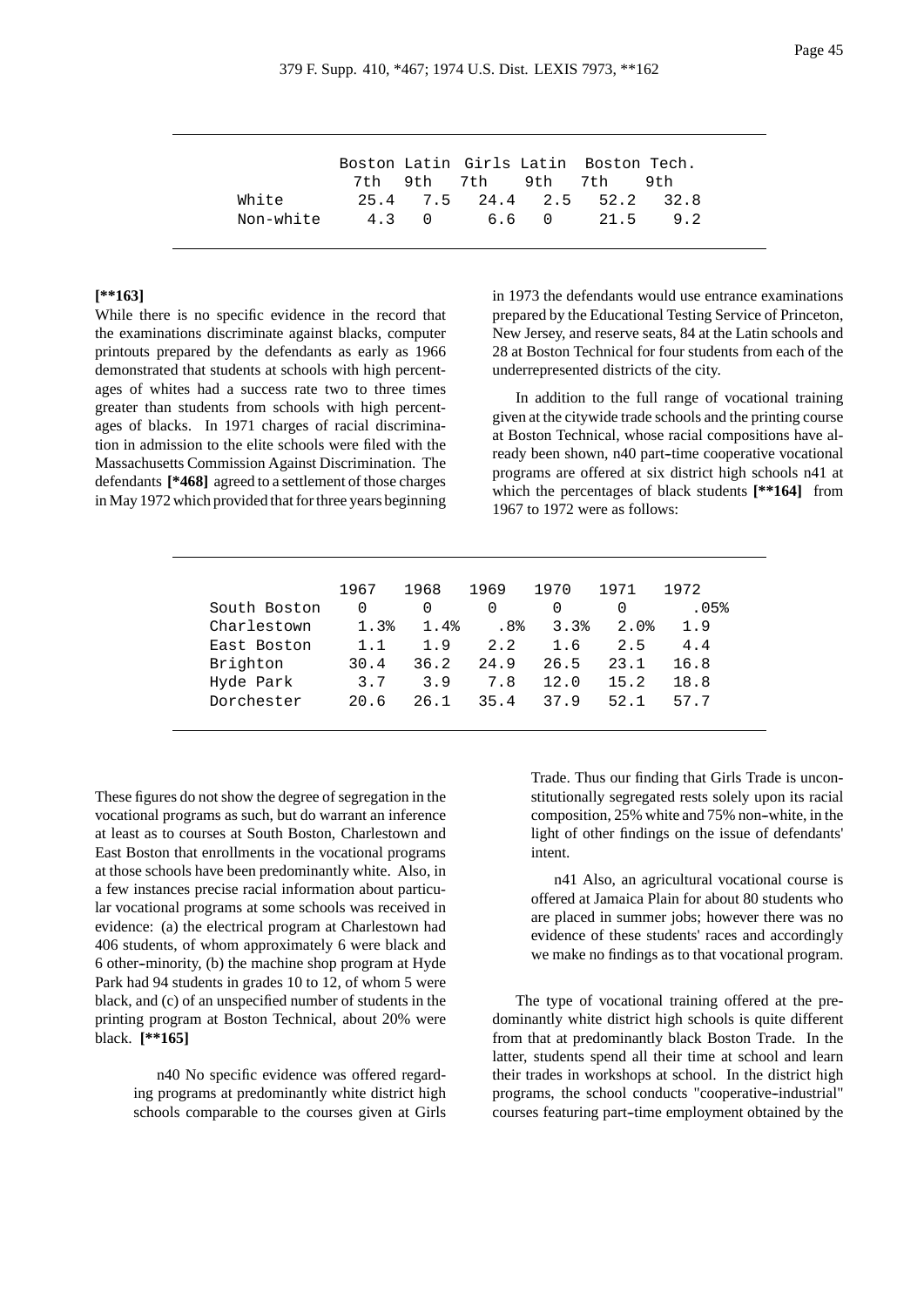school for vocational students **[\*\*166]** in the 11th and 12th grades, which enables them to earn an average of \$1,800 per year. Students may keep their jobs after graduation. Typically, a student alternates weeks in regular classes and on the job, e.g., a student in auto mechanics works every other week in a garage, where his performance is graded by his employer and reported to the school. There are educational advantages to both types of programs. n42 On the one hand, students at Boston Trade receive more supervision by instructors and a broader range of experience than students gaining on-the-job experience in cooperative programs. A student at Trade may change from one **[\*469]** vocation to another, whereas a vocational student in a district high school may not change without also changing schools. On the other hand, students in the cooperative courses may receive experience in some types of work not undertaken at Boston Trade because of the cost of materials. Regarding strictly academic courses, there are no differences other than the scheduling of classes. Students in the district high programs are not awarded a diploma, however, until they have completed one year of full--time work in their chosen fields after **[\*\*167]** their regular high school years. n43 This withholding is wholly unrelated to academic studies since only the extra year of work experience is required for the award of the diploma; apparently it is designed to encourage students to remain in the same jobs after completing their classroom studies and to help them adjust to the transition from part-time to full-time employment.

> n42 It does seem ironic that the cooperative- industrial program supplies the economic advantage which would be most helpful to the black students: job access.

> n43 Of 353 "extra-year" cooperative-industrial students in district high schools in 1972, the only year as to which such figures were introduced, 323 were white.

As in the case of the examination schools, little evidence was offered on the issue whether the racial segregation of vocational students was purposeful; and the presumption of unlawfulness described in the *Keyes* decision was not rebutted. In fact, some independent evidence buttresses the court's reliance on the **[\*\*168]** presumption in finding unconstitutional segregation in the vocational programs: (a) there are no black instructors in the vocational programs at South Boston, Charlestown and East Boston  $-$  whether there are any in other district high programs did not appear in the evidence; (b) on--the--job training could be arranged for students at Boston Trade, but has not been; (c) cooperative-industrial courses have never been arranged for students at English, Girls High and Burke, the only predominantly black high schools other than the two trade schools; and (d) program coordinators of the district high programs focus their efforts to interest junior high school students in enrolling in cooperative-industrial courses on predominantly white junior highs.

Boston Trade and Girls Trade will both close when a new vocational facility opens, the Occupational Resource Center, which will be a central facility offering vocational programs to students at high schools throughout the city. Boston Trade opened in 1912 and has been in urgent need of repairs and renovation. In 1970 the man later selected to be director of the proposed new Center wrote a memorandum of reasons for not building a new four--year **[\*\*169]** residential trade school; his first two reasons were:

> "1. Statistics indicate that an alarming rate of pupils are dropping out of our trade schools. 2. Residential trade school pupils suffer from a sense of inferiority and the students going into it are generally regarded as second-rate people who cannot survive in the college- directed program."

## *Residential Segregation and Neighborhood Schools*

In addition to defendants' contentions discussed *ante*, defendants have raised two major defenses which pertain to a number of plaintiffs' claims. First, they contend that the segregation in Boston's schools is the inevitable consequence of segregated housing patterns and the increase in the city's black population for which they are not responsible. Second, they assert that they have adhered to a neighborhood school policy which is constitutionally valid regardless of any segregative consequences. These two arguments are not wholly separate; rather, they have both a common factual basis in this case and an analytical inter--relationship. For a school to reflect the racial composition of the area in which it is located, attendance must obviously be based **[\*\*170]** upon a district which is to some degree the same as the area around the school. This "district" may **[\*470]** or may not be a "neighborhood" and the school may or may not be a neighborhood school. However, the major thrust of the defendants' first point would be that if the school district boundary predated a segregated housing pattern within that district, there is no constitutional violation. By contrast, the defendants' second point about their alleged neighborhood school policy interjects something else: nonracial, presumptively valid governmental reasons for decision making. These would include such things as the safety of the child by providing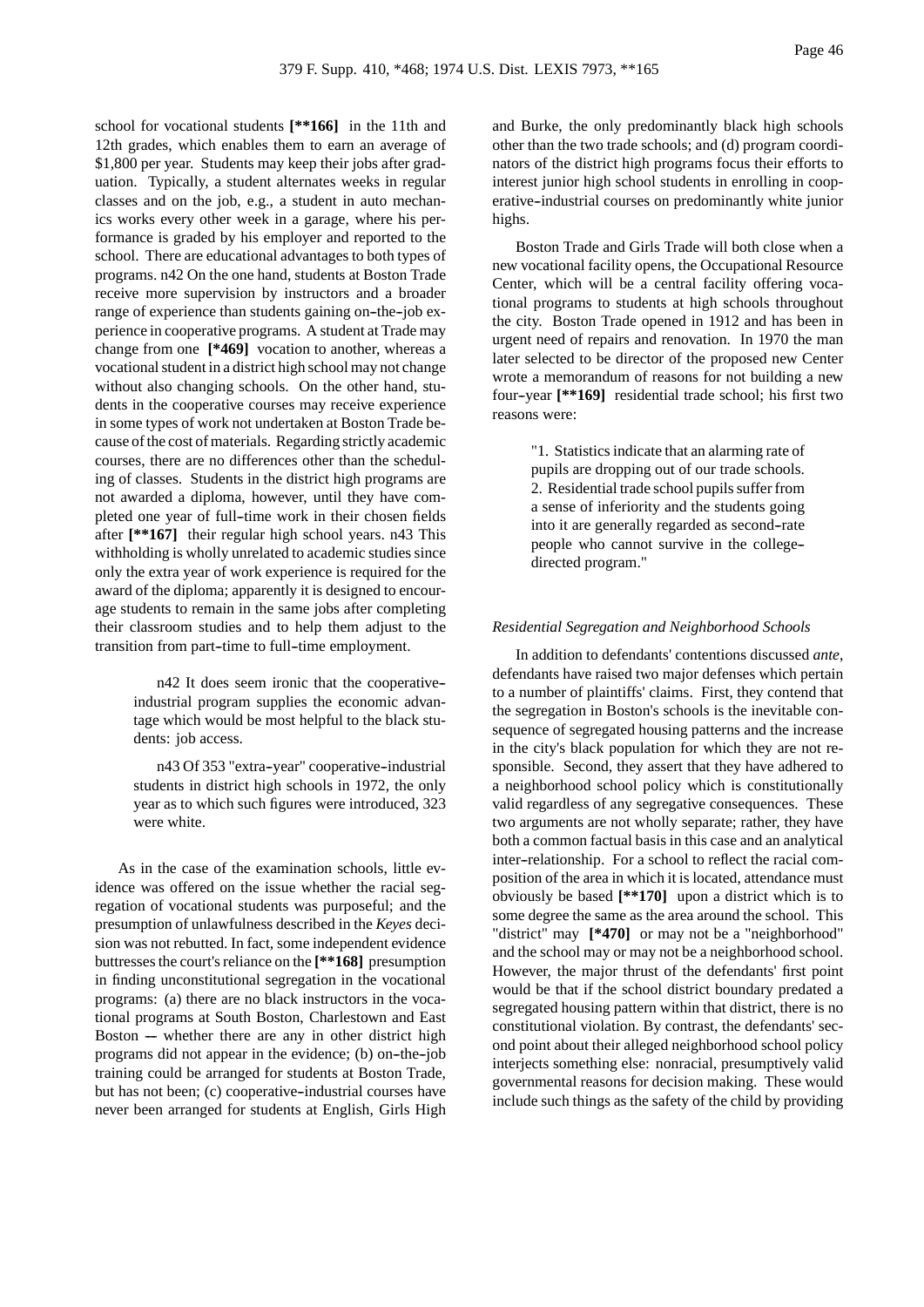a nearby school and fiscal economy by avoiding the costs of transportation. Because the two defenses overlap, we shall discuss them together.

Initially it should be pointed out that these defenses are only partial, i.e., neither argument has any relevance to the defendants' practices with respect to faculty and staff, open enrollment and controlled transfer or feeder patterns. These three areas of the defendants' conduct, in which abundant evidence of segregative intent was found, are unrelated to residential segregation or neighborhood **[\*\*171]** schools. Boston's faculty and staff are not assigned on the basis of residence; open enrollment and controlled transfer are both inimical to a neighborhood school system; and high schools are not neighborhood schools.

There are various answers to the defendants' arguments: first, it is now generally recognized that school officials' practices may have a substantial impact upon housing patterns; second, when school officials have followed for at least a decade a persistent course of conduct which intentionally incorporated residential segregation into the system's schools, that conduct is unconstitutional; and, third, when school districting and a neighborhood school system are fraught with segregative exceptions, neither defense need even be considered.

It is now generally agreed that schools and neighborhoods have a reciprocal effect upon one another. There is a substantial interaction: a school will cause the racial composition of the neighborhood to shift and vice versa. Both plaintiffs' and defendants' expert witnesses testified as to this. These phenomena have been recognized and discussed in many cases, e.g., *Swann v. Board of Education,* 402 U.S. 1 at 20-21:

> "People **[\*\*172]** gravitate toward school facilities, just as schools are located in response to the needs of people. The location of schools may thus influence the patterns of residential development of a metropolitan area and have important impact on composition of inner-city neighborhoods."

See also Felice v. Board of Education of New York City, E.D.N.Y.1974; *Higgins v. Board of Education of Grand Rapids, 395 F. Supp. 444 (W.D. Mich. 1973).* We shall not dwell upon the point beyond stating that in this respect Boston is not unlike other major urban areas, and that defendants may not disclaim responsibility for segregated schools because of population shifts which they themselves may have contributed to bringing about. Because of the complexity of the point and the difficulty of identifying and separating causes versus effects and their reciprocal dimensions, we rely more directly upon the considerations which follow.

The defendants have, with awareness of the racial segregation of Boston's neighborhoods, deliberately incorporated that segregation into the school system. This has been accomplished through construction practices and facilities utilization. With respect to school construction, **[\*\*173]** the defendants have pursued a pattern of building relatively small schools to serve defined racial groups. These practices were not founded solely upon private discrimination, but also incorporated unconstitutional discrimination by other governmental officials. The 1960 United States census reported that 97% of Boston's black population lived within Roxbury, Dorchester and the South End. This segregated housing configuration  $[*471]$  had not been altered noticeably by  $1970 - \text{only}$ the number of black residents and the basic area in which they reside had expanded. The concentration in these three areas remained the same.

It has been asserted that residential segregation exists in our cities regardless of law, policies and other forms of discrimination. Taeuber, Negroes in Cities 36 (1965). We shall never know whether Boston's segregated housing patterns would have evolved as they are today absent longstanding and thorough governmental complicity. Local, state and federal agencies historically followed discriminatory policies with respect to housing with consequences that remain clearly visible. n44 Nor is there any present prospect of a reversal of the segregated housing **[\*\*174]** patterns which were brought about by governmental action. The Boston Housing Authority built and maintained racially segregated housing projects, making tenant assignments on an explicitly racial basis. The Federal Housing Authority maintained an official policy of racial compatibility in housing. See 1938 FHA Underwriting Manual § 980(3)(g). As recently as 1971 Boston banks providing FHA mortgages as part of the Boston Banks Urban Renewal Group (BBURG) would grant mortgages to blacks only within a specific geographical area of the city. This was done for the avowed purpose of preserving racially homogeneous neighborhoods. These funds were virtually the only source of home financing for low and moderate income black families. The Massachusetts Legislature outlawed housing discrimination in 1950 with little if any result. The complementary consequence of private discrimination in the sale and rental of housing was also established by testimony at the trial. The combined effect of this private discrimination and the BBURG program was to limit blacks to a block-by-block expansion of the areas in which they could obtain housing during the late 1960's. This kind of expansion, **[\*\*175]** most commonly associated with the term "block-busting", does not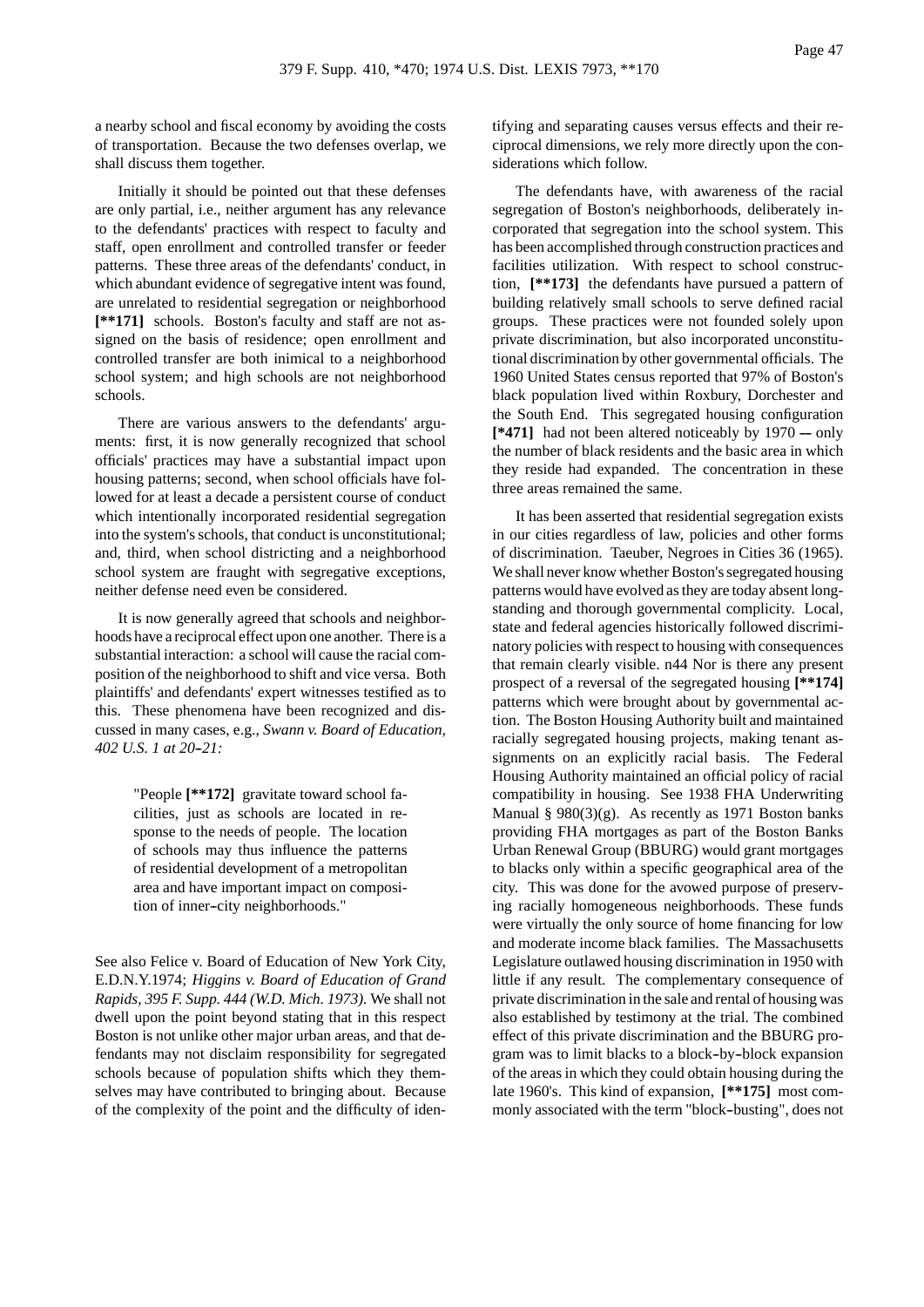result in integrated housing.

n44 We refer to explicitly racial policies, not presumably neutral policies which may also have had a foreseeably segregatory impact. See generally, *Hart v. Community School Board of Brooklyn, E.D.N.Y.1974, 383 F. Supp. 699* and *383 F. Supp. 769.*

In 1972 there were twenty-five housing projects in Boston; twelve were 79% or more white and thirteen were 73% or more black. This residential segregation was readily observable in Boston and widely known. In Boston the term "Roxbury" probably carries many of the connotations which "Harlem" does in New York City. Unfortunately, streets in disrepair, burned out houses left standing and rubbish left on side streets in parts of Roxbury cannot help but intensify the identification of parts of this section of the city. The defendants were not ignorant of these segregated housing patterns and projects, which were a frequent topic of discussion at school committee meetings from **[\*\*176]** at least 1963 until the time of trial. In fact the defendants had unusually detailed knowledge of existing residential segregation and forecasts for changes because of a study commissioned by them in 1962. This study, the Sargent Report, predicted with 95% accuracy the size of the black population and those neighborhoods in Boston which would become predominantly black by 1970. Those predictions were confirmed by the 1970 United States census. The existence of this report is a sufficient answer to defendants' intimation that they were surprised by shifting racial concentrations which frustrated their racial balance plans.

A substantial correlation exists between racial segregation in Boston public housing and in nearby schools. In 1972, for nine public housing projects which are 80% black, there were 33 schools, all of which are majority nonwhite. n45 Similarly, 38 schools serving **[\*472]** eleven 80% white housing projects are all majority white, and 29 of them are more than 80% white. This correlation between residential segregation and school segregation is the direct result of school construction projects between 1953 and 1972. Specifically, the small size of these schools **[\*\*177]** was such that their enrollments could not but reflect the racial composition of the immediate neighborhood. Their locations were such that it is readily inferable that their racial compositions were intended; many were located within housing projects, bordered on three sides by them, directly adjacent to them, across the street from them, or on the same block. At least twenty such elementary schools were built near racially segregated housing projects; the Dever, Tobin, Hurley, Prescott, Carter, Aggasiz and Hennigan schools are prime examples. The defendants have also built additions to segregated schools or used portables which perpetuated the racial composition of those schools and neighborhoods. The following table demonstrates the extensive construction of school facilities near segregated housing projects and shows the racial compositions of both in the year when the new school, addition or portable opened:

| Year   | New         | Housing           |                   | Percent White |
|--------|-------------|-------------------|-------------------|---------------|
| Opened | School      | Project           | School<br>Project |               |
| 1953   | Fairmount   | Fairmount         |                   | 100           |
| 1956   | Guild-a     | Orient Hqts.      |                   | 100           |
| 1957   | Greenwood   | Fairmount         |                   | 100           |
| 1957   | Dever       | Columbia Pt.      |                   | 93            |
| 1958   | Bradley     | Orient Hqts.      |                   | 99            |
| 1958   | Grew        | Fairmount         |                   | 100           |
| 1959   | Tobin       | Mission Hill Ext. |                   |               |
| 1961   | Hurley      | Lennox & Camden   |                   | 2             |
| 1963   | Prescott    | Charlestown       |                   | 99            |
| 1964   | $G$ rew-a   | Fairmount         |                   | 100           |
| 1964   | Greenwood-a | Fairmount         |                   | 100           |
| 1967   | McCormack   | Columbia Pt.      | $* 43$            | 54            |
| 1967   | Taylor-a    | Morton St.        | 83                | 98            |
| 1967   | P. Bates-p  | Wash. & Beech     | 88                | 89            |
| 1967   | Bigelow-p   | D Street          | 94                | 94            |
| 1967   | Hoar-p      | D Street          | 91                | 94            |
| 1967   | Paine-p     | Franklin Hill     | 69                | 79            |
| 1971   | Carter      | Lennox & Camden   | 5                 | 3             |
| 1971   | Lee         | Franklin Field    | 21                | 13            |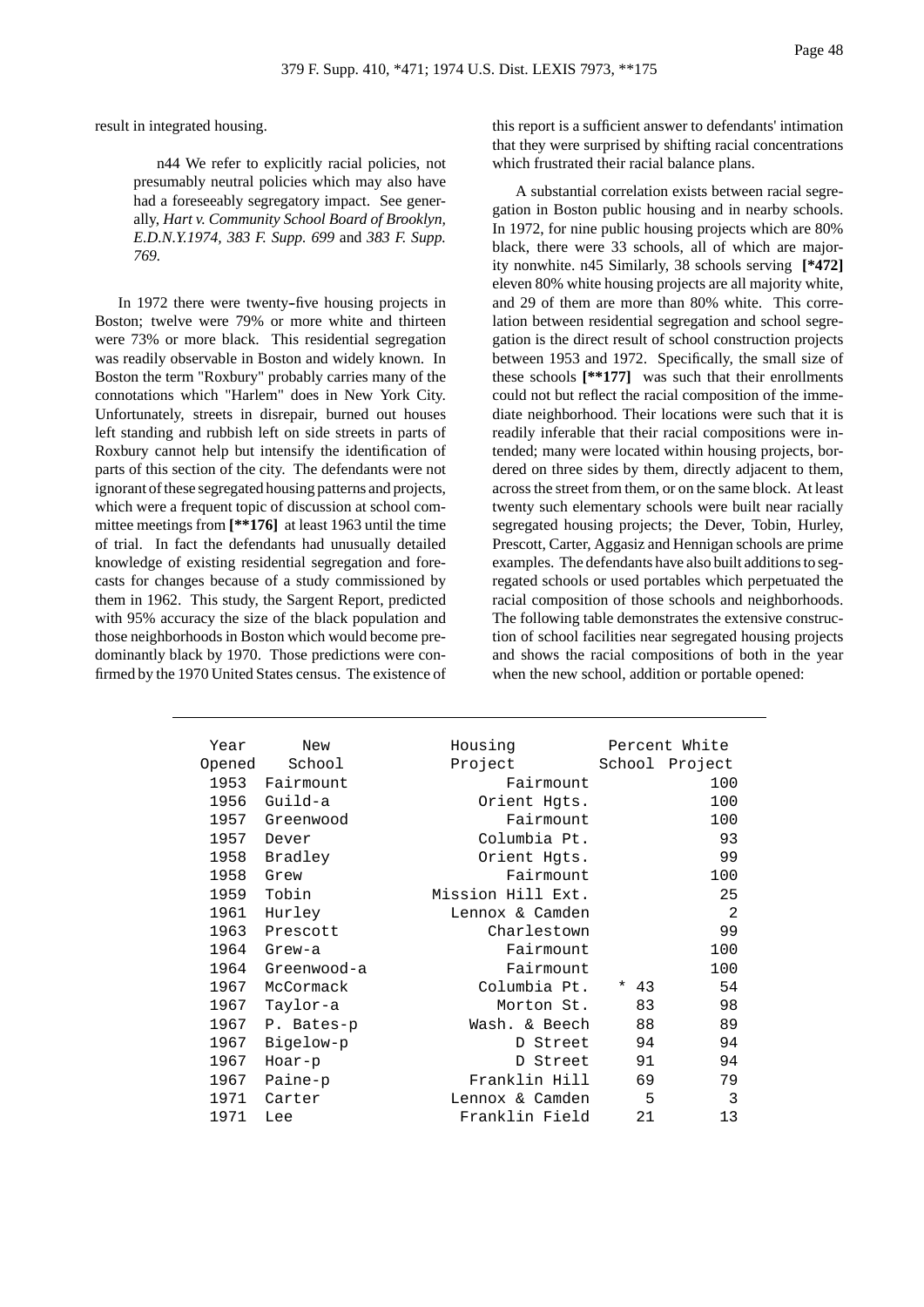| Year | New           | Housing      |    | Percent White  |
|------|---------------|--------------|----|----------------|
|      | Opened School | Project      |    | School Project |
|      | 1972 Agassiz  | South Street | 81 | 79             |
|      | 1972 Hennigan | Heath Street | 24 | 1.             |

# **[\*\*178]**

\* 1967 was the first year for which racial breakdowns of school enrollments were available.

"-a" signifies an addition to an existing school.

"p" signifies a portable.

Several of the schools and expansions shown in the table were opened as the racial composition of the nearby housing development was in the process of changing from white to black. Examples of such projects are listed as follows, together with the name of the nearby school or expansion and the percentages of the units in the projects occupied by white residents in the following years: (1) three years before the opening of the school or expansion, (2) the year in which the school or expansion was opened, and (3) in 1972, the latest year for which figures were introduced in evidence:

| Housing           | School or                   |      |    |    |
|-------------------|-----------------------------|------|----|----|
| Project           | Expansion $(1)$ $(2)$ $(3)$ |      |    |    |
| Mission Hill Ext. | Tobin 38% 25%               |      |    | 4% |
| Columbia Pt.      | McCormack 74                |      | 54 | 27 |
| Franklin Hill     | Paine-p 93                  |      | 79 |    |
| Franklin Field    | Lee                         | 80 — | 13 | 8  |
| Heath Street      | Hennigan 24                 |      |    |    |

These changes were due partly to the Boston Housing Authority's practice, **[\*473]** when black residents gained access to a predominantly white **[\*\*179]** public housing project in more than token numbers, of avoiding referral of white applicants to that project but referring only black applicants. n46 The extent to which these changes in the racial compositions of housing projects may also have been attributable to the reciprocal effect of a nearby school, alluded to *ante* at 121-122, is of course unknown. In any event, it should have come as no surprise to the defendants when the schools opened imbalanced and became more imbalanced thereafter. The opening racial composition of Tobin was not in evidence because it opened before 1967; it was shown, however, that in 1967-- 68 Tobin was 31% white. A possible exception to the pattern of imbalanced openings was the portable at Paine; the school as a whole, when the portable was opened, was balanced, i.e., 69% white. But by 1972, the school as a whole was heavily imbalanced with an enrollment of only 5% white, matching almost exactly the racial composition of nearby Franklin Hill project, by then 7% white. Conceding confusion as to some causal relationships, one consequence of the location of the new schools and expansions was clear: the containment of children, black

and white, in **[\*\*180]** schools near the housing projects in which they lived, effectively incorporating the segregation practiced with respect to public housing by other governmental officials.

> n45 Racial censuses of housing projects were taken on the basis of white and non--white. How many blacks are included in the nonwhite figures did not appear. However, since the other minorities in Boston comprise only a small percentage of the city's population, the predominant part of the non- white population is most probably black.

> n46 Apparently no housing project which has fallen below 80% white has stabilized at that point, but has shown a steady and rapid progression toward 100% non-white. The black percent of the total population of Boston was 13.9% in 1970 and 16.3% in 1972.

The defendants have argued that they began a program of constructing larger elementary schools which could accommodate students from a number of neighborhoods of differing racial compositions so that the schools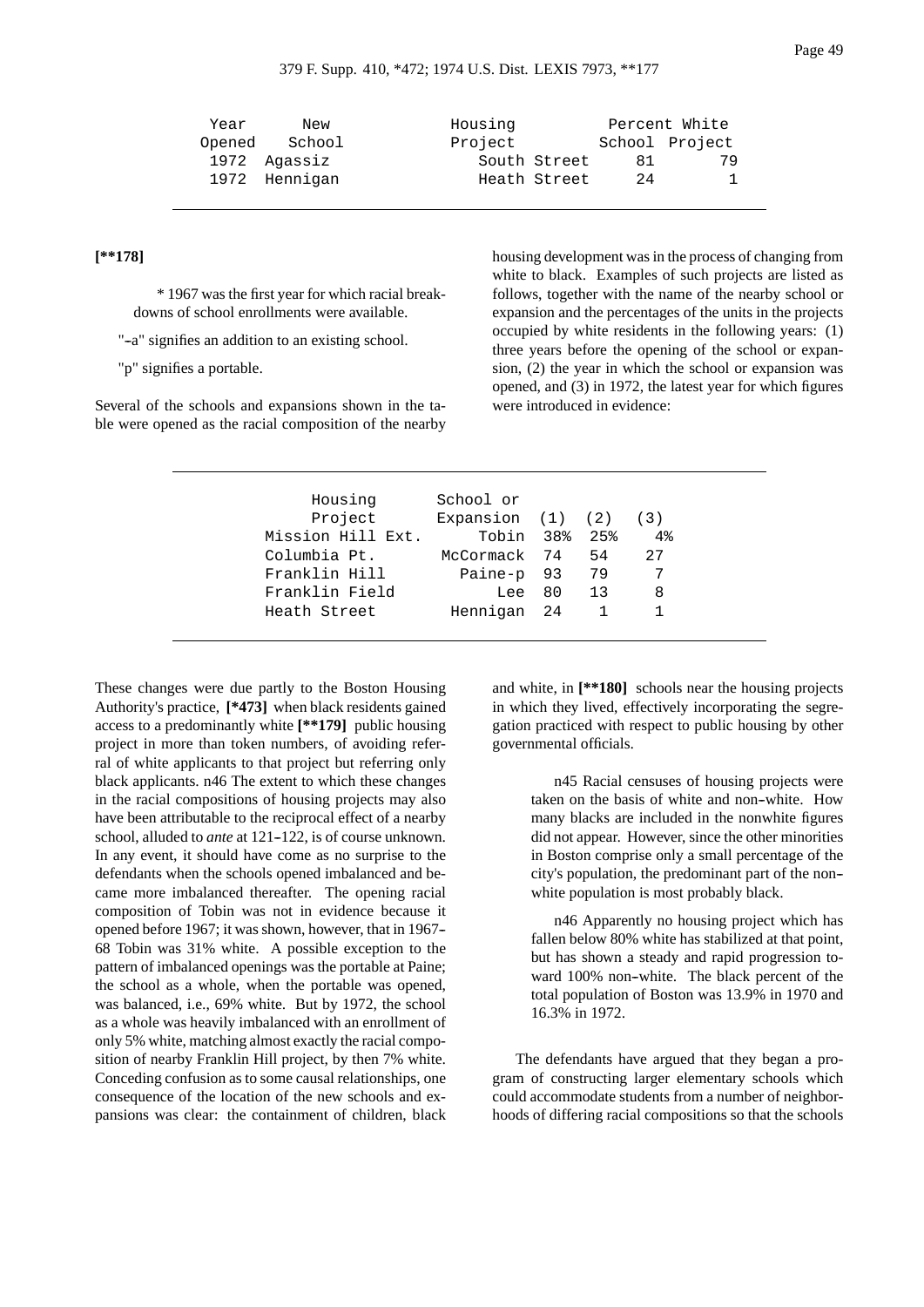would be racially balanced. It is true that **[\*\*181]** larger schools were opened, but not due to the defendants' initiative. The defendants began to construct larger schools only in 1966 when the state refused to approve construction plans which would have resulted in more segregated schools. That year the defendants proposed the construction of three schools, one each in the Marshall, Mather and Gibson districts. Each of these schools, given their size and location as proposed by the defendants, would have opened racially segregated. The state board insisted that two larger elementary schools be built instead. Then when larger schools were opened, particularly Hennigan and Lee, defendants resorted to other kinds of segregative practices which have been the subject of previous findings.

As for the defendants' asserted neighborhood school policy, findings heretofore made prove that it was so selective as hardly to have amounted to a policy at all. Several practices of the defendants were antithetical to a neighborhood school system: extensive busing, open enrollment, multi--school districts, magnet schools, citywide schools and feeder patterns. Additionally, the elementary district map, *ante* at 436, does not show districting **[\*\*182]** which would be consistent with a neighborhood school policy: schools are not located near the center of regular, compact districts, but rather near the edges of irregular districts requiring some students to attend a relatively distant school when there is another school within one or two blocks. Notice, for example, the relative distances from a residence just east of the broken, dividing line to Emerson and Clap, Fenwick and Everett, and Dickerman and Mather. When the defendants have emphasized considerations of distance and safety, it has usually been when they could be used to maintain segregation; students have seldom been the benefactors of this concern when there was no prospect of integration. The neighborhood school has been a reality only in areas of the city where residential segregation is firmly entrenched. Thus students in South Boston or Roxbury have been assured of attending a neighborhood school, all white **[\*474]** or all black. White students who found themselves in predominantly black schools because of their residence were practically guaranteed a right to transfer under open enrollment or one of the exceptions to the controlled transfer policy -regardless **[\*\*183]** of overcrowded conditions at the receiving schools. Therefore, as the third response to the partial defense of residential segregation and neighborhood schools raised by the defendants, a further quotation from the *Keyes* case, *413 U.S. at 212,* is apposite, as follows:

> "We have no occasion to consider in this case whether a 'neighborhood school policy' of it

self will justify racial or ethnic concentrations in the absence of a finding that school authorities have committed acts constituting de jure segregation. . . . the mere assertion of such a policy is not dispositive where, as in this case, the school authorities have been found to have practiced de jure segregation . . . of the school system by techniques that indicate that the 'neighborhood school' concept has not been maintained free of manipulation."

The arguments raised by the defendants in this case have been identical to those in the *Keyes* case in that they are mere assertions. See also *Spangler v. Pasadena Board of Education, C.D.Cal.1970, 311 F. Supp. 501, 522; Davis v. Pontiac School District, E.D.Mich.1971, 309 F. Supp. 734, 744,* aff'd 6 Cir. 1971, *443 F.2d 573,* cert. denied, 1971, *404 U.S.* **[\*\*184]** *913, 92 S. Ct. 233, 30 L. Ed. 2d 186,* and *Taylor v. New Rochelle, 2 Cir. 1961, 294 F.2d 36, 39.*

#### *Inseparability of District*

In considering the ramifications of the defendants' segregative conduct, further attention must be paid to the city's geography and the natural boundaries that lie within it. This necessity is explained in *Keyes v. School District No. 1, Denver, Colo., supra, 413 U.S. at 200--205,* from which the following excerpts are taken:

> "We have never suggested that plaintiffs in school desegregation cases must bear the burden of proving the elements of *de jure* segregation as to each and every school or each and every student within the school system." *Id., at 200.*

> "This is not a case, however, where a statutory dual system has ever existed. Nevertheless, where plaintiffs prove that the school authorities have carried out a systematic program of segregation affecting a substantial portion of the students, schools, teachers and facilities within the school system, it is only common sense to conclude that there exists a predicate for a finding of the existence of a dual school system." *Id., at 201.*

> "In short, common sense dictates the conclusion **[\*\*185]** that racially inspired school board actions have an impact beyond the particular schools that are the subjects of those actions. This is not to say, of course, that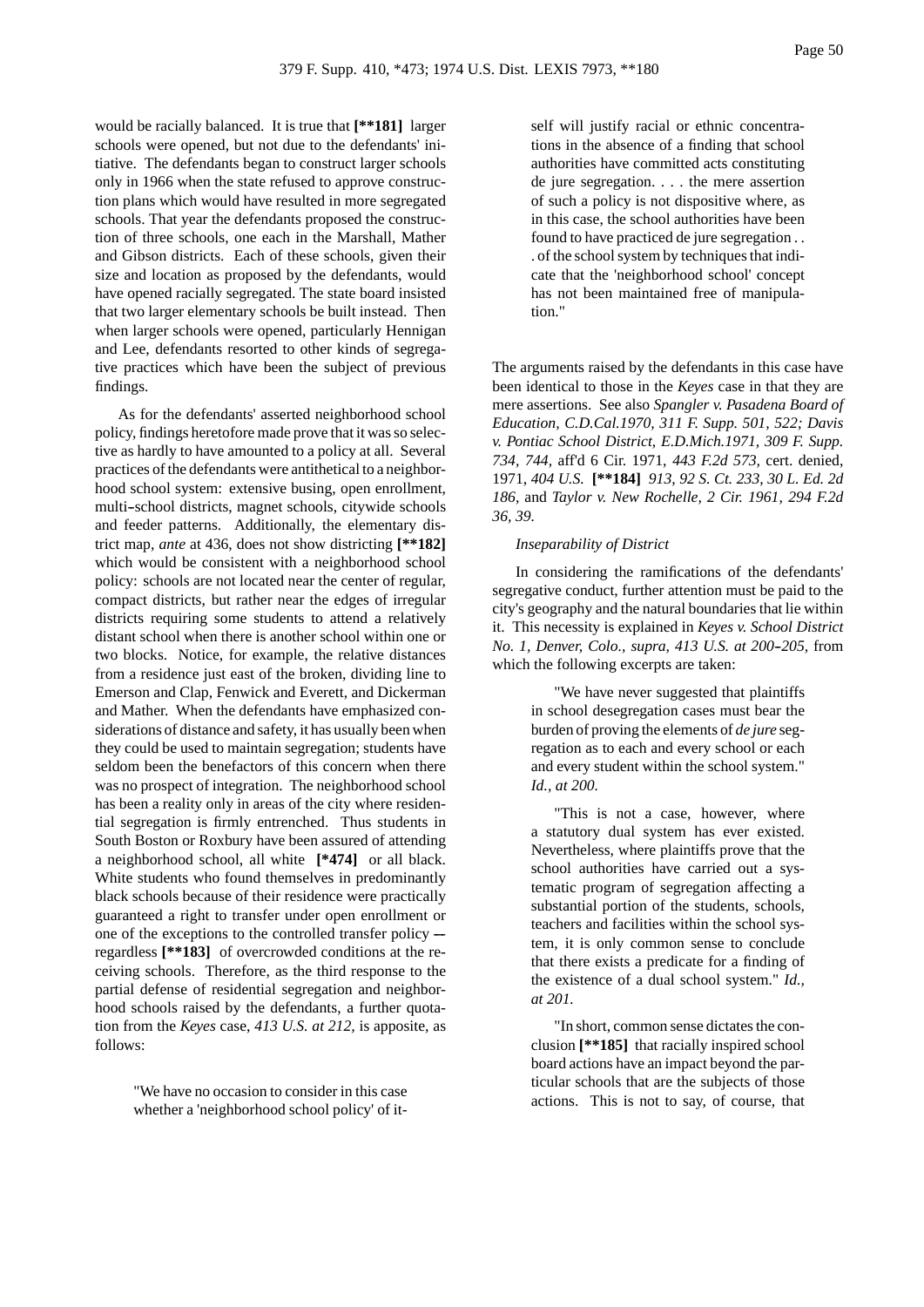there can never be a case in which the geographical structure of, or the natural boundaries within, a school district may have the effect of dividing the district into separate, identifiable and unrelated units. Such a determination is essentially a question of fact to be resolved by the trial court in the first instance, but such cases must be rare. In the absence of such a determination, proof of state--imposed segregation in a substantial portion of the district will suffice to support a finding by the trial court of the existence of a dual system." *Id., at 203.*

As previously mentioned, certain areas of the city, Charlestown, East Boston, Brighton and South Boston are fairly intact communities with somewhat restricted access to other parts of the city. The first two areas in particular are separated from the rest of Boston by the Boston inner harbor. Is either of them or any other part of Boston "a separate, identifiable and unrelated section of the school district that should be treated as isolated **[\*\*186]** from the rest of the district"? *Id. at 213.* This inquiry was considered at the HEW administrative proceeding **[\*475]** in which both the trial judge and the reviewing authorities adopted the government's limitation of the Boston school system for the purpose of its analysis which excluded both East Boston and South Boston schools as being in "geographically distinct areas." Initial Decision dated March 2, 1973, at 14. The administrative judge divided the Boston schools, for purposes of his opinion, into a central system, an East Boston subsystem and a South Boston subsystem. *Id.*, at 72.

However, no section of the city is "separate, identifiable and unrelated" within the meaning of the *Keyes* case. Charlestown and East Boston are separate but in no way isolated. Ready access to Charlestown may be had by the Charlestown Bridge or the Northwest Expressway or the Charles River dam via Prison Point Bridge. East Boston and the center of the city are connected by two double- lane one-way tunnels, the Callahan Tunnel heading north and the Sumner Tunnel south. Each section is served by frequent public rapid transportation which connects with all other parts of the city **[\*\*187]** and makes three stops in each section. Brighton n47 is accessible both by public transportation and several major streets, including Commonwealth Avenue and Beacon Street.

> n47 It has never been suggested by anyone that Brighton is separate or its schools unrelated; so no further findings will be made about that section of Boston.

Charlestown, East Boston and South Boston schools are in no way unrelated to those in the rest of the city. In making this evaluation several discussions, *ante*, are relevant but will not be repeated, viz., feeder patterns, overcrowding, open enrollment, vocational programs, and practices with respect to faculty and staff. All of the city's schools are administered centrally by the school committee and the central administrative offices under the superintendent. For many years Boston's schools were all citywide schools insofar as open enrollment was the official school policy; the only theoretical limits on this policy were available seats and the students' desire to enroll. **[\*\*188]**

Students from the three conceivably separate sections are transported on city-operated buses to the elite high schools located in other parts of the city, as shown in the following figures for 1972:

|              |                           | East | South |
|--------------|---------------------------|------|-------|
|              | Charlestown Boston Boston |      |       |
| Boston Latin | 38                        | 60   | 84    |
| Girls Latin  | 12                        | 35   | 30    |
| Boston Tech. | 23                        | 60   | 72    |
| Total        | 73                        | 155  | 186   |

Students from these same sections are also transported at city expense to Trotter and Lewis, the elementary and intermediate components of the model demonstration subsystem. Similarly, students from the other sections of Boston listed below were in attendance at public high schools in the three sections in question during 1972: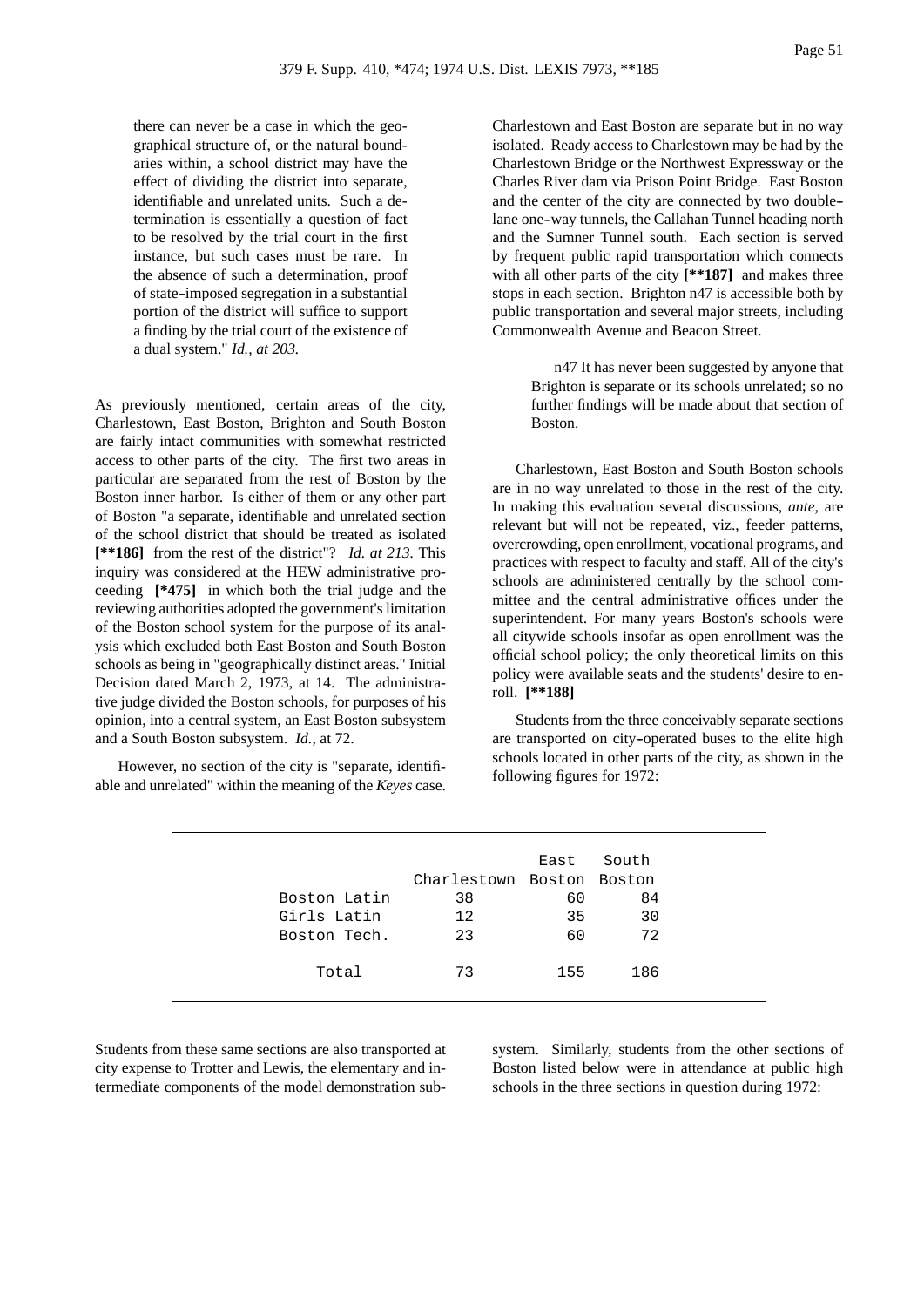|               |                    | East            | South          |
|---------------|--------------------|-----------------|----------------|
|               | Charlestown Boston |                 | Boston         |
| Roslindale    | 46                 | 2               |                |
| Roxbury       | 12                 | 3               | 19             |
| South Boston  | 20                 |                 |                |
| West Roxbury  | 15                 |                 |                |
| North End     | 105                | $\mathfrak{D}$  |                |
| South End     | 29                 | 27              | $\mathfrak{D}$ |
| Charlestown   |                    | 1               | 1              |
| Dorchester    | 97                 | 12 <sub>2</sub> | 764            |
| East Boston   | 18                 |                 |                |
| Jamaica Plain | 27                 | 1               |                |
|               |                    |                 |                |
| Total         | 369                | 48              | 788            |
|               |                    |                 |                |

Lesser numbers of out-of-district students also attended junior high schools in the sections in question.

Lastly, the defendants were parties to the HEW proceedings,  $[**189]$  Docket No. CR-982, 72-1, in which their main witness was William G. Tobin, deputy superintendent until his retirement in September 1970. The summary of his testimony, at 42 of the Initial Decision, states that Mr. Tobin "further asserted there was no area in the school system designated either as a central system, a South Boston system or an East Boston system. The entire system operated as a **[\*476]** single integral system." This court agrees.

# *State Defendants*

The plaintiffs' case against the state defendants, generally speaking, is that they have not exercised their powers to prevent various segregative acts by the city defendants. Plaintiffs point in particular to the fact that the state board approved racial balance plans that effectively promoted segregation. They also assert that the state defendants, the state board of education and commissioner of education, failed to reduce segregation by use of their specific statutory powers with respect to school construction, transportation aid, vocational programs and educational standards for professional personnel. In the court's opinion, however, the evidence does not warrant a finding that the state defendants intentionally **[\*\*190]** contributed to or participated in any substantial way in creating or maintaining racial segregation in the Boston public schools. On the contrary, the evidence established that they did everything within their limited authority under the law to compel the city defendants to obey the state law and the federal constitution.

True, the state board approved four separate racial

balance plans for Boston. However, each plan, if it had been executed in good faith, might have made a substantial contribution to the elimination of racial segregation in Boston's schools. The failure of these plans was uniformly the result of the city defendants' failure to carry them out promptly and to take steps necessary for a particular proposal to have been effective. The state defendants consistently made or endorsed suggestions that the city defendants either refused to accept or accepted only after long delays, including redistricting, the use of portables to reduce segregation, changes in feeder patterns, restriction of open enrollment and transportation. Additionally, the state board voted several times to withhold financial aid because of what it considered to be failures on the part of the city **[\*\*191]** defendants to comply with the state law or execute racial balance plans which had been approved. The withholding of state aid pursuant to *Mass. G.L. c. 15, § 1I* was the ultimate sanction that the board had under state law.

In at least two instances the state board forced the defendants to modify plans so that schools might open racially balanced. Marshall, which opened racially balanced, was originally planned by the city defendants on June 13, 1966 for only 700 pupils. The state defendants rejected that plan on June 28, 1966 and directed that the school be expanded to at least 1200 in order to accommodate several hundred additional white students. In February 1967 the city defendants agreed to expand the school plan to an enrollment of 1000 students and the state board approved. But for this expansion Marshall would have been majority black because of its location. Holland similarly opened racially balanced only because of the state board. The original plan of the city defendants on June 6, 1966 provided for two schools: one in the pre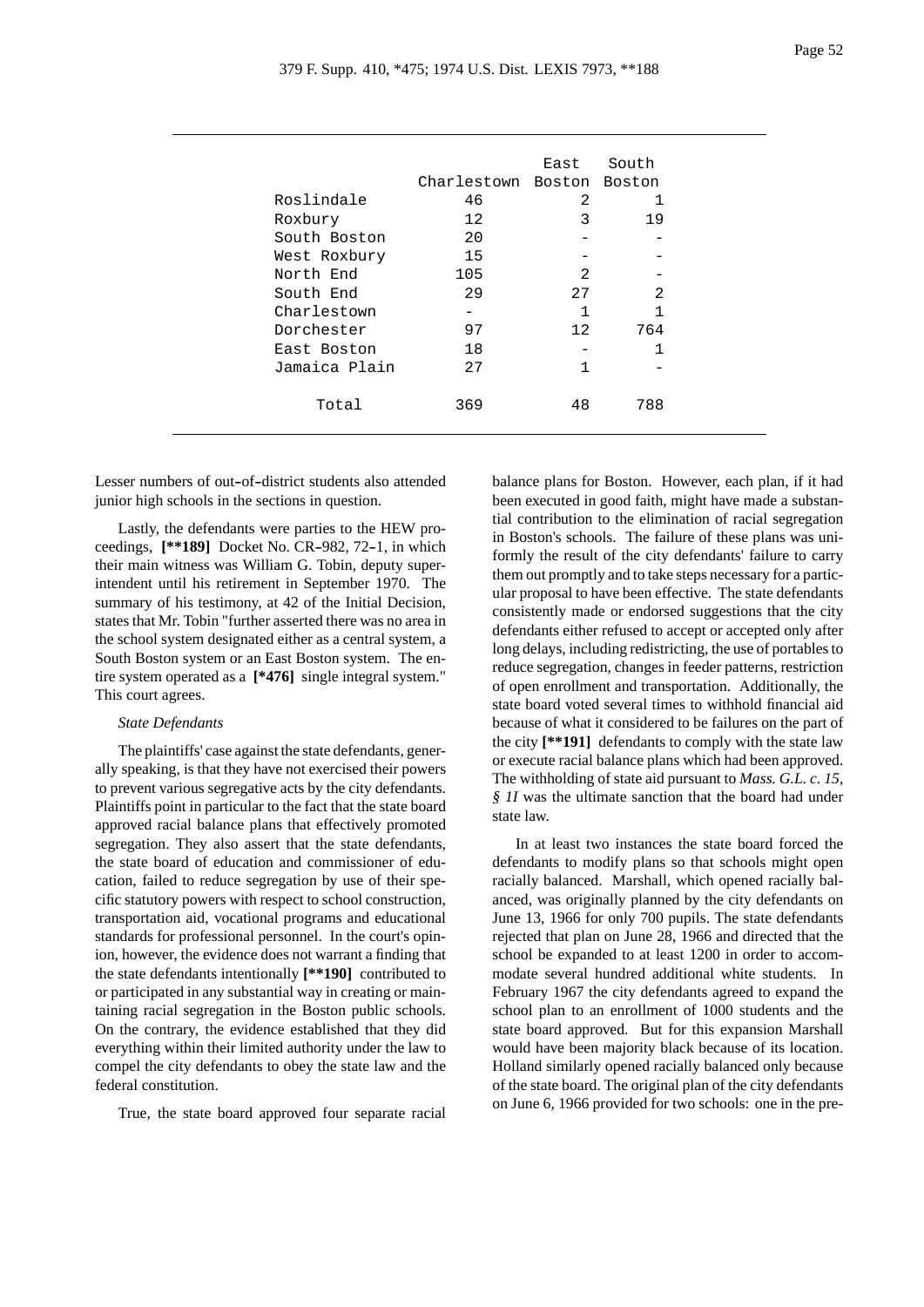dominantly white Mather district and another in the predominantly black Gibson district. This plan was rejected by the state board, which **[\*\*192]** recommended a single project combining those districts. The city's February 1967 plan partially adopted this recommendation and the state contributed 65% of the cost.

The state defendants' efforts to reverse the increasing segregation in Boston's schools was considerably hampered by the limited authority conferred upon them by statute. The board was given only ultimate weapons, viz., the withholding of state funds and resort to the state courts, rather than authority over the management of Boston's school system. Given the method of evasion adopted by the city defendants, formalistic compliance followed by procrastination and evasion on technical grounds, the means of enforcement at the board's disposal were highly ineffective. Sometimes funds withheld to force the adoption of specific proposals had been released **[\*477]** before the city defendants' techniques for evasion became known to the board, as happened after the fourth stage plan was approved in August 1971. Similarly, judicial process is slow and unwieldy as a sanction in the hands of an administrative agency operating under a statute as complex and technical as the Racial Imbalance Act. The state defendants were **[\*\*193]** simply out maneuvered by the city defendants and frustrated by their intransigence and frequent bad faith. These attitudes were exhibited, for example, at a meeting of the school committee on April 8, 1971 at a time when \$28,000,000 in state financial assistance was being withheld and the state board was requesting that the committee submit a fourth stage plan including districting of high schools and elimination of open enrollment. The committee was discussing how it should counter the state board's demands. One member proposed a vote that the chairman of the board's committee on racial imbalance be taken off the job. Referring to the city's Education Planning Center which would draw up the city's plan, the following exchange occurred:

> Superintendent: My team will make your plan  $-$  not my plan but the School Committee's plan. I have to keep saying that.

> Chairman: We will be the bad guys. That is what we were elected for.

Eventually the state defendants charged unconstitutional segregation by the city defendants in the state court, where the claim was denied for insufficient proof, and in a crossclaim in this case. The racial imbalance plan which the state [\*\*194] defendants finally succeeded in imposing upon Boston by Supreme Judicial Court orders dated January 16, March 22 and April 17, 1974, which is scheduled to take effect in September 1974, is the latest demonstration of their best efforts.

If the court were concerned only about liability issues, judgment would be entered in favor of the state defendants; but, in view of its conclusions, it must also deal with the remedies to which plaintiffs are entitled. The state board and state commissioner have ultimate responsibility for the education of pupils in the Boston public school system. Therefore, although they have not contributed to the racial segregation that pervades the Boston schools, their continued presence in these proceedings may be necessary for the effectuation of appropriate remedies. The state defendants will be retained as parties defendant for purposes of formulating and aiding in the execution of such remedies. See *Griffin v. County School Board of Prince Edward County, 1964, 377 U.S. 218, 234, 84 S. Ct. 1226, 12 L. Ed. 2d 256; Rule 19(a), Fed.R.Civ.P.*

#### *Conclusions of Law*

*Keyes v. School District No. 1, Denver, Colo., 1973, 413 U.S. 189, 93 S. Ct. 2686, 37* **[\*\*195]** *L. Ed. 2d 548,* furnishes a blueprint for decision of the liability issues in this case, as follows: (a) whether racial segregation exists in parts of the Boston public school system; (b) if so, whether such segregation was intentionally caused and maintained by the defendants; (c) whether any parts shown by plaintiffs to have been intentionally segregated constitute a substantial portion of the school system, i.e., whether defendants' intentionally segregative conduct affected a substantial portion of the students, schools, teachers and facilities within the school system. If plaintiffs prevail on these issues, it follows that there is de jure segregation in the city and that the defendants' obligation to eradicate it is no less than if it were due to a local ordinance requiring separate school facilities for different races. There will remain for decision, however, a fourth issue governing the nature and extent of the defendants' obligation to desegregate and of the remedies which must be ordered by the court, viz., (d) whether, after considering any evidence that the system is geographically separable or that segregative intent was not among the factors that motivated the defendants' **[\*\*196]** actions, as a result of (a), (b) **[\*478]** and (c) the entire school system is a dual system, one for white students and one for black students.

Plaintiffs proved beyond question that racial segregation exists in parts of the Boston public school system. That issue was virtually uncontested. In reaching this conclusion we have taken into consideration the racial composition of school enrollments and faculties and staff, community and administration attitudes toward the schools and factors of geography and demography. See *Keyes v. School District No. 1, Denver, Colo., supra, at 196.*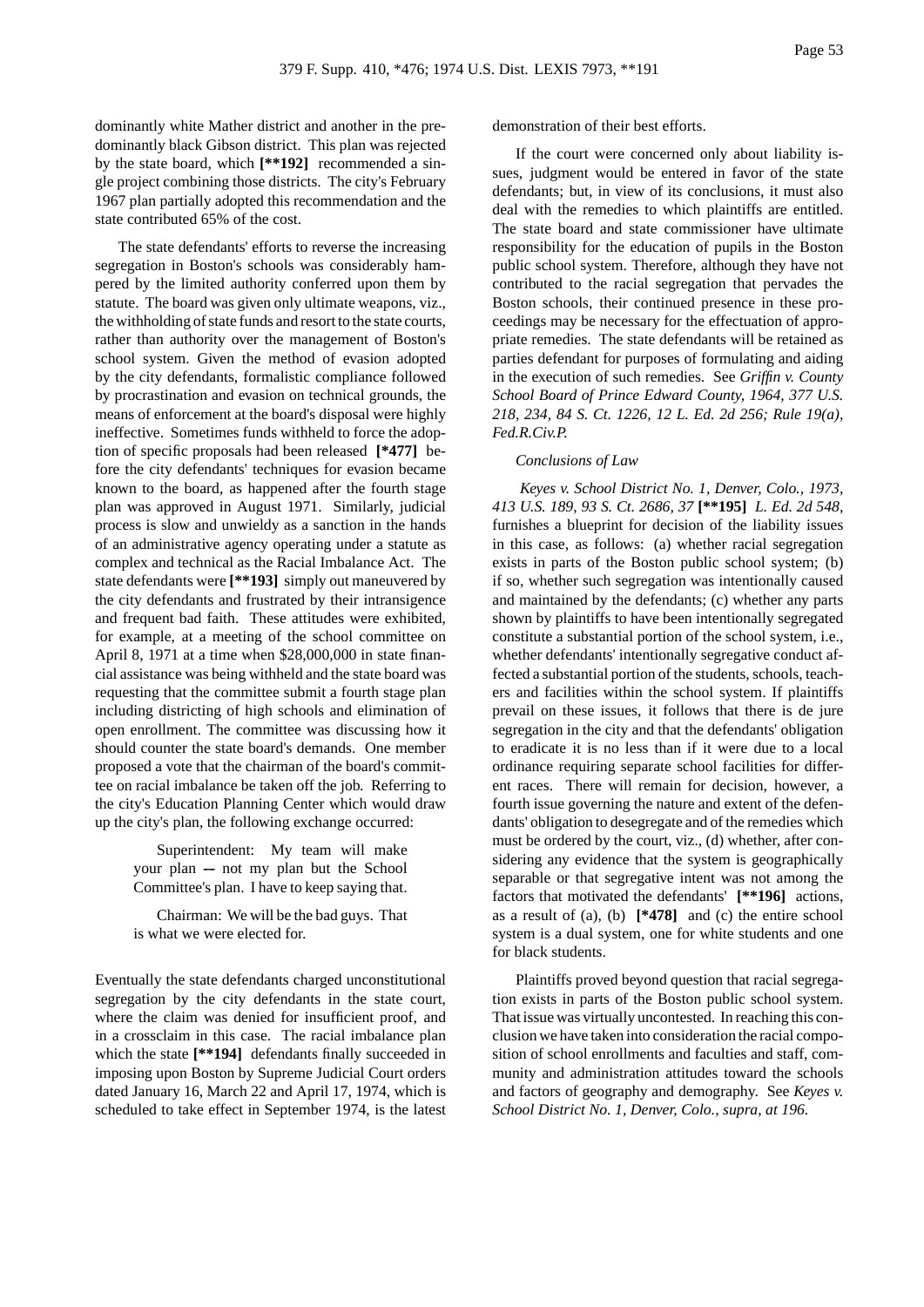The paramount issue in this case is whether the defendants acted with a "purpose or intent to segregate" *Keyes v. School District No. 1, Denver, Colo., supra, at 208,* i.e., either with a desire to bring about or continue segregation in the Boston schools or with knowledge that such segregation was certain, or substantially certain, to result from their actions. See 1 *Restatement of Torts 2d, § 8A*, comment b; Prosser, Torts (3d Ed.) 31, § 8. In resolving this issue, the court need not ascertain the ultimate reasons why the defendants made certain decisions. For example, in voting to **[\*\*197]** permit black students to remain in Lee and white students to continue at Fifield and O'Hearn, a school committee member might have been prompted by a desire to improve his prospects for reelection — that would be his motive for so voting, not his intent in so voting. Motive is what prompts a person to take some action toward achieving a result; intent refers to his decision to do a particular act as a means of achieving that result. This is not of course to say that motive may not be relevant to intent; just that they are to be distinguished. Intent ordinarily may not be proved directly, because there is no way of fathoming or scrutinizing the operations of the human mind; but may be inferred from the surrounding circumstances. The opinion of the court in *Keyes* used the word "motivated" a number of times, at 208-210, but always in the context of the school authorities' negative burden if plaintiffs should first succeed in proving substantial intentional segregation. To permit school authorities to offer evidence of their own motivations, peculiarly within their own knowledge and control, to rebut plaintiffs' prima facie case is quite different, in our view, from requiring **[\*\*198]** plaintiffs to adduce evidence of defendants' motivations. n48 A long line of decisions beginning with *Brown v. Board of Education, 1954, 347 U.S. 483, 74 S. Ct. 686, 98 L. Ed. 873,* established that a dual school system explicitly imposed by law is unconstitutional. The *Keyes* case simply makes it clear that the intentional imposition of a dual school system by covert or subtle means is equally unconstitutional. It should be clearly understood that racial hostility is not the applicable standard. Segregation need not have been inspired by any particular racial attitude to be unconstitutional. *Johnson v. San Francisco School District, N.D.Cal.1971, 339 F. Supp. 1315, 1318.* Also, the intent to segregate need not be the sole purpose for the defendants' actions; it need only be one of them.

> n48 We do not read the Court's opinion in *Keyes* as Mr. Justice Powell seems to, *413 U.S. at 231,* to hold that "the motivation of school board action is . . . controlling in Colorado", except when school authorities succeed in rebutting plaintiffs' prima facie case.

# **[\*\*199]**

The question to be decided therefore is whether the defendants have followed a deliberate policy of separating students on the basis of race. Even this statement is an oversimplification since a course of intentionally discriminatory decisions, all arrived at independently, which over the years has produced a dual school system, would be equally unconstitutional although there was no proof of a common scheme linking each decision. Cf. Higgins v. Board of Education, W.D.Mich.1973, No. 6386 (slip op. at 90, 103). This discriminatory purpose may be shown in a **[\*479]** number of ways. There may be direct evidence of discriminatory purpose, e.g., that segregative steps were taken by the defendants in response to the demands of voters favoring segregation. Similarly, statements by the defendants at the time of decision--making may show discriminatory purpose. Indirect evidence of segregative intent would include the absence of valid educational, fiscal, administrative or other governmental justifications for decisions having clearly foreseeable segregative consequences. Also, in a limited number of situations, e.g., distribution of faculty and staff, an inference of the proscribed **[\*\*200]** intent may arise simply from existing segregation. See *Swann v. Charlotte--Mecklenberg Board of Education, 1971, 402 U.S. 1, 18, 91 S. Ct. 1267, 28 L. Ed. 2d 554.*

The obvious difficulties of ascertaining the intent of the administrators of a municipal school system like Boston's were mentioned in all four opinions in the *Keyes* case. Although that case was decided after the trial in these proceedings, the volume and scope of the evidence introduced by the parties and of the requests for findings of fact filed after trial have enabled the court to embark on the teleological course ordered by the *Keyes* case and charted by Mr. Justice Powell in his opinion, concurring in part and dissenting in part, *413 U.S. at 234--235,* as follows:

> "Every act of a school board and school administration, and indeed every failure to act where affirmative action is indicated, must now be subject to scrutiny. The most routine decisions with respect to the operation of schools, made almost daily, can affect in varying degrees the extent to which schools are initially segregated, remain in that condition, are desegregated, or  $-$  for the long term future  $-$  are likely to be one or the other. **[\*\*201]** These decisions include action or non--action with respect to school building construction and location; the timing of building new schools and their size; the clos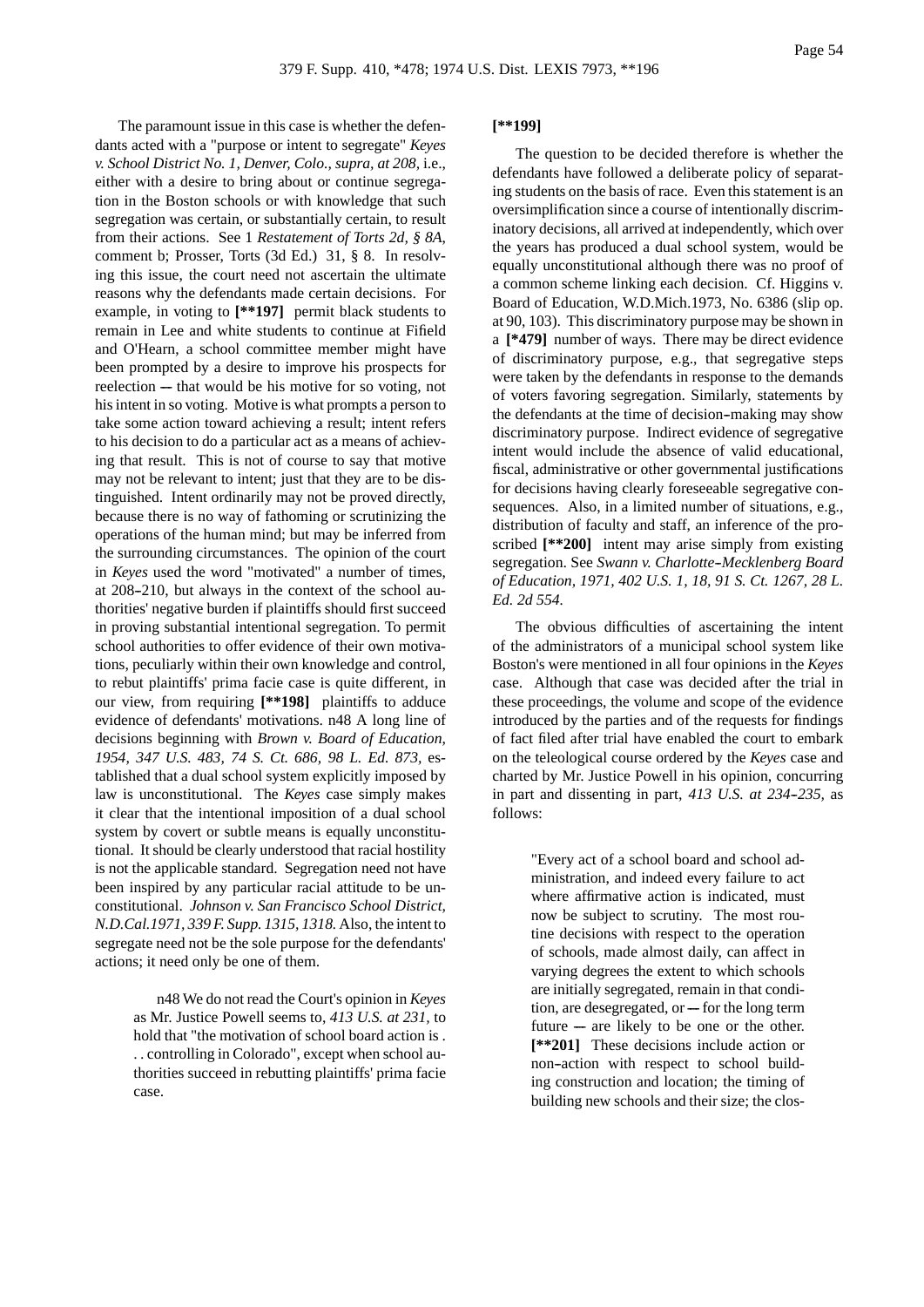ing and consolidation of schools; the drawing or gerrymandering of student attendance zones; the extent to which a neighborhood policy is enforced; the recruitment, promotion and assignment of faculty and supervisory personnel; policies with respect to transfers from one school to another; whether, and to what extent, special schools will be provided, where they will be located, and who will qualify to attend them; the determination of curriculum, including whether there will be 'tracks' that lead primarily to college or to vocational training, and the routing of students into these tracks; and even decisions as to social, recreational, and athletic policies." n49

The court's findings have necessarily been divided into categories, but the ultimate finding as to segregative intent rests upon the record as a whole, including the multiplicity and cumulative effect of the defendants' policies and practices. A good example of this aspect of the defendants' conduct appeared in the fall of 1971 after the state board **[\*\*202]** on August 31 approved their amended fourth stage plan which provided for (a) the replacement of open enrollment by controlled transfer, (b) a citizens' advisory committee to prepare redistricting plans to achieve racial balance, (c) a comprehensive long- range plan to be formulated with technical assistance to be furnished by the state board and overseen by a special committee, (d) the opening of Lee with a district which would guarantee a balanced school, (e) the opening of Hennigan on a balanced basis, and (f) the construction of a new English which would open balanced. By the end of 1971 the defendants had succeeded in (1) eviscerating the controlled transfer policy by creating exceptions and encouraging their use, (2) sabotaging the advisory committee by appointing persons known to be vehemently opposed to redistricting and instructing them to employ delaying tactics, (3) preventing **[\*480]** the formulation of a comprehensive long--range plan by refusing the state board access to data necessary to render technical assistance and failing to appoint members to the special committee, (4) permitting a crisis to grow which provided an excuse to open Lee racially segregated and allow **[\*\*203]** children of protesting white parents to remain in Fifield and O'Hearn, and (5) opening one wing of Hennigan on a segregated basis. Also during the 1971-72 school year the defendants were (6) busing 130 black first to third grade students to relatively distant Weld, (7) continuing the existing pattern of overcrowding in predominantly white schools while predominantly black schools had available space, (8) opening new annexes, Charlestown and Carter

Temporary, to perpetuate segregation, and (9) rejecting suggestions for the use of portables for the alleviation of racial imbalance.

> n49 There was an absence of evidence only as to social, recreational and athletic policies.

The record on which the court has relied in determining whether defendants acted with segregative intent also includes several hundred pages of stenographic transcripts of school committee meetings. In some instances excerpts from the transcripts have been included in the court's findings. The transcripts themselves, however, are far more probative **[\*\*204]** than any excerpts. Unfortunately they present a problem which must be addressed directly if the basis for the court's conclusions is to be clear, in that they contain numerous degrading characterizations of black students, e.g., "Negro immigrants from the South", n50 by one former, perennial committee member who stated three pages later, "You certainly have a right to say that I seem to be talking about letting the Negroes have their own schools and the whites have their own schools." The court has placed very little reliance on this type of evidence, which showed beyond doubt the segregative intent of that member, because it did not represent the attitude of most committee members. On the other hand, it has been impossible to overlook it completely, because this member was elected chairman by his colleagues for two years and rarely if ever did any member take exception to his remarks. The court has looked for and weighed valid, nondiscriminatory justifications for the defendants' decisions and actions. Only when there were none or when there was clear evidence of discriminatory purpose has the court found that the defendants' intent was segregative. Lastly, the court has endeavored **[\*\*205]** to view the evidence, not with perfect hindsight, but with the perspective and in the chronology and context in which the defendants would have decided upon choices open to them. n51

> n50 "I think the facts of the matter are that the Negro immigrants from the South are disinclined to put their effort into our northern type of education . . . ." (June 28, 1971, at 63); "The Southern Negro pupil is not as spry usually in his eagerness to learn as other children, and therefore the more lively children, the lively Negro children and the lively white children, start to move out, often the white children leading the outward procession." (June 1, 1971, at 105.)

> n51 Remoteness in time has no relevance to the issue of intent. "If the actions of school authorities were to any degree motivated by segregative intent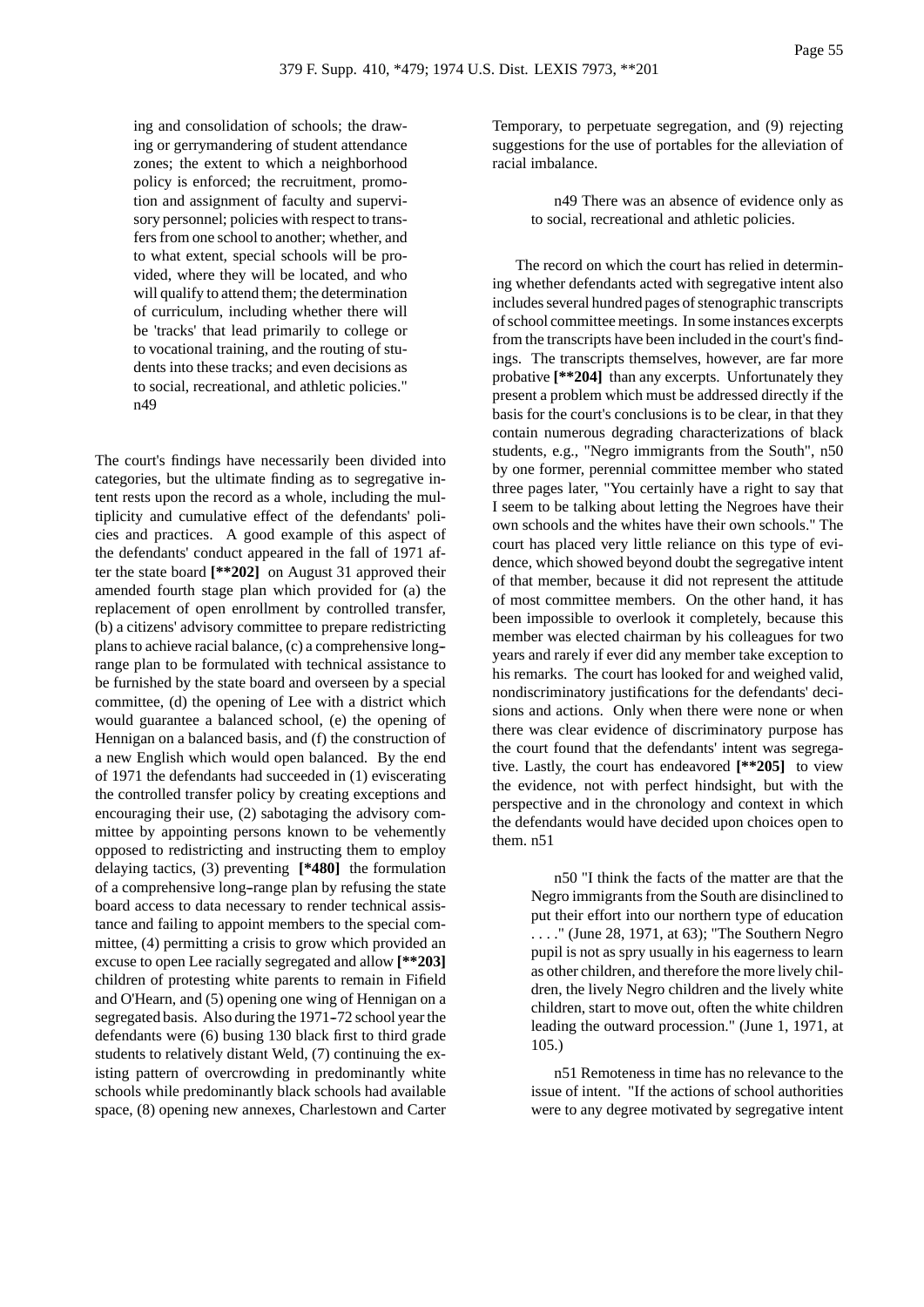Page 56

and the segregation resulting from those actions continues to exist, the fact of remoteness in time certainly does not make those actions any less 'intentional'". *Keyes v. School District No. 1, Denver, Colo., supra, 413 U.S. at 210.*

# **[\*\*206]**

Applying these principles, the court concludes that the defendants took many actions in their official capacities with the purpose and intent to segregate the Boston public schools and that such actions caused current conditions of segregation in the Boston public schools. The findings of fact stated in the preceding divisions of this opinion have described practices which have been ruled to be unconstitutional in many other cases, e.g., *Keyes v. School District No. 1, supra, at 201-202; Booker v. Special School District, D.Minn.1972, 351 F. Supp. 799, 804, 808;* **[\*481]** *Bradley v. Milliken, E.D.Mich.1970, 338 F. Supp. 582, 587--588, 593,* aff'd 6 Cir. 1972, *484 F.2d 215; Spangler v. Pasadena Board of Education, C.D.Cal.1970, 311 F. Supp. 501, 508, 520, 522; Taylor v. Board of Education, S.D.N.Y.1961, 191 F. Supp. 181, 184--185, 192, 194,* aff'd 2 Cir. 1961, *294 F.2d 36, 38.* In five of the categories of defendants' activities, described in divisions I-V, *ante*, the court concludes on the basis of evidence within each category that the defendants were acting with segregative intent. Only in division VI, *ante*, on Examination and Vocational Schools and Programs, has the court  $[**207]$  relied upon the burden-shifting principle discussed in the *Keyes* case at *413 U.S. 208-- 210.* However, this principle is applicable generally and would be available to buttress the conclusions in divisions I--V if need be. The segregative consequences of many of the defendants' actions were scarcely contested, but were argued by the defendants to have been unforeseeable or beyond the defendants' power to prevent. The court has generally rejected these defenses for reasons stated either within numbered divisions of the opinion or in the part entitled Residential Segregation and Neighborhood Schools.

On the issue whether substantial portions of the system have been intentionally segregated by the defendants, the court concludes that they have. Plaintiffs have proved that the defendants intentionally segregated schools at all levels, e.g., secondary English, intermediate Lewenberg and elementary Hennigan; built new schools for a decade with sizes and locations designed to promote segregation; maintained patterns of overcrowding and underutilization which promoted segregation at 26 schools; and expanded the capacity of approximately 40 schools by means of portables and additions when **[\*\*208]** students could have been assigned to other schools with the effect of reducing racial imbalance. How many students were intentionally separated on a racial basis cannot be stated with any degree of precision; but the annual totals were certainly in the thousands, including graduates of nine K-8 elementary schools and four middle schools by means of feeder patterns manipulated by the defendants, students attending most high schools and several junior highs by the same means, students making imbalancing transfers under the open enrollment policy and exceptions to the controlled transfer policy, students transported to perpetuate segregation, and students at schools identifiably black by means of assignment and transfer policies regarding faculty and staff. As explained in the *Keyes* case, at 201-202, segregative practices like these have obvious reciprocal effects. For example, by using feeder patterns to channel black students to English, defendants not only concentrated black students there but also made high schools which the black students might otherwise have attended more predominantly white. Similarly every segregative transfer under open enrollment or an exception to the **[\*\*209]** controlled transfer policy, whether by a white or black student, increased segregation in the sending school as well as in the receiving school.

Finally, defendants did not "adduce proof sufficient to support a finding that segregative intent was not among the factors that motivated their actions", *Id., at 210;* nor produce "evidence supporting a finding that a lesser degree of segregated schooling" in any part of the system would not have resulted even if they had not acted as they did, *Id., at 211;* nor demonstrate that any area of the city "is a separate, identifiable and unrelated section of the school district that should be treated as isolated from the rest of the district", *Id., at 213.* In many instances defendants' evidence consisted of "allegedly logical, racially neutral explanations for their actions", *Id., at 210,* which proved to be rationalizations. In view of the plaintiffs' proof of the defendants' pervasive practices which were intentionally segregative and their direct and reciprocal effects, the court concludes that the **[\*482]** defendants' actions had a segregative impact far beyond the schools which were the immediate subjects of their actions. **[\*\*210]** Indeed plaintiffs' evidence showed, independently of reciprocal effects, that some of defendants' practices had a segregative impact on entire levels of the school system. The court concludes that the defendants have knowingly carried out a systematic program of segregation affecting all of the city's students, teachers and school facilities and have intentionally brought about and maintained a dual school system. Therefore the entire school system of Boston is unconstitutionally segregated. Accordingly, the court will contemporaneously with this opinion file a partial judgment permanently enjoining the city defendants from discriminating upon the basis of race in the operation of the Boston public schools and ordering that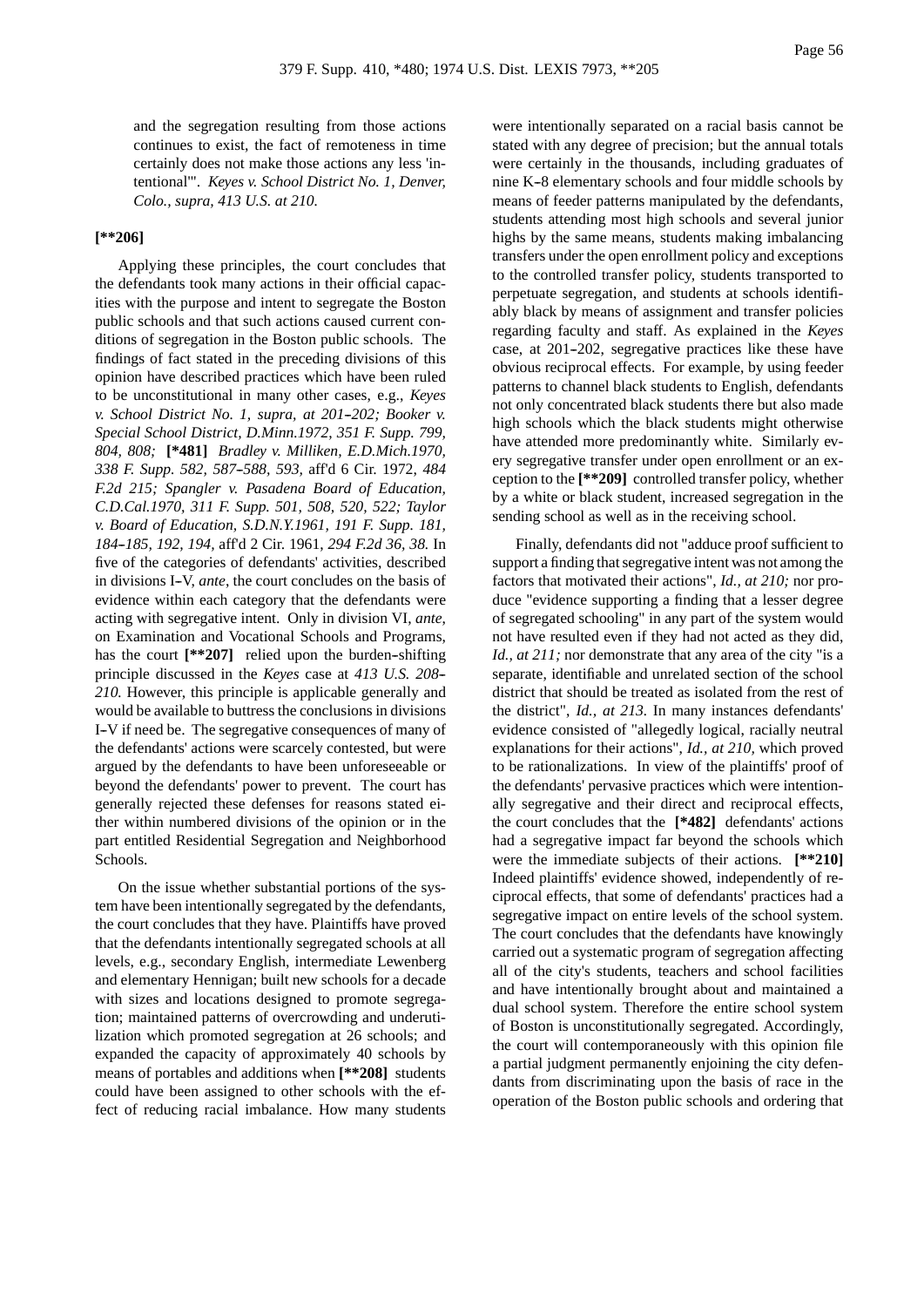they begin forthwith the formulation and implementation of plans to secure for the plaintiffs their constitutional rights.

### *Remedial Guidelines*

It is time to turn to the future. Henceforth the defendants are under an "affirmative obligation" to reverse the consequences of their unconstitutional conduct. *Green v. County School Board, 1968, 391 U.S. 430, 88 S. Ct. 1689, 20 L. Ed. 2d 716; Raney v. Board of Education, 1968, 391 U.S. 443, 88 S. Ct. 1697,* **[\*\*211]** *20 L. Ed. 2d 727.* Neutral conduct is no longer constitutionally sufficient. *Keyes v. School District No. 1, Denver, Colo., supra, 413 U.S. at 200, n. 11.* The defendants must eliminate all vestiges of the dual system "root and branch", *Green, supra, 391 U.S. at 438.*

In order to assist the defendants in carrying out their obligations, the court will outline several remedial principles which the Supreme Court has declared to be constitutionally applicable. First, the obligation of the defendants is to proceed now to secure the rights of the plaintiffs. *Green, supra, at 439.* In ascertaining compliance with this obligation, "a school authority's remedial plan . . . is to be judged by its effectiveness." *Swann v. Charlotte-- Mecklenburg Board of Education, 1971, 402 U.S. 1, 25, 91 S. Ct. 1267, 1280, 28 L. Ed. 2d 554.* Thus, compliance requires desegregation and the goal is to dismantle the dual system. *Id. at 28.*

Second, the primary responsibility for desegregation lies with the school committee. *Brown v. Board of Education, 1955, 349 U.S. 294, 299, 75 S. Ct. 753, 99 L. Ed. 1083* (*Brown II*). If, in fulfilling this responsibility, policy preferences hinder or obstruct **[\*\*212]** the conversion to a unitary school system, they "must give way [since they would] hinder vindication of federal constitutional guarantees." *North Carolina State Board of Education v. Swann, 1971, 402 U.S. 43, 45, 91 S. Ct. 1284, 28 L. Ed. 2d 586.* This means that a preference not to bus, or for neighborhood schools, or any other policy preference, can be validly maintained only if it will not interfere with the defendants' constitutional duty to desegregate. Also "these constitutional principles cannot be allowed to yield simply because of disagreement with them." *Brown II, supra, 349 U.S. at 300.* No amount of public or parental opposition will excuse avoidance by school officials of constitutionally imposed obligations.

Third, "school authorities are 'clearly charged with the affirmative duty to take whatever steps might be necessary,'" *Swann, supra, 402 U.S. at 15,* quoting *Green, supra 349 U.S. at 437.* This means that busing, the pairing of schools, redistricting with both contiguous and non--contiguous boundary lines, involuntary student and faculty assignments, and all other means, some of which may be distasteful to both school officials and teachers and parents, **[\*\*213]** must be evaluated; and, if necessary to achieve a unitary school system, they must be implemented. The Supreme Court has recognized that "the remedy for such segregation may be administratively awkward, inconvenient, and even bizarre in some situations and may impose burdens on some; but all awkwardness and inconvenience **[\*483]** cannot be avoided . . . when remedial adjustments are being made to eliminate the dual school systems." *Swann, supra, at 28.* The Supreme Court has also indicated that the non--use of a more effective plan may indicate a "lack of good faith" on the part of the defendants, and any such preference places a heavy burden of justification upon them. *Green, supra, at 439.* With these principles in mind, the difficulty and duration of future proceedings can be kept to a minimum.

Fourth, the Supreme Court has said, "Awareness of the racial composition of the whole school system is likely to be a useful starting point in shaping a remedy to correct past constitutional violations." *Swann, supra, 402 U.S. at 25.* In Boston the public school population is approximately two--thirds white and one--third black; ideally every school in the system would have the **[\*\*214]** same racial proportions, although as a practical matter there is no prospect of achieving this 2:1 ratio in every school. The Court has also pointed out that with desegregation plans which leave any schools all or predominantly one race, white or black, the defendants must carry the burden that such treatment is genuinely nondiscriminatory. *Id. at 26.* More specifically, the Court has pointed out that "the nature of the violation determines the scope of the remedy." *Id. at 16.* Thus, where the defendants have been found to have committed discriminatory acts as to a specific school facility, certainly no plan which ultimately leaves the racial identifiability of that facility untouched will be constitutionally sufficient.

Fifth, such time as the court allows for formulation and implementation of plans to desegregate Boston's schools will not be granted at the cost of continuing the denial of the plaintiffs' rights under the Constitution. For this reason the time allowed for compliance must be only that reasonably necessary to design and evaluate plans to be presented to the court and thereafter only the time reasonably necessary, administratively, to implement the plan which  $[**215]$  is ultimately approved by the court. The Supreme Court has decreed that "the burden rests upon the defendants to establish that such time is necessary in the public interest and is consistent with good faith compliance at the earliest practicable date." *Brown II, supra, 349 U.S. at 300.*

The remedies to be ordered by the court will be af-